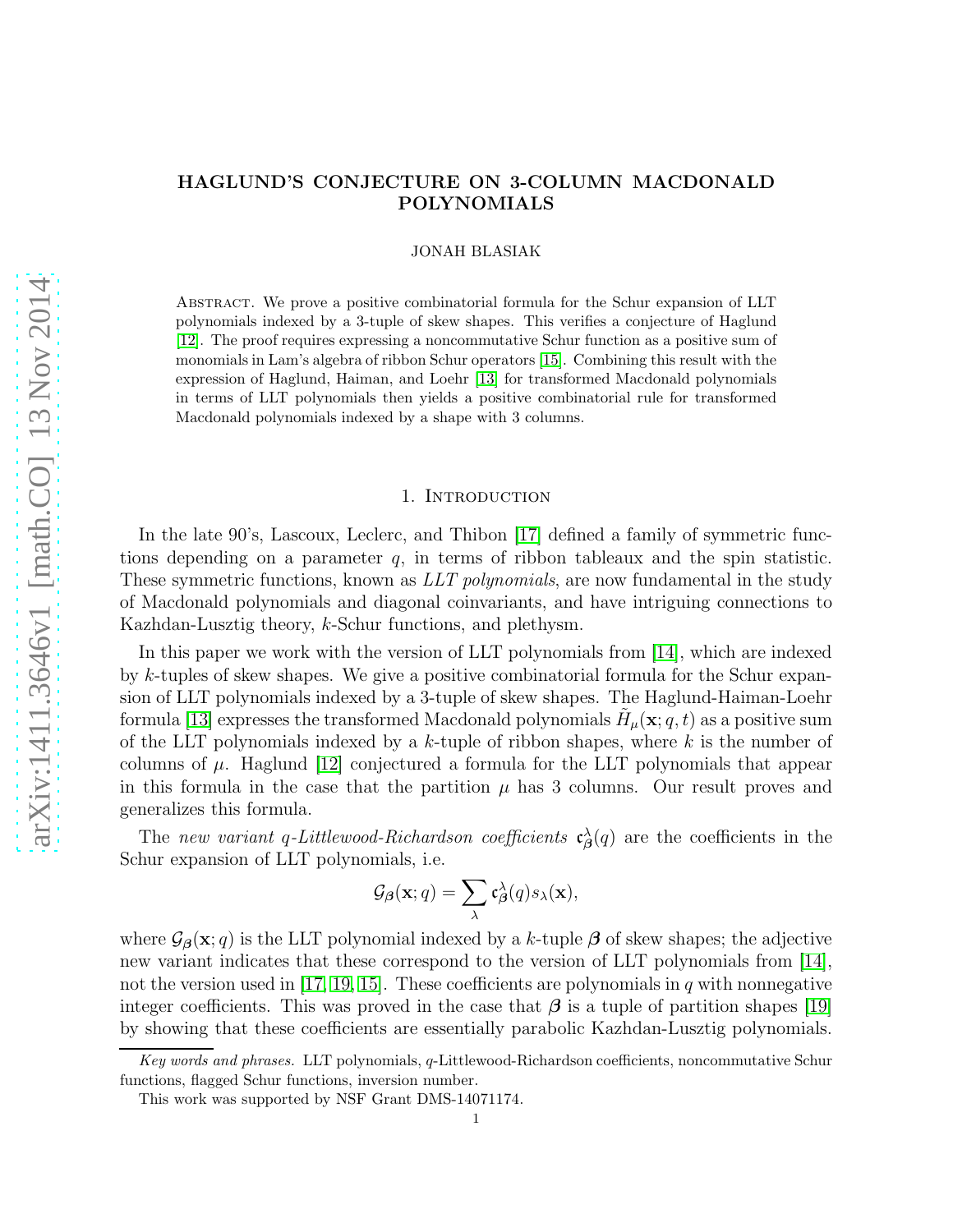The general case was proved in [\[11\]](#page-29-6), also using Kazhdan-Lusztig theory. The paper [\[3\]](#page-28-0) claims a combinatorial proof of positivity. However, neither of these methods yields an explicit positive combinatorial interpretation of the new variant  $q$ -Littlewood-Richardson coefficients for  $k > 2$ . (The approach of [\[3\]](#page-28-0), though combinatorial, involves an intricate algorithm to transform a D graph into a dual equivalence graph and has yet to produce explicit formulas for  $k > 2$ .)

Explicit combinatorial formulas for the new variant  $q$ -Littlewood-Richardson coefficients have been found in the following cases. A combinatorial interpretation for the  $k = 2$  case was stated by Carré and Leclerc in [\[7\]](#page-28-1), and its proof was completed by van Leeuwen in [\[21\]](#page-29-7) (see [\[13,](#page-29-2) §9]). Assaf [\[1\]](#page-28-2) gave another interpretation of these coefficients. Roberts [\[20\]](#page-29-8) extended the work of Assaf to give an explicit formula for  $\mathfrak{c}_{\beta}^{\lambda}(q)$  in the case that the diameter of  $\beta$  is  $\leq$  3, where the diameter of a k-tuple  $\beta$  of skew shapes is

<span id="page-1-1"></span>
$$
\max\{|C \cap \{i, i+1, \dots, i+k\}| : i \in \mathbb{Z}\},\tag{1}
$$

where C is the set of distinct shifted contents of the cells of  $\beta$  (see [\(2\)](#page-2-0) below). Formulas for the coefficient of  $s_\lambda(\mathbf{x})$  in  $\tilde{H}_\mu(\mathbf{x};q,t)$  are known when  $\lambda$  or  $\mu$  is a hook shape and when  $\mu$  has two rows or two columns. Fishel [\[8\]](#page-29-9) gave the first combinatorial interpretation for such coefficients in the case  $\mu$  has 2 columns using rigged configurations. Zabrocki and Lapointe-Morse also gave formulas for this case [\[23,](#page-29-10) [16\]](#page-29-11).

Let U be the free associative algebra in the noncommuting variables  $u_i, i \in \mathbb{Z}$ . The plactic algebra is the quotient of  $\mathcal U$  by the Knuth equivalence relations. It has been known since the work of Lascoux and Schützenberger [\[18\]](#page-29-12) that the plactic algebra contains a subalgebra isomorphic to the ring of symmetric functions, equipped with a basis of noncommutative versions of Schur functions. Fomin and Greene [\[9\]](#page-29-13) showed that a similar story holds if certain pairs of Knuth relations are replaced by weaker four-term relations. This yields positive formulae for the Schur expansions of a large class of symmetric functions that includes the Stanley symmetric functions and stable Grothendieck polynomials. Lam [\[15\]](#page-29-1) realized later that some of this machinery can be applied to LLT polynomials. To do this, he defined the *algebra of ribbon Schur operators*  $\mathcal{U}/I_k^{\text{Lam}}$  to be the algebra generated by operators  $u_i$  which act on partitions by adding k-ribbons. He also explicitly described the relations satisfied by the  $u_i$ , which we take here as the definition of this algebra (see §[2.4\)](#page-4-0). Lam gave a simple interpretation of LLT polynomials using this algebra (Remark [2.9\)](#page-9-0).

The main difficulty in carrying out the Fomin-Greene approach in this setting is expressing the noncommutative Schur functions  $\mathfrak{J}_{\lambda}(\mathbf{u})$  (see §[4.1\)](#page-14-0) as a positive sum of monomials in  $\mathcal{U}/I_k^{\text{Lam}}$ . Lam does this for  $\lambda$  of the form  $(a, 1^b)$ ,  $(a, 2)$ ,  $(2, 2, 1^a)$  and k arbitrary.

Our main theorem is

<span id="page-1-0"></span>**Theorem 1.1.** In the algebra  $\mathcal{U}/I_3^{\text{Lam}}$ , the noncommutative Schur function  $\mathfrak{J}_{\lambda}(\mathbf{u})$  is equal to the following positive sum of monomials

$$
\mathfrak{J}_{\lambda}(\mathbf{u}) = \sum_{T \in \text{RSST}_{\lambda}} \text{spread}(T).
$$

Here,  $RSST_{\lambda}$  is the set of semistandard Young tableaux of shape  $\lambda$  that are row strict and such that entries increase in increments of at least 3 along diagonals. To define sqread $(T)$ ,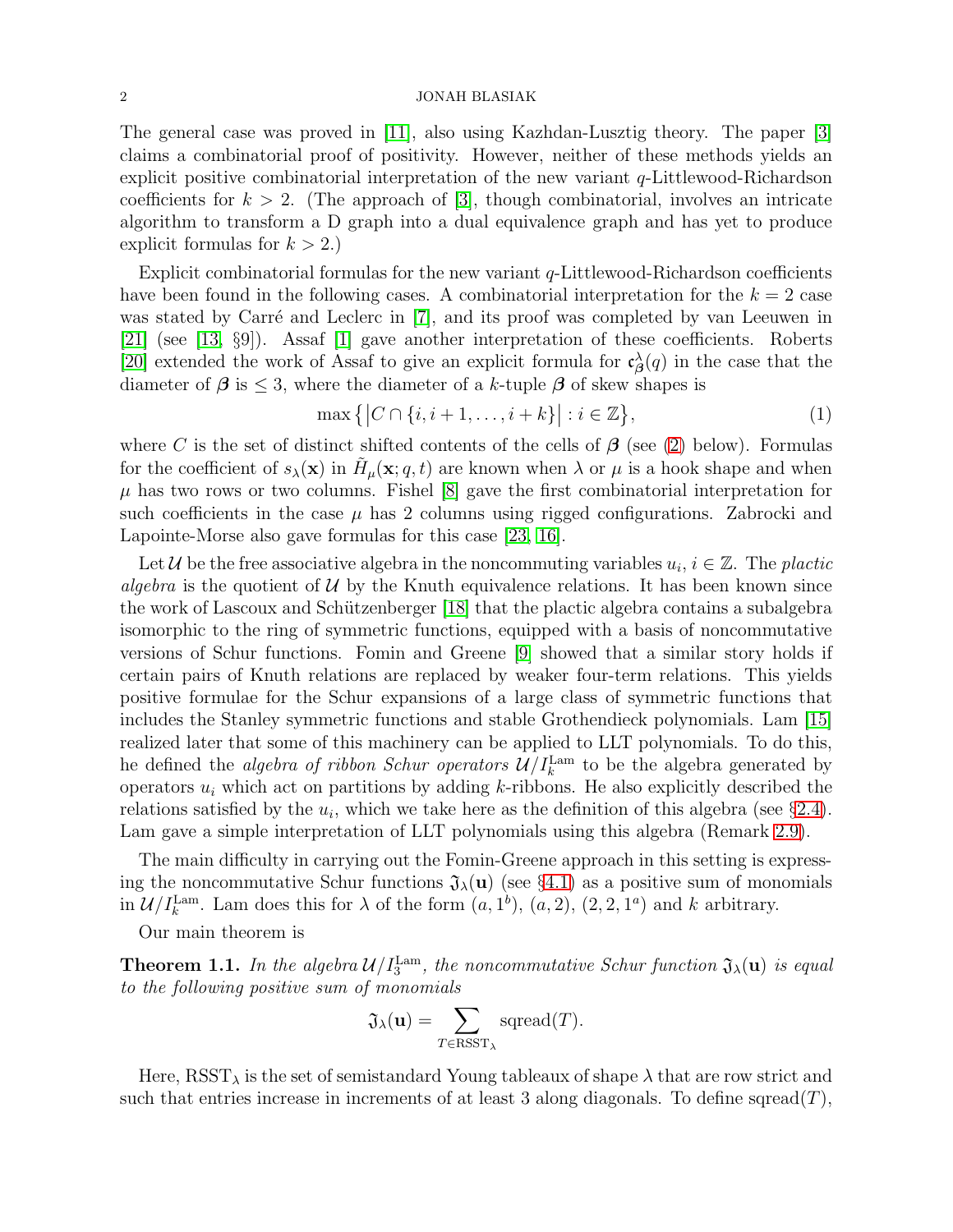first draw arrows as shown between entries of T for each of its  $2 \times 2$  subtableaux of the following forms:



Then sqread(T) is a reading word of T in which the tail of each arrow appears before the head of each arrow (any reading word satisfying these properties can be used in Theorem [1.1](#page-1-0) and Corollary [1.2](#page-2-1) below—sqread(T) is just a convenient choice). For example,



We show that by an adaptation of the Fomin-Greene theory of noncommutative Schur functions similar to Lam's [\[15,](#page-29-1) Section 6] (see §[4.2\)](#page-16-0), the coefficient of a Schur function in an LLT polynomial is equal to  $\langle \mathfrak{J}_{\lambda}(\mathbf{u}), f \rangle$ , where f is a certain element of U that encodes an LLT polynomial and  $\langle \cdot, \cdot \rangle$  denotes the symmetric bilinear form on U for which monomials form an orthonormal basis. Hence Theorem [1.1](#page-1-0) yields a positive combinatorial formula for the new variant q-Littlewood-Richardson coefficients  $\mathfrak{c}_{\beta}^{\lambda}(q)$  for 3-tuples  $\beta$  of skew shapes. We now state this formula in a special case which implies Haglund's conjecture and therefore, by [\[13\]](#page-29-2), yields a formula for 3-column Macdonald polynomials (see Corollary [4.3](#page-17-0) for the full statement with no restriction on the 3-tuple of skew shapes, and see the discussion after Corollary [4.3](#page-17-0) for the precise relation to Haglund's conjecture).

Let  $\boldsymbol{\beta} = (\beta^{(0)}, \ldots, \beta^{(k-1)})$  be a k-tuple of skew shapes. The *shifted content* of a cell z of  $\beta$  is

<span id="page-2-0"></span>
$$
\tilde{c}(z) = k \cdot c(z) + i,\tag{2}
$$

when  $z \in \beta^{(i)}$  and where  $c(z)$  is the usual content of z regarded as a cell of  $\beta^{(i)}$ . For  $\beta$  such that each  $\beta^{(i)}$  contains no 2 × 2 square, define  $W'_{k}(\boldsymbol{\beta})$  to be the set of words v such that

- v is a rearrangement of the shifted contents of  $\beta$ ,
- for each i and each pair  $z, z'$  of cells of  $\beta^{(i)}$  such that  $z'$  lies immediately east or north of z, the letter  $\tilde{c}(z)$  occurs before  $\tilde{c}(z')$  in v.

Define the following variant of the inversion statistic of [\[14,](#page-29-4) [3\]](#page-28-0):

$$
\text{inv}'_k(\mathbf{v}) = |\{(i, j) \mid i < j \text{ and } 0 < \mathbf{v}_i - \mathbf{v}_j < k\}|
$$

for any word v in the alphabet of integers. For example, the 3-tuple  $\beta = (F, \Box, \Box)$  $(2, 32, 33)/(1, 11, 21)$  of skew shapes has shifted contents

$$
\left(\begin{array}{cc}3, & \frac{4}{1}, & \frac{8}{25}\end{array}\right).
$$

The word 8341275 belongs to  $W'_{3}(\boldsymbol{\beta})$  and  $inv'_{3}(8341275) = 5$ .

<span id="page-2-1"></span>**Corollary 1.2.** Let  $\boldsymbol{\beta} = (\beta^{(0)}, \beta^{(1)}, \beta^{(2)})$  be a 3-tuple of skew shapes such that each  $\beta^{(i)}$  contains no  $2 \times 2$  square. The corresponding new variant q-Littlewood-Richardson coefficients are given by

$$
\mathfrak{c}_{\pmb{\beta}}^{\lambda}(q) = \sum_{\substack{T \in \text{RSST}_{\lambda} \\ \text{spread}(T) \in \mathcal{W}'_3(\pmb{\beta})}} q^{\text{inv}'_3(\text{spread}(T))}.
$$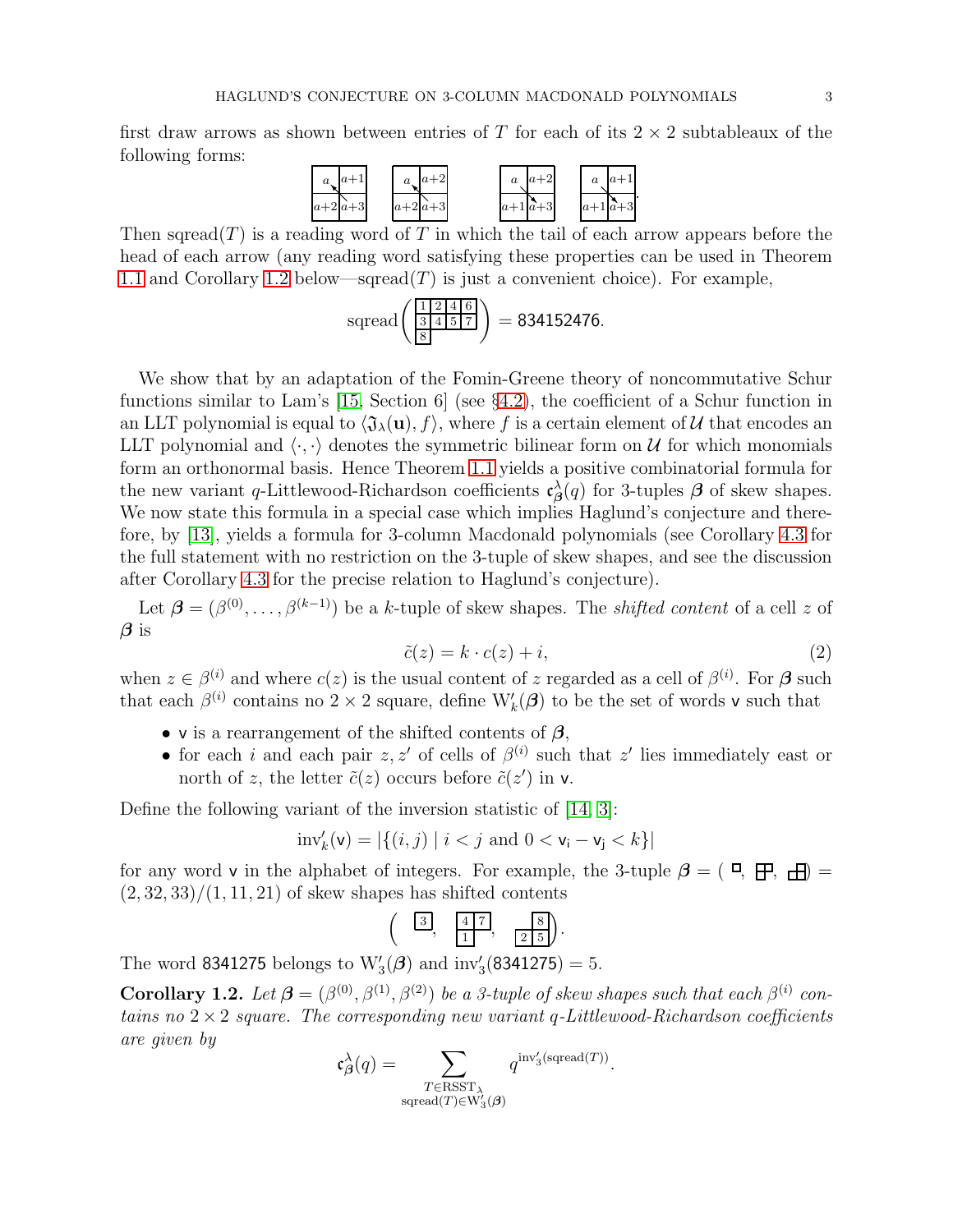Note that if the set of shifted contents of  $\beta$  is [n], since elements of  $W'_{3}(\beta)$  contain no repeated letter, RSST<sub> $\lambda$ </sub> can be replaced by the set of standard Young tableaux of shape  $\lambda$ in Corollary [1.2.](#page-2-1)

This paper is part of the series  $[5, 6]$  $[5, 6]$ , which uses ideas of  $[15, 3, 2]$  $[15, 3, 2]$  $[15, 3, 2]$  to generalize the Fomin-Greene theory [\[9\]](#page-29-13) to quotients of U with weaker relations than the quotients considered in [\[9\]](#page-29-13). The papers [\[5,](#page-28-3) [6\]](#page-28-4) are largely devoted to understanding the difficulties in pushing the approach in this paper beyond  $k = 3$ . In Section [5,](#page-27-0) we conjecture a strengthening of Theorem [1.1](#page-1-0) to a quotient  $\mathcal{U}/I_{\leq 3}^{\text{KR, st}}$  of U whose relations combine the Knuth relations and what we call *rotation relations*:

$$
u_a u_c u_b = u_b u_a u_c \quad \text{and} \quad u_c u_a u_b = u_b u_c u_a \quad \text{for } a < b < c.
$$

Similar algebras are studied more thoroughly in [\[5,](#page-28-3) [6\]](#page-28-4). The idea of combining these two kinds of relations is due to Assaf [\[3,](#page-28-0) [2\]](#page-28-5) (see Remark [5.1\)](#page-27-1). Though we have not been able to prove this strengthening, having it as a goal was crucial to our discovery and proof of Theorem [1.1.](#page-1-0)

This paper is organized as follows: Section [2](#page-3-0) introduces Lam's algebra of ribbon Schur operators  $\mathcal{U}/I_k^{\text{Lam}}$  and defines LLT polynomials. Section [3](#page-9-1) introduces the combinatorics needed for the proof of the main theorem. In Section [4,](#page-14-1) we state and prove a stronger, more technical version of the main theorem, and we state and prove the full version of Corollary [1.2.](#page-2-1) In Section [5,](#page-27-0) we conjecture a strengthening of the main theorem and describe our progress towards proving it.

### 2. Lam's algebra and LLT polynomials

<span id="page-3-0"></span>We introduce Lam's algebra of ribbon Schur operators, reconcile a definition of LLT polynomials from [\[3\]](#page-28-0) with equivalence classes of words in this algebra, and reformulate this definition in a way that is convenient for our main theorem.

<span id="page-3-1"></span>2.1. Diagrams and partitions. A *diagram* or *shape* is a finite subset of  $\mathbb{Z}_{\geq 1} \times \mathbb{Z}_{\geq 1}$ . A diagram is drawn as a set of square cells in the plane with the English (matrix-style) convention so that row (resp. column) labels start with 1 and increase from north to south (resp. west to east). The *diagonal* or *content* of a cell  $(i, j)$  is  $j - i$ .

A partition  $\lambda$  of n is a weakly decreasing sequence  $(\lambda_1, \ldots, \lambda_l)$  of nonnegative integers that sum to *n*. The *shape* of  $\lambda$  is the subset  $\{(r, c) | r \in [l], c \in [\lambda_r]\}$  of  $\mathbb{Z}_{\geq 1} \times \mathbb{Z}_{\geq 1}$ . Write  $\mu \subseteq \lambda$  if the shape of  $\mu$  is contained in the shape of  $\lambda$ . If  $\mu \subseteq \lambda$ , then  $\lambda/\mu$  denotes the *skew* shape obtained by removing the cells of  $\mu$  from the shape of  $\lambda$ . The *conjugate partition*  $\lambda'$ of  $\lambda$  is the partition whose shape is the transpose of the shape of  $\lambda$ .

We will make use of the following partial orders on  $\mathbb{Z}_{\geq 1} \times \mathbb{Z}_{\geq 1}$ :

 $(r, c) \leq_{\searrow} (r', c')$  whenever  $r \leq r'$  and  $c \leq c'$ ,  $(r, c) \leq_{\nearrow} (r', c')$  whenever  $r \geq r'$  and  $c \leq c'$ .

It will occasionally be useful to think of diagrams as posets for the order  $\lt_{\searrow}$  or  $\lt_{\nearrow}$ .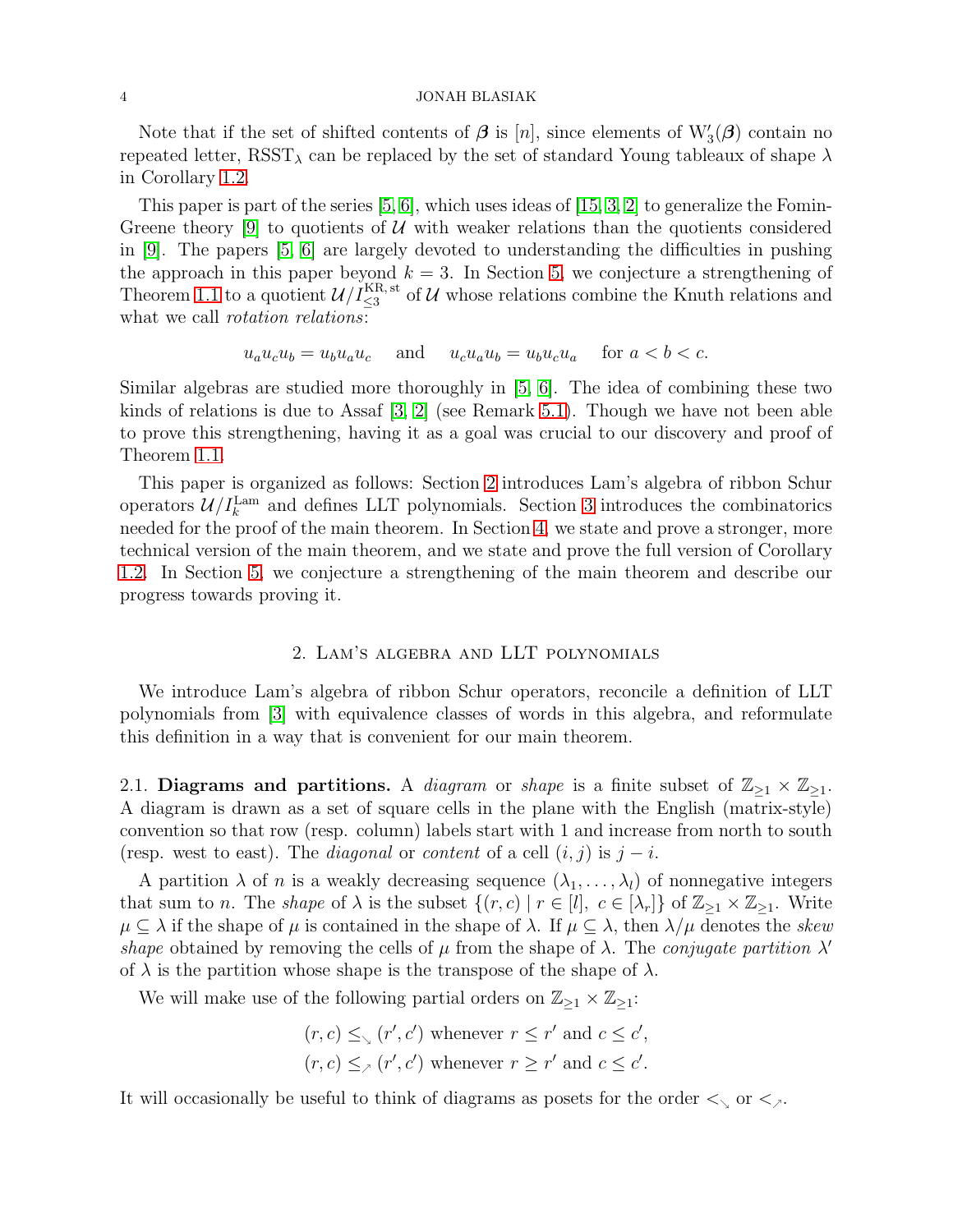2.2. The algebra U. We will mostly work over the ring  $\mathbf{A} = \mathbb{Q}[\hat{q}, \hat{q}^{-1}]$  of Laurent polynomials in the indeterminate  $\hat{q}$ . Let U be the free associative A-algebra in the noncommuting variables  $u_i, i \in \mathbb{Z}$ . We think of the monomials of U as words in the alphabet of integers and frequently write n for the variable  $u_n$ . We often abuse notation by writing  $v \in U$  to mean that  $v$  is a monomial of  $U$ .

<span id="page-4-3"></span>2.3. The nil-Temperley-Lieb algebra. The nil-Temperley-Lieb algebra [\[4,](#page-28-6) [9\]](#page-29-13) is the Aalgebra generated by  $s_i, i \in \mathbb{Z}$ , and relations

$$
s_i^2 = 0,
$$
  
\n
$$
s_{i+1}s_i s_{i+1} = 0,
$$
  
\n
$$
s_i s_{i+1} s_i = 0,
$$
  
\n
$$
s_i s_j = s_j s_i \quad \text{for } |i - j| > 1.
$$

The reduced words of 321-avoiding permutations of  $[n]$  form a basis for the subalgebra generated by  $s_1, s_2, \ldots, s_{n-1}$ . Here and throughout the paper,  $[n] := \{1, 2, \ldots, n\}$ .

Let  $P$  denote the set of partitions and write  $\mathbf{A}P$  for the free  $\mathbf{A}\text{-module with basis indexed}$ by P. By [\[4\]](#page-28-6) (see also [\[9\]](#page-29-13)), there is a faithful action of the nil-Temperley-Lieb algebra on  $\mathbf{A}\mathcal{P}$ , defined by

$$
\nu \circ s_i = \begin{cases} \mu & \text{if } \mu/\nu \text{ is a cell of content } i, \\ 0 & \text{otherwise.} \end{cases}
$$

A skew shape with contents is an equivalence class of skew shapes, where two skew shapes are equivalent if there is a content and  $\lt$ , order preserving bijection between their dia-grams. By [\[4,](#page-28-6) §2], the map sending an element  $v = s_{i_1} \cdots s_{i_t}$  of the nil-Temperley-Lieb algebra to those skew shapes  $\mu/\nu$  such that  $\nu \circ \nu = \mu$  defines a bijection from the monomial basis of the nil-Temperley-Lieb algebra to skew shapes with contents.

<span id="page-4-0"></span>2.4. Lam's algebra of ribbon Schur operators. Lam defines [\[15\]](#page-29-1) an algebra of ribbon Schur operators, which gives an elegant algebraic framework for LLT polynomials. It sets the stage for applying the theory of noncommutative symmetric functions from [\[9\]](#page-29-13) to the problem of computing Schur expansions of LLT polynomials. We have found it most convenient to work with the following variant<sup>[1](#page-4-1)</sup> of Lam's algebra. Set  $q = \hat{q}^{-2}$ . Let  $\mathcal{U}/I_k^{\text{Lam}}$  be the quotient of U by the following relations (let  $I_k^{\text{Lam}}$  denote the corresponding two-sided ideal of  $\mathcal{U}$ ):

$$
u_i^2 = 0 \qquad \text{for } i \in \mathbb{Z}, \tag{3}
$$

 $u_{i+k}u_iu_{i+k} = 0$  for  $i \in \mathbb{Z}$ , (4)

$$
u_i u_{i+k} u_i = 0 \qquad \text{for } i \in \mathbb{Z}, \tag{5}
$$

<span id="page-4-2"></span> $u_i u_j = u_j u_i$  for  $|i - j| > k$ , (6)

<span id="page-4-4"></span>
$$
u_i u_j = q^{-1} u_j u_i \quad \text{for } 0 < j - i < k. \tag{7}
$$

We refer to  $(6)$  as the *far commutation* relations.

<span id="page-4-1"></span><sup>&</sup>lt;sup>1</sup>There is an algebra antiautomorphism from  $\mathbb{Q}(\hat{q}) \otimes_A \mathcal{U}/I_k^{\text{Lam}}$  to the algebra in [\[15\]](#page-29-1), defined by sending  $u_i \mapsto u_i$  and setting  $q = \hat{q}^{-2}$ , where  $\hat{q}$  denotes the q from [\[15\]](#page-29-1).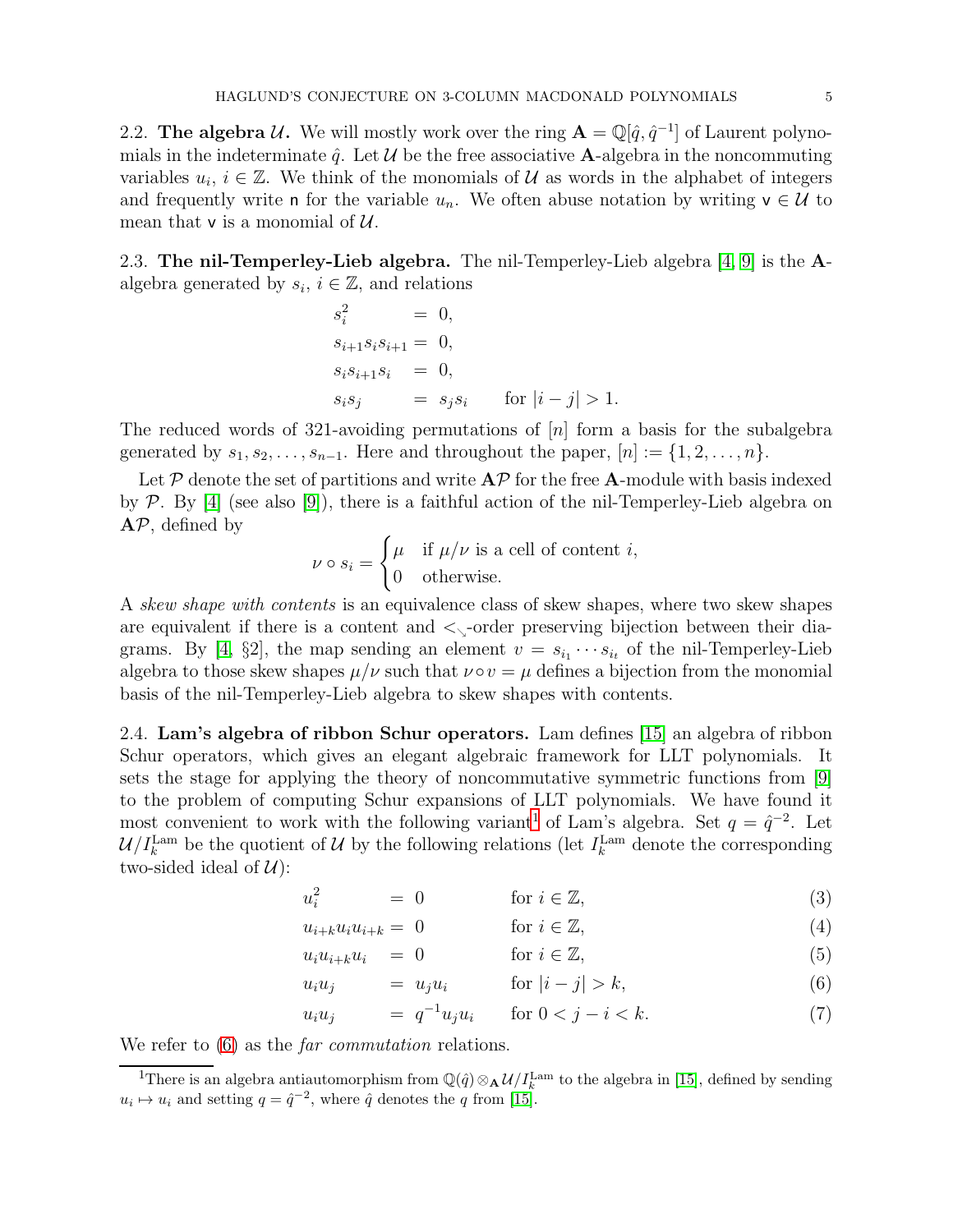A k-ribbon is a connected skew shape of size k containing no  $2 \times 2$  square. The *content* of a ribbon is the maximum of the contents of its cells. The spin of a ribbon  $R$ , denoted  $\text{spin}(R)$ , is the number of rows in the ribbon, minus 1. By [\[15\]](#page-29-1), the following defines a faithful right action of  $\mathcal{U}/I_k^{\text{Lam}}$  on  $\mathbf{A} \mathcal{P}$ :

$$
\nu \cdot u_i = \begin{cases} \hat{q}^{\text{spin}(\mu/\nu)} \mu & \text{if } \mu/\nu \text{ is a } k\text{-ribbon of content } i, \\ 0 & \text{otherwise.} \end{cases}
$$

For the variant of LLT polynomials we prefer to work with in this paper (see §[2.6\)](#page-8-0), it is better to work with an action on  $k$ -tuples of partitions. We now describe this action and its relation to the one just defined. Unfortunately, we only know how to relate these actions at  $\hat{q} = 1$ .

We briefly recall the definitions of k-cores and k-quotients (see [\[14\]](#page-29-4) for a more detailed discussion). The k-core of a partition  $\mu$ , denoted core<sub>k</sub> $(\mu)$ , is the unique partition obtained from  $\mu$  by removing k-ribbons until it is no longer possible to do so. Let  $\mu$  be a partition with k-core  $\nu$ . Then for each  $i = 0, 1, \ldots, k-1$ , there is exactly one way to add a k-ribbon of content  $c_i \equiv i \mod k$  to  $\nu$ . The k-quotient of  $\mu$ , denoted  $\text{quot}_k(\mu)$ , is the unique k-tuple  $\boldsymbol{\gamma} = (\gamma^{(0)}, \dots, \gamma^{(k-1)})$  of partitions such that the multiset of integers  $k \cdot c(z) + c_i$  for  $z \in \gamma^{(i)}$ and  $i = 0, 1, \ldots, k - 1$  is equal to the multiset of contents of the ribbons in any k-ribbon tiling of  $\mu/\nu$ .

Let  $\mathcal{U}/I_k^{\text{Lam}}|_{\hat{q}=1}$  denote the algebra  $\mathcal{U}/I_k^{\text{Lam}}$  specialized to  $q=1$ . It is equal to the k-fold tensor product over  $\mathbb Q$  of the nil-Temperley-Lieb algebra. For each  $\mathbf d = (d_0, \ldots, d_{k-1}) \in \mathbb Z^n$ , define an action of  $\mathcal{U}/I_k^{\text{Lam}}|_{\hat{q}=1}$  on k-tuples of partitions by

$$
\boldsymbol{\delta} \circ_{\mathbf{d}} u_i = (\delta^{(0)}, \ldots, \delta^{(\hat{i}-1)}, \delta^{(\hat{i})} \circ s_{(i-\hat{i})/k - d_{\hat{i}}}, \delta^{(\hat{i}+1)}, \ldots),
$$

where  $\hat{i}$  denotes the element of  $\{0, 1, \ldots, k-1\}$  congruent to  $i \mod k$ . This action is equivalent to the action of  $\mathcal{U}/I_k^{\text{Lam}}|_{\hat{q}=1}$  on partitions with k-core  $\nu$  when  $d_i = (c_i - i)/k$ and the  $c_i$  are determined by  $\nu$  as above; the precise relation is  $\nu \cdot \mathbf{v} = \hat{q}^a \mu$  for some  $a \in \mathbb{Z}$ if and only if  $\text{quot}_{k}(\nu) \circ_{\mathbf{d}} \mathbf{v} = \text{quot}_{k}(\mu)$ , for any word  $\mathbf{v} \in \mathcal{U}$ .

2.5. Statistics on words and equivalence classes. Following [\[3\]](#page-28-0), we introduce statistics Des and inv on words and the set of k-ribbon words, which will prepare us to define LLT polynomials. We then relate these to the algebra  $\mathcal{U}/I_k^{\text{Lam}}$ .

Given a word w of positive integers (not thought of as an element of  $\mathcal{U}$ ) and a weakly increasing sequence of integers  $c$  of the same length, define the following statistics on pairs  $(w, c)$ 

$$
Des_k(w, c) = \{(i, j) \mid i < j, w_i > w_j, \text{ and } c_j - c_i = k\},\newline inv_k(w, c) = |\{(i, j) \mid i < j, w_i > w_j, \text{ and } 0 < c_j - c_i < k\}|.
$$

These are called the k-descent set and the k-inversion number of the pair  $(w, c)$ . Define the corresponding statistics on words  $v \in \mathcal{U}$ :

$$
Des'_k(\mathbf{v}) = \{(\mathbf{v}_i, \mathbf{v}_j) \mid i < j \text{ and } \mathbf{v}_i - \mathbf{v}_j = k\} \text{ (a multiset)},
$$
\n
$$
inv'_k(\mathbf{v}) = |\{(i, j) \mid i < j \text{ and } 0 < \mathbf{v}_i - \mathbf{v}_j < k\}|.
$$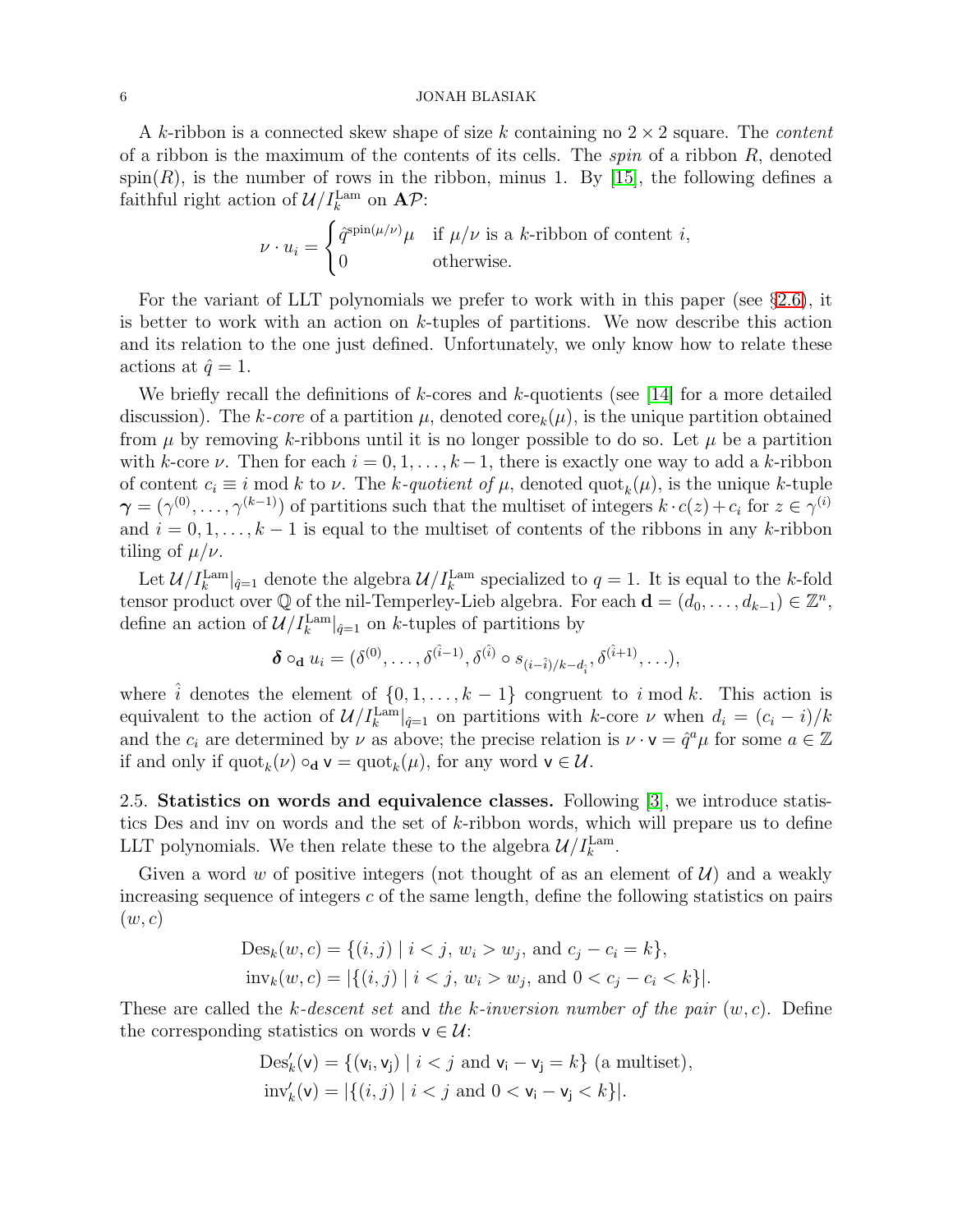<span id="page-6-1"></span>

See Example [2.5.](#page-7-0) For a pair  $(w, c)$  as above with w a permutation, define  $\mathbf{v} = (w, c)^{-1}$ by  $\mathsf{v}_i = c_j$  where j is such that  $w_j = i$ . Given c as above and a k-descent set D, let  $(c, D)^{-1}$ denote the multiset  $\{(c_j, c_i) | (i, j) \in D\}$ . One checks that

$$
Des'_k((w, c)^{-1}) = (c, Des_k(w, c))^{-1} \text{ and } inv'_k((w, c)^{-1}) = inv_k(w, c).
$$
 (8)

**Definition 2.1** (Assaf [\[3\]](#page-28-0)). A k-ribbon word is a pair  $(w, c)$  consisting of a word w and a weakly increasing sequence of integers c of the same length such that if  $c_i = c_{i+1}$ , then there exist integers h and j such that  $(h, i), (i+1, j) \in \text{Des}_k(w, c)$  and  $(i, j), (h, i+1) \notin \text{Des}_k(w, c)$ . In other words,  $c_h = c_i - k$  and  $w_i \leq w_h \leq w_{i+1}$  while  $c_j = c_i + k$  and  $w_i \leq w_j \leq w_{i+1}$ .

We now relate k-ribbon words to the algebra  $\mathcal{U}/I_k^{\text{Lam}}$ .

Say that two words  $v, v'$  of U are k-equivalent at  $q = 1$  if  $v = \hat{q}^a v'$  in the algebra  $\mathcal{U}/I_k^{\text{Lam}}$ for some a. Define  $q = 1$  k-equivalence classes in the obvious way; we omit the k from these definitions when it is clear. Note that **v** and **v'** are equivalent at  $q = 1$  if and only if they are equal in the algebra  $\mathcal{U}/I_k^{\text{Lam}}|_{\hat{q}=1}$ : given that  $\mathcal{U}/I_k^{\text{Lam}}$  is defined by binomial and monomial relations, the only way this can fail is if  $v \neq 0$  in  $\mathcal{U}/I_k^{\text{Lam}}|_{\hat{q}=1}$  but  $f v = 0$  in  $\mathcal{U}/I_k^{\text{Lam}}$  for some nonzero  $f \in \mathbf{A}$  (which must satisfy  $f|_{\hat{q}=1} = 0$ ). However, if this occurs then  $\delta \circ_0 v = \gamma$  for some k-tuples of partitions  $\delta, \gamma$ . Therefore, letting  $\nu, \mu$  be shapes with empty k-cores such that  $\text{quot}_k(\nu) = \delta$ ,  $\text{quot}_k(\mu) = \gamma$ , we have  $\nu \cdot f\mathbf{v} = f\hat{q}^a\mu$  for some  $a \in \mathbb{Z}$ , hence  $f \mathsf{v} \neq 0$  in  $\mathcal{U}/I_k^{\mathrm{Lam}}$ . It follows that  $\mathcal{U}/I_k^{\mathrm{Lam}}$  is a free **A**-module and the nonzero  $q = 1$  equivalence classes form an **A**-basis for  $\mathcal{U}/I_k^{\text{Lam}}$ .

<span id="page-6-0"></span>**Proposition-Definition 2.2.** The following are equivalent for a word  $v \in U$ :

- (i)  $v \neq 0$  in  $\mathcal{U}/I_k^{\text{Lam}}$ , (ii)  $\mathsf{v} \neq 0$  in  $\mathcal{U}/I_k^{\mathrm{Lam}}|_{\hat{q}=1}$ , (iii) for every pair  $i < j$  such that  $v_i = v_j$ , there exists s, t such that  $i < s < t < j$ and  $\{v_s, v_t\} = \{v_i - k, v_i + k\},\$
- (iv)  $\mathbf{v} = (w, c)^{-1}$  for some k-ribbon word  $(w, c)$  with w a permutation.

If v satisfies these properties, then we say it is a nonzero  $k$ -word.

*Proof.* By the discussion above, (i) and (ii) are equivalent. The equivalence of (ii) and (iii) follows from the bijection between the monomial basis of the nil-Temperley-Lieb algebra and skew shapes with contents (see  $\S 2.3$ ). The equivalence of (iii) and (iv) is a straightforward unraveling of definitions.

We record the following immediate consequence of the equivalence of (i) and (iii) for later use.

<span id="page-6-2"></span>**Corollary 2.3.** Let  $v = v_1 \cdots v_t \in \mathcal{U}$  be a word such that  $v_1 = v_t$ . If either v does not contain  $v_1 + k$  or v does not contain  $v_1 - k$ , then  $v = 0$  in  $\mathcal{U}/I_k^{\text{Lam}}$ .

A k-tuple of skew shapes with contents is a k-tuple  $\boldsymbol{\beta} = (\beta^{(0)}, \ldots, \beta^{(k-1)})$  such that each  $\beta^{(i)}$  is a skew shape with contents. The *shifted content* of a cell z of  $\beta$  is

$$
\tilde{c}(z) = k \cdot c(z) + i,
$$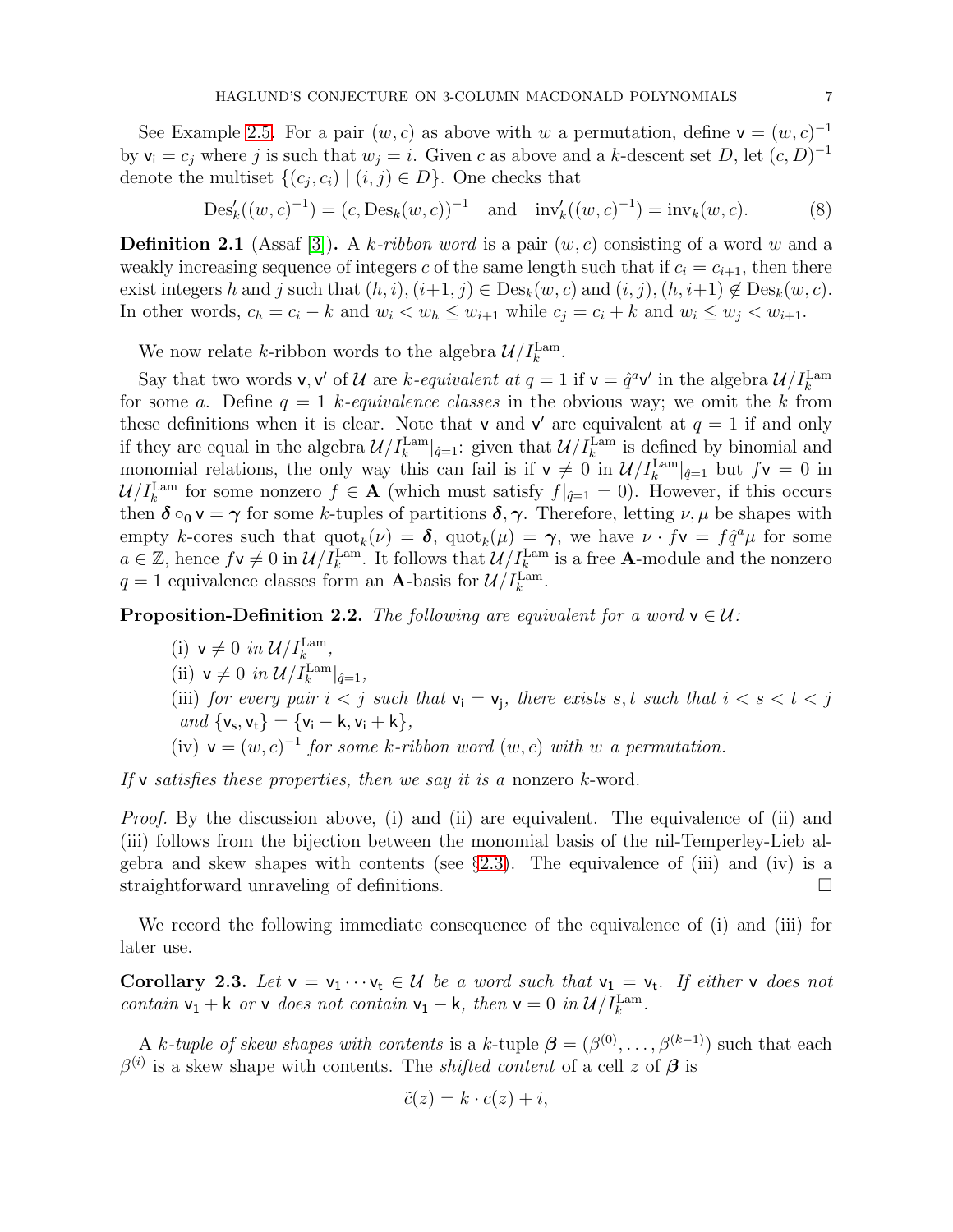when  $z \in \beta^{(i)}$  and where  $c(z)$  is the usual content of z regarded as a cell of  $\beta^{(i)}$ . The content vector of  $\beta$  is the weakly increasing sequence of integers consisting of the shifted contents of all the cells of  $\beta$  (with repetition).

<span id="page-7-2"></span>Definition 2.4. Define the following sets of words:

- WRib<sub>k</sub> $(c, D)$  = the set of k-ribbon words  $(w, c)$  with k-descent set D.
- $W'_{k}(c, D') =$  the set of nonzero k-words v such that sorting v in weakly increasing order yields c and  $\text{Des}'_k(\mathsf{v}) = D'.$
- $W'_{k}(\boldsymbol{\beta}) = \{v \in \mathcal{U} \mid \boldsymbol{\delta} \circ_{0} v = \boldsymbol{\gamma}\}\$  for any k-tuple  $\boldsymbol{\beta} = \boldsymbol{\gamma}/\boldsymbol{\delta}$  of skew shapes with contents.

For a word v, the *standardization* of v, denoted  $v^{st}$ , is the permutation obtained from v by first relabeling, from left to right, the occurrences of the smallest letter in v by  $1, \ldots, t$ , then relabeling the occurrences of the next smallest letter of v by  $t + 1, \ldots, t + t'$ , etc.

<span id="page-7-0"></span>**Example 2.5.** Let  $\beta$  be the 3-tuple ( $\Box$ ,  $\Box$ ) of skew shapes with contents. Its shifted contents are  $\left(\begin{array}{c|c} 3 & 47 \end{array}\right)$  $\big).$ 

 $\frac{4}{1}$ ,  $\frac{8}{1}$ 2 5 The content vector c of  $\beta$ , a word  $\mathsf{v} \in W'_3(\boldsymbol{\beta})$ , and  $w = (\mathsf{v}^{st})^{-1}$  (note  $\mathsf{v} = (w, c)^{-1}$ ):

$$
w = 46715832
$$

$$
c = 12344578
$$

$$
v = 48714235.
$$

The statistics defined above, on the pair  $(w, c)$  and on v:

$$
Des_3(w, c) = \{(1, 4), (5, 7), (6, 8)\}
$$
  

$$
Des'_3(v) = \{(4, 1), (7, 4), (8, 5)\}
$$
  

$$
inv_3(w, c) = inv'_3(v) = 6.
$$

We also have  $(w, c) \in \text{WRib}_3(c, D)$  for  $D = \text{Des}_3(w, c)$ , and  $\text{W}'_3(\beta) = \text{W}'_3(c, D')$  for  $D' = \mathrm{Des}'_3(v).$ 

<span id="page-7-1"></span>**Proposition 2.6.** Let  $\beta$  be a k-tuple of skew shapes with contents and let c be its content vector. Let  $\tilde{c}^{\text{st}}$  be the function on the cells of  $\beta$  that assigns to the cells of shifted content i the letters of  $c^{st}$  that relabel the i's in c, increasing in the  $\searrow$  direction.

- (i) The rule  $\beta \mapsto W'_{k}(\beta)$  defines a bijection between k-tuples of skew shapes with contents and nonzero  $q = 1$  equivalence classes.
- (ii) Suppose D' is determined from  $\beta$  as follows: the number of pairs of cells  $z, z'$ in  $\beta$  such that  $\tilde{c}(z) = \tilde{c}(z') + k$  and  $z <_{\sim} z'$  is the multiplicity of  $(\tilde{c}(z), \tilde{c}(z'))$  in  $D'$ . Then  $W'_{k}(\boldsymbol{\beta}) = W'_{k}(c, D').$
- (iii) Suppose D is such that  $WRib_k(c, D)$  is nonempty and let  $D' = (c, D)^{-1}$ . Then we have the following bijection

 $\{(w, c) \in \text{WRib}_k(c, D) \mid w \text{ a permutation}\}\rightarrow W'_k(c, D'), (w, c) \mapsto (w, c)^{-1},$ with inverse given by  $((v^{st})^{-1}, c) \leftarrow v$ .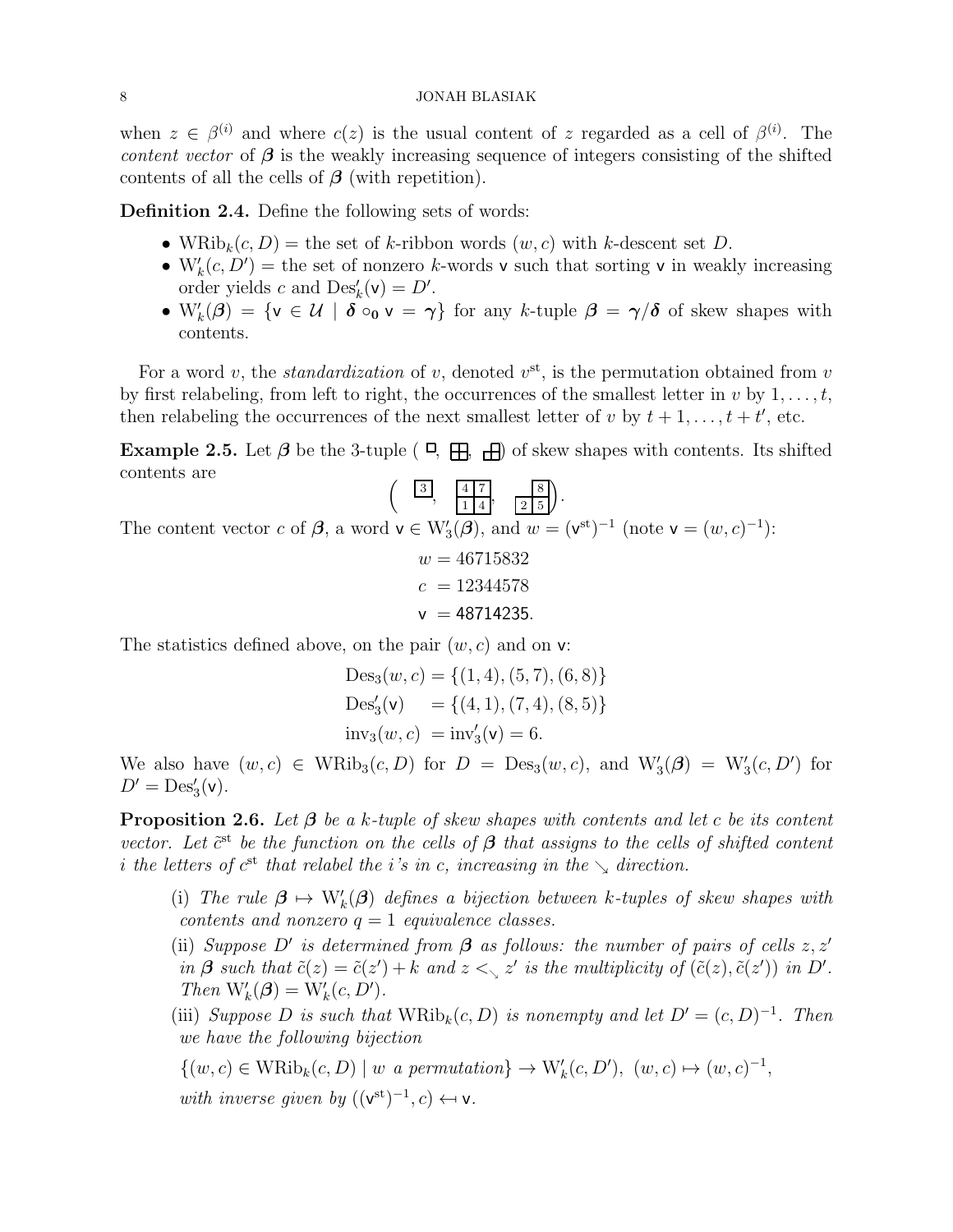(iv) If  $\beta$  and  $D'$  are related as in (ii), and  $D' = (c, D)^{-1}$  as in (iii), then D is determined from  $\beta$  as follows: D is the set of pairs  $(\tilde{c}^{st}(z'), \tilde{c}^{st}(z))$  with  $z, z'$  cells of  $\beta$  such that  $\tilde{c}(z) = \tilde{c}(z') + k$  and  $z < \zeta z'$ .

If  $\beta$  is as in Example [2.5,](#page-7-0) then  $c^{st} = 12345678$  and  $\tilde{c}^{st}$  is given by

$$
\left(\begin{array}{cc} \boxed{3}, & \boxed{4,7}, & \boxed{8} \\ \boxed{1,5}, & \boxed{2,6} \end{array}\right).
$$

*Proof.* By the discussion before Proposition-Definition [2.2,](#page-6-0) (i) reduces to the case  $k = 1$ . The case  $k = 1$  follows from [\[4\]](#page-28-6). For (ii), the relations of  $\mathcal{U}/I_k^{\text{Lam}}$  preserve the statistic  $\text{Des}'_k(\mathsf{v})$  on nonzero k-words, hence  $\mathcal{W}'_k(c, D')$  is a union of  $q = 1$  equivalence classes. That  $W'_{k}(c, D')$  is the single equivalence class  $W'_{k}(A)$  follows from the observation that a skew shape with contents is determined by its multiset of contents and, for each of its pairs of diagonals  $G, G'$  with the content of G 1 more than that of  $G'$ , the number of pairs of cells  $(z, z')$ ,  $z \in G$ ,  $z' \in G'$  such that  $z \leq z'$ . Statements (iii) and (iv) are straightforward from definitions, Proposition-Definition [2.2,](#page-6-0) and  $(8)$ .

<span id="page-8-0"></span>2.6. LLT polynomials. LLT polynomials are certain q-analogs of products of skew Schur functions, first defined by Lascoux, Leclerc, and Thibon in [\[17\]](#page-29-3). There are two versions of LLT polynomials (which we distinguish following the notation of [\[11\]](#page-29-6)): the combinatorial LLT polynomials of [\[17\]](#page-29-3) defined using spin, and the new variant combinatorial LLT polynomials of [\[14\]](#page-29-4) defined using inversion numbers (we called these LLT polynomials in the introduction). Although Lam's algebra is well suited to studying the former, we prefer to work with the latter because they can be expressed entirely in terms of words, and because inversion numbers are easier to calculate than spin.

Let  $\mathsf{v} = \mathsf{v}_1 \cdots \mathsf{v}_t$  be a word. We write  $\mathrm{Des}(\mathsf{v}) := \{i \in [t-1] \mid \mathsf{v}_i > \mathsf{v}_{i+1}\}$  for the *descent* set of v. Let

$$
Q_{\mathrm{Des}(\mathbf{v})}(\mathbf{x}) = \sum_{\substack{1 \leq i_1 \leq \cdots \leq i_t \\ j \in \mathrm{Des}(\mathbf{v}) \implies i_j < i_{j+1}}} x_{i_1} \cdots x_{i_t}
$$

be Gessel's fundamental quasisymmetric function [\[10\]](#page-29-14) in the commuting variables  $x_1, x_2, \ldots$ 

The result [\[3,](#page-28-0) Corollary 4.3], which we take here as a definition, expresses the new variant combinatorial LLT polynomials of [\[14\]](#page-29-4) in terms of k-ribbon words.

<span id="page-8-1"></span>**Definition 2.7.** Let  $\beta$  be a k-tuple of skew shapes with contents, and let c, D be the corresponding content vector and k-descent set from Proposition [2.6](#page-7-1) (iv). The new variant combinatorial LLT polynomials are the generating functions

$$
\mathcal{G}_{\beta}(\mathbf{x};q) = \sum_{\substack{(w,c)\in \text{WRib}_k(c,D)\\w \text{ a permutation}}} q^{\text{inv}_k(w,c)} Q_{\text{Des}(w^{-1})}(\mathbf{x}).
$$

For this paper, we have found the following expressions for LLT polynomials to be the most useful. The second involves only words and the statistics  $inv'_{k}$  and  $Des'_{k}$ . Also, as will be seen in §[4.2,](#page-16-0) these expressions allow for the application of the machinery of  $[9]$ .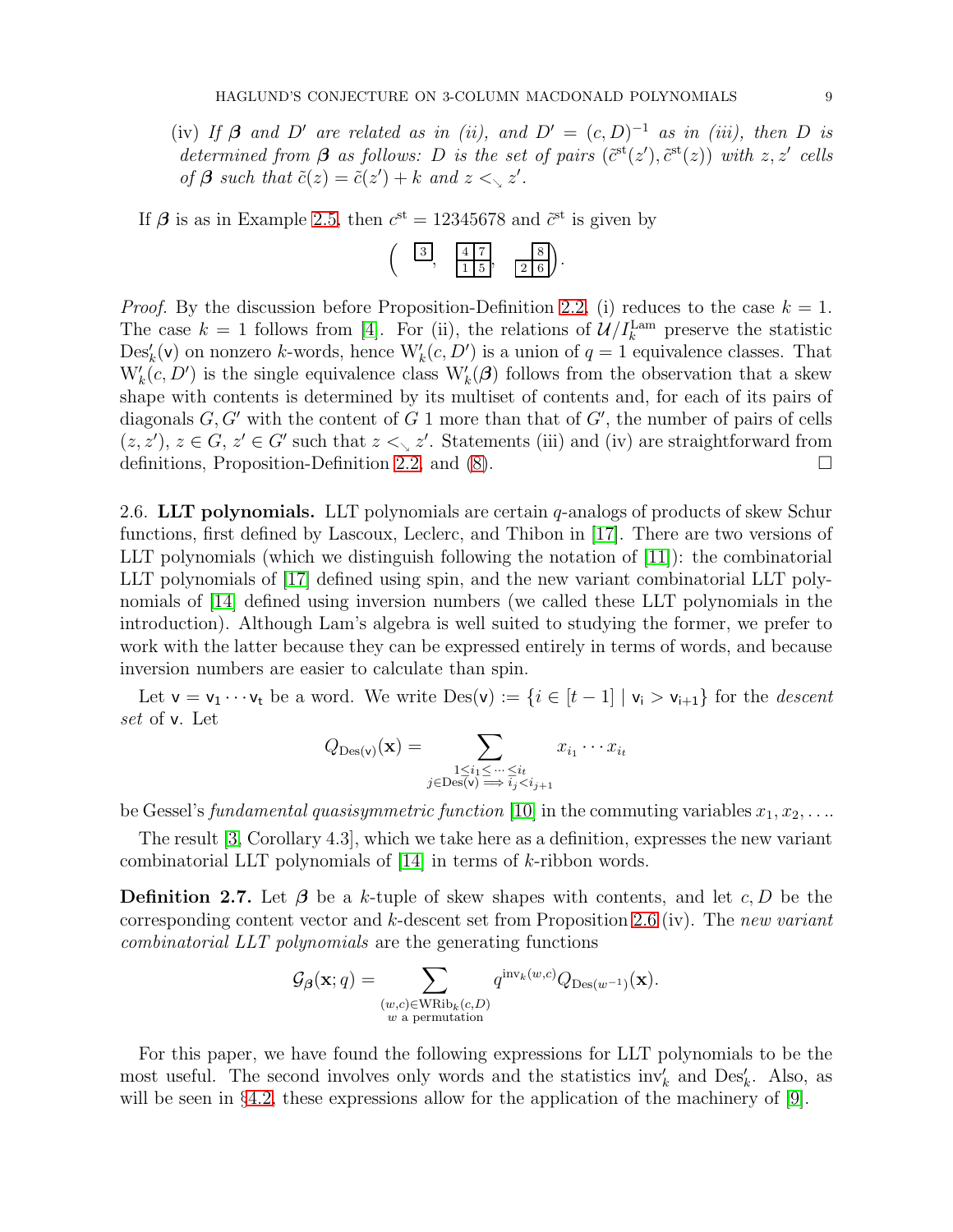<span id="page-9-2"></span>**Proposition 2.8.** Let  $\beta$  be a k-tuple of skew shapes with contents and let c, D' be determined from  $\beta$  as in Proposition [2.6](#page-7-1) (ii). Then

$$
\mathcal{G}_{\beta}(\mathbf{x};q) = \sum_{\mathbf{v} \in W'_{k}(\beta)} q^{\mathrm{inv}'_{k}(\mathbf{v})} Q_{\mathrm{Des}(\mathbf{v})}(\mathbf{x}) = \sum_{\mathbf{v} \in W'_{k}(c,D')} q^{\mathrm{inv}'_{k}(\mathbf{v})} Q_{\mathrm{Des}(\mathbf{v})}(\mathbf{x}).
$$

*Proof.* This follows from Definition [2.7,](#page-8-1) Proposition [2.6,](#page-7-1) [\(8\)](#page-6-1), and the fact  $Des(v^{st}) = Des(v)$ .  $\Box$ 

<span id="page-9-0"></span>**Remark 2.9.** The *combinatorial LLT polynomials*  $G_{\mu/\nu}^{(k)}(\mathbf{x}; \hat{q})$  are the  $\hat{q}$ -generating functions over k-ribbon tableaux weighted by spin  $(19, 15, 11]$  $(19, 15, 11]$  $(19, 15, 11]$  use spin, whereas [\[17\]](#page-29-3) uses cospin). We refer to [\[11\]](#page-29-6) for their precise definition. Lam shows [\[15\]](#page-29-1) that

$$
G_{\mu/\nu}^{(k)}(\mathbf{x};\hat{q}) = \langle \nu \cdot \Omega(\mathbf{x}, \mathbf{u}), \mu \rangle,
$$

where  $\langle \cdot, \cdot \rangle$  is the symmetric bilinear form on  $\mathbf{A} \mathcal{P}$  for which  $\mathcal{P}$  is an orthonormal basis, and

$$
\Omega(\mathbf{x}, \mathbf{u}) = \prod_{j=1}^{\infty} \prod_{i=-\infty}^{\infty} (1 - x_j u_i)^{-1} = \sum_{\mathbf{v} \in \mathcal{U}} Q_{\mathrm{Des}(\mathbf{v})}(\mathbf{x}) \mathbf{v}
$$

is a noncommutative Cauchy product in which the  $x_j$  commute with the  $u_i$ .

The two types of LLT polynomials are related as follows. Suppose  $\mu/\nu$  can be tiled by kribbons. Let  $\beta$  be the k-tuple of skew shapes with contents obtained from  $\text{quot}_k(\mu)/\text{quot}_k(\nu) =$  $(\gamma^{(0)}/\delta^{(0)},\ldots,\gamma^{(k-1)}/\delta^{(k-1)})$  by translating each  $\gamma^{(i)}/\delta^{(i)}$  east by  $(c_i-i)/k$ , where the  $c_i$  are determined by the k-core of  $\mu$  (= core<sub>k</sub>( $\nu$ )) as in §[2.4.](#page-4-0) Then by [\[14\]](#page-29-4) (see e.g. [\[11,](#page-29-6) Proposition 6.17]), there is an integer e such that (recall  $q = \hat{q}^{-2}$ )

$$
\mathcal{G}_{\beta}(\mathbf{x};q) = \hat{q}^e G_{\mu/\nu}^{(k)}(\mathbf{x};\hat{q}).
$$

## 3. READING WORDS FOR  $\mathfrak{J}_{\lambda}(\mathbf{u})$  when  $k=3$

<span id="page-9-1"></span>Here we introduce new kinds of tableaux and reading words that arose naturally in our efforts to write  $\mathfrak{J}_{\lambda}(\mathbf{u})$  as a positive sum of monomials in  $\mathcal{U}/I_3^{\mathrm{Lam}}$ . The main new feature of these objects is that they involve posets obtained from posets of diagrams by adding a small number of covering relations. We are hopeful that this will become part of a more general theory that extends tools from tableaux combinatorics to posets more general than partition diagrams.

In Sections [3](#page-9-1) and [4,](#page-14-1) we write  $f \equiv g$  to mean that f and g are equal in  $\mathcal{U}/I_k^{\text{Lam}}$ , when the value of k is clear from context (typically it is 3 or arbitrary).

3.1. **Tableaux.** Let  $\theta$  be a diagram (see §[2.1\)](#page-3-1). A *tableau of shape*  $\theta$  is the diagram  $\theta$ together with an integer in each of its cells. The *size* of a tableau T, denoted  $|T|$ , is the number of cells of T, and  $\text{sh}(T)$  denotes the shape of T. For a tableau T and a set of cells S such that  $S \subseteq \text{sh}(T)$ ,  $T_S$  denotes the subtableau of T obtained by restricting T to the diagram S. If z is a cell of T, then  $T<sub>z</sub>$  denotes the entry of T in z. When it is clear, we will occasionally identify a tableau entry with the cell containing it.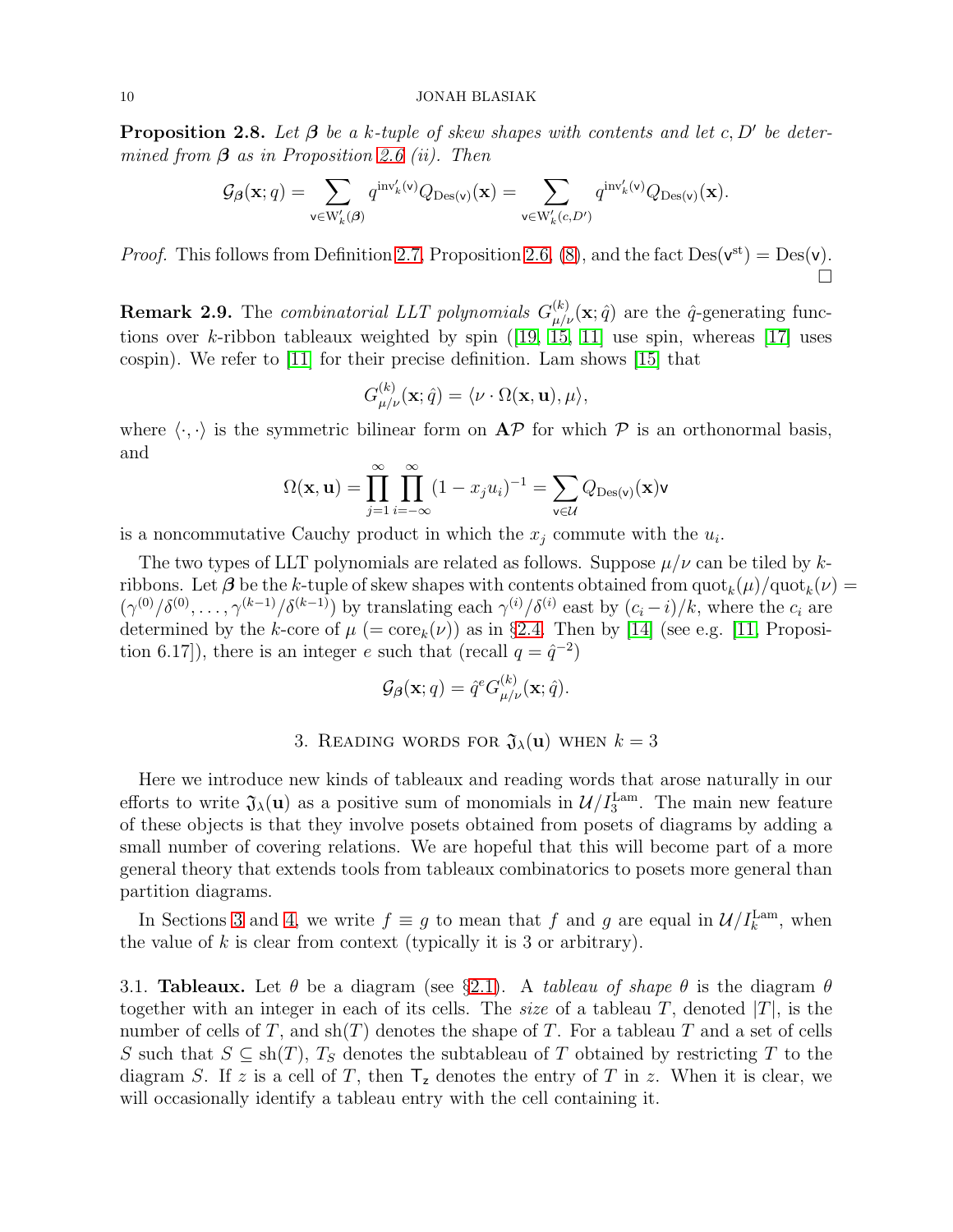If T is a tableau, m a letter, and  $z = (r, c)$  is a cell not belonging to sh(T), then  $T \sqcup \blacksquare_{r,c}$ denotes the result of adding the cell z to T and filling it with  $m$ .

A standard Young tableau (SYT) is a tableau T of partition shape filled with the entries  $1, 2, \ldots, |T|$  such that entries increase from north to south in each column and from west to east in each row. The set of standard Young tableaux of shape  $\lambda$  is denoted  $SYT_{\lambda}$ .

## 3.2. Restricted shapes and restricted square strict tableaux.

**Definition 3.1.** A restricted shape is a lower order ideal of a partition diagram for the order  $\lt_{\lambda}$ . We will typically specify a restricted shape as follows: for any weak composition  $\alpha =$  $(\alpha_1, \ldots, \alpha_l)$ , let  $\alpha'$  denote the diagram  $\{(r, c) \mid c \in [l], r \in [\alpha_c]\}$ . Now let  $\lambda = (\lambda_1, \ldots, \lambda_l)$ be a partition and  $\alpha = (\alpha_1, \ldots, \alpha_l)$  a weak composition such that  $0 \leq \alpha_1 \leq \cdots \leq \alpha_{j'}$ ,  $\alpha_1 < \lambda_1, \ \alpha_2 < \lambda_2, \ldots, \alpha_{j'} < \lambda_{j'}$ , and  $\alpha_{j'+1} = \lambda_{j'+1}, \ldots, \alpha_l = \lambda_l$  for some  $j' \in \{0, 1, \ldots, l\}$ . Then the set difference of  $\lambda'$  by  $\alpha'$ , denoted  $\lambda' \setminus \alpha'$ , is a restricted shape and any restricted shape can be written in this way.

Note that, just as for skew shapes, different pairs  $\lambda, \alpha$  may define the same restricted shape  $\lambda' \setminus \alpha'$ . An example of a restricted shape is

$$
(65544444221)' \setminus (01222223221)' = \begin{array}{|c|c|c|c|c|c|c|} \hline \text{1} & \text{1} & \text{1} & \text{1} & \text{1} & \text{1} \\ \hline \text{2} & \text{3} & \text{4} & \text{5} & \text{6} & \text{7} & \text{8} \\ \hline \text{3} & \text{4} & \text{5} & \text{6} & \text{7} & \text{8} & \text{8} \\ \hline \text{4} & \text{5} & \text{6} & \text{7} & \text{8} & \text{8} & \text{8} \\ \hline \text{5} & \text{6} & \text{7} & \text{8} & \text{8} & \text{8} & \text{8} \\ \hline \text{6} & \text{7} & \text{8} & \text{8} & \text{8} & \text{8} & \text{8} & \text{8} \\ \hline \text{7} & \text{8} & \text{8} & \text{8} & \text{8} & \text{8} & \text{8} & \text{8} \\ \hline \text{8} & \text{9} & \text{8} & \text{8} & \text{8} & \text{8} & \text{8} & \text{8} & \text{8} \\ \hline \text{9} & \text{9} & \text{9} & \text{8} & \text{8} & \text{8} & \text{8} & \text{8} & \text{8} \\ \hline \text{10} & \text{11} & \text{12} & \text{8} & \text{8} & \text{8} & \text{8} & \text{8} & \text{8} & \text{8} \\ \hline \text{11} & \text{13} & \text{8} & \text{8} & \text{8} & \text{8} & \text{8} & \text{8} & \text{8} & \text{8} & \text{8} \\ \hline \text{12} & \text{13} & \text{8} & \text{8} & \text{8} & \text{8} & \text{8} & \text{8} & \text{8} & \text{8} & \text{8} \\ \hline \text{13} & \text{14} & \text{8} & \text{8} & \text{8} & \text{8} & \text{8} & \text{8} & \text{8} & \text{8} & \
$$

<span id="page-10-1"></span>**Definition 3.2.** A restricted tableau is a tableau whose shape is a restricted shape. A restricted square strict tableau (RSST) is a restricted tableau such that entries

- strictly increase from north to south in each column,
- strictly increase from west to east in each row,
- satisfy  $R_z + 3 \le R_{z'}$  whenever  $z \le \zeta z'$  and  $z, z'$  do not lie in the same row or column.

For example,



<span id="page-10-0"></span>is an RSST of shape  $(6554444)' \setminus (0122223)'$ .

## 3.3. Square respecting reading words.

**Definition 3.3.** An *arrow square S* of an RSST R is a subtableau of R such that  $\text{sh}(S)$ is the intersection of  $\text{sh}(R)$  with a 2 × 2 square, and S is of the form



with  $b \in \{a+1, a+2\}$ . The first two of these are called  $\setminus$  arrow squares and the last two are  $\searrow$  arrow squares. Also, an arrow of R is a directed edge between the two cells of an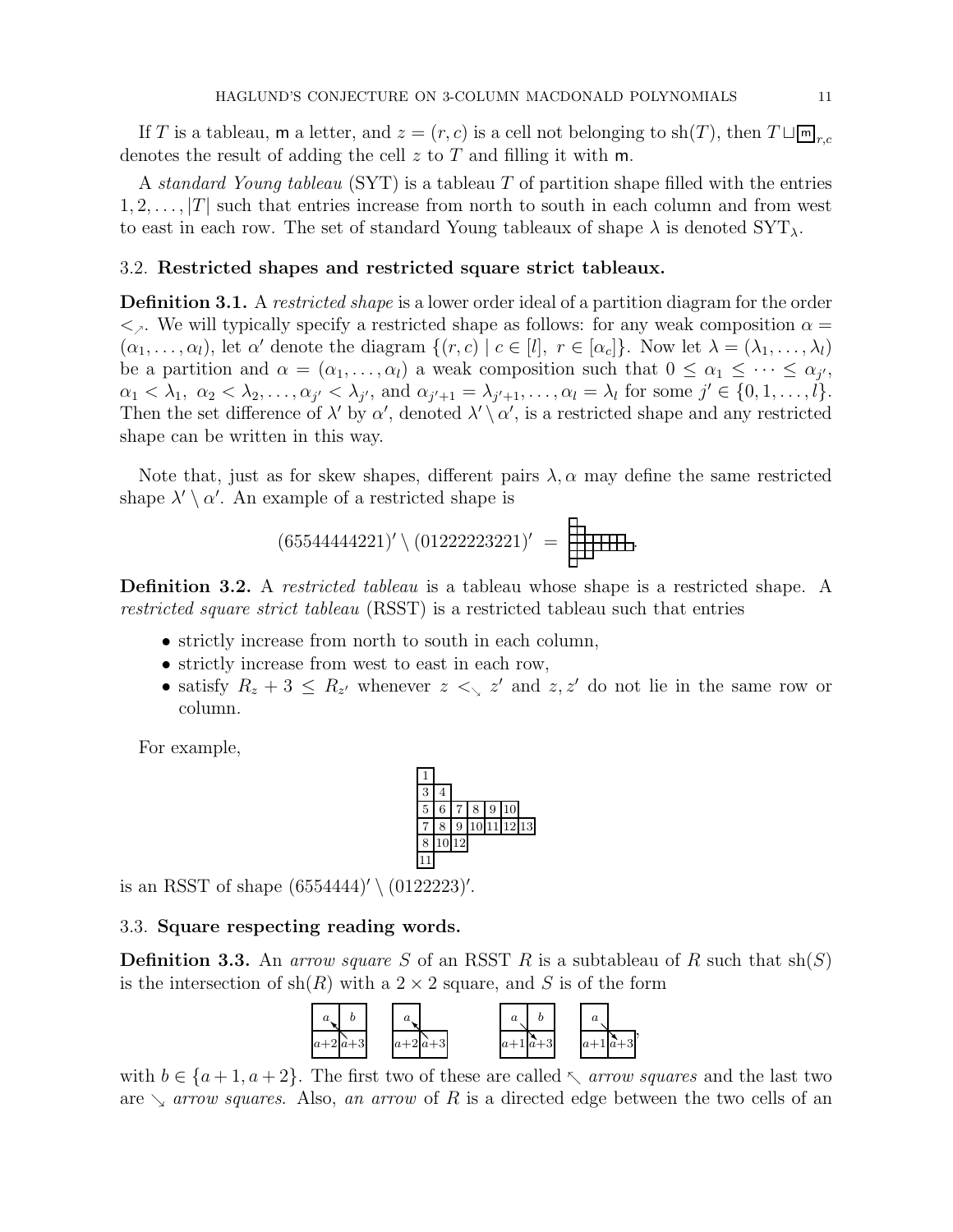arrow square, as indicated in the picture; we think of the arrows of  $R$  as the edges of a directed graph with vertex set the cells of R.

<span id="page-11-1"></span>**Definition 3.4.** A *reading word* of a tableau R is a word w consisting of the entries of R such that for any two cells z and z' of R such that  $z \leq z$ ,  $z'$ ,  $R_z$  appears to the left of  $R_{z'}$  in w.

A square respecting reading word w of an RSST  $R$  is a reading word of  $R$  such that for each arrow of  $R$ , the tail of the arrow appears to the left of the head of the arrow in w.

There is no reason to prefer one square respecting reading word over another (see Theorem [3.11\)](#page-13-0), but it is useful to have notation for one such word. So we define, for any RSST R, the word sqread(R) as follows: let  $D^1, D^2, \ldots, D^t$  be the diagonals of R, starting from the southwest. Let  $w^i$  be the result of reading, in the  $\nwarrow$  direction, the entries of  $D^i$ that are  $\nwarrow$  arrow tails followed by the remaining entries of  $D^i$ , read in  $\searrow$  direction. Set sqread(R) =  $w^1w^2 \cdots w^t$ . It is easy to check that sqread(R) is a square respecting reading word of R.

<span id="page-11-0"></span>Example 3.5. Here is an RSST drawn with its arrows:



Of the following three reading words of R, the first two are square respecting, but the last is not.

15 12 13 10 5 11 20 6 3 18 19 4 1 16 17 26 25 32 31 34 33 36 = sqread(R) 15 12 13 10 5 11 20 6 3 4 1 18 19 16 17 26 25 32 31 34 33 36 (square respecting) 15 12 10 13 11 20 18 19 26 5 6 3 4 1 16 17 25 32 34 36 31 33 (not square respecting)

A  $\geq$ -maximal cell of a diagram is a cell that is maximal for the order  $\lt_{\geq}$ . A nontail removable cell of an RSST R is a  $\gamma$ -maximal cell of R that is not the tail of an arrow of R. The last letter of a square respecting reading word of R must lie in a nontail removable cell of R.

Remark 3.6. If a tableau has no repeated letter, then its entries are naturally in bijection with the letters in any of its reading words. We can force this to be true for tableaux with repeated entries by adding subscripts to repeated entries and matching subscripts to the letters of its reading words. We will abuse notation and do this without saying so explicitly. So for example, if w is a reading word of R and z a cell of R, then by the letter  $R_z$  of w we really mean the unique subscripted letter of w that is equal to the subscripted version of  $R_z$ . Also, if vw is a reading word of R, then the canonical subtableau of R with reading word  $v$  is the subtableau of R whose subscripted entries are the subscripted versions of the letters of v.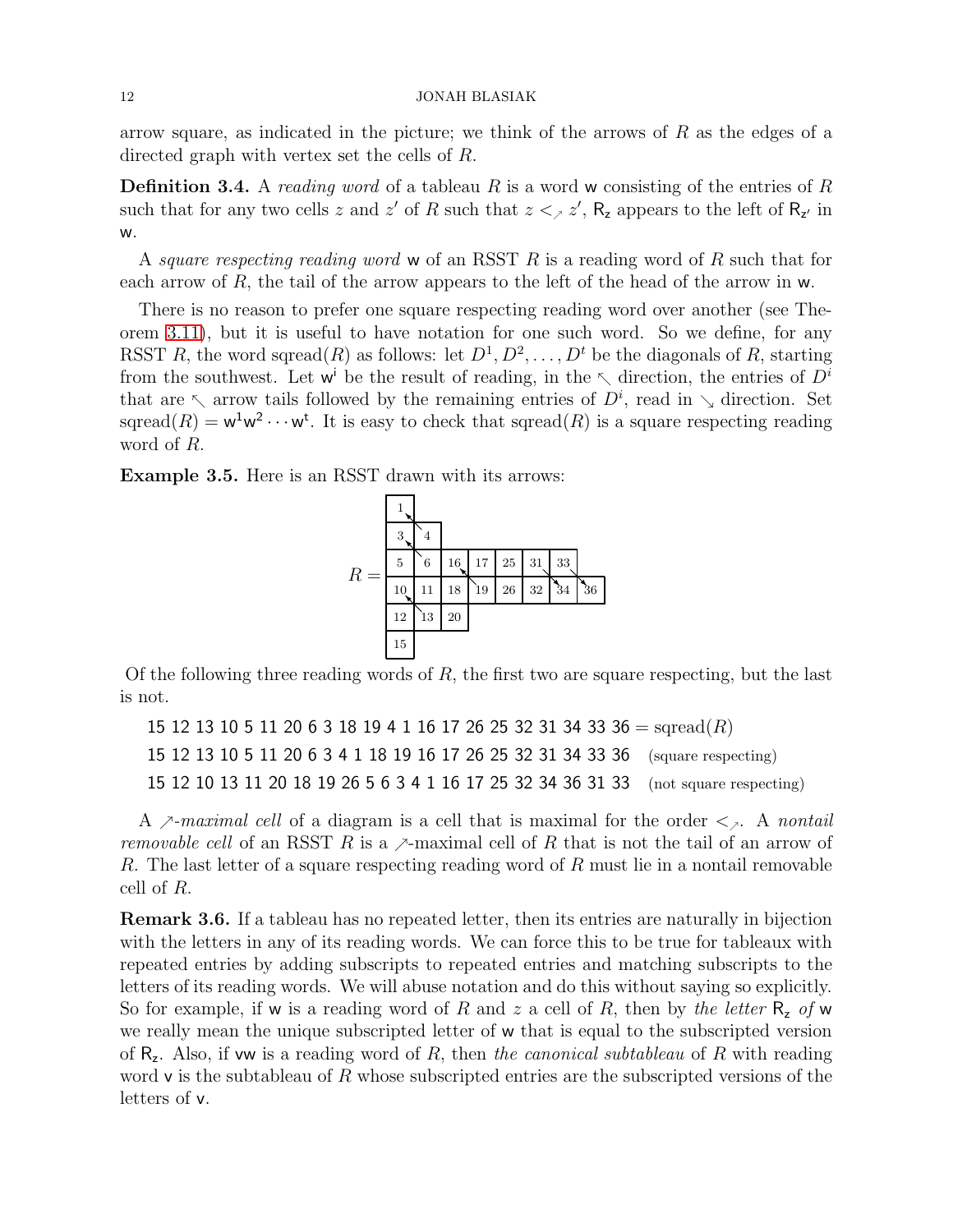<span id="page-12-1"></span>Remark 3.7. All of the results of §[3.3](#page-10-0) and §[3.4](#page-12-0) about restricted shapes and RSST can be generalized to the following setting:  $a \perp$ -diagram is a diagram  $\theta$  such that for any two cells  $z = (r, c), z' = (r', c')$  of  $\theta$  such that  $z \leq z'$ , the cell  $(r', c)$  is also in  $\theta$ . A  $\Box$ -tableau is a tableau whose shape is a  $\text{-}$ -diagram, and a square strict  $\text{-}$ -tableau is a  $\text{-}$ -tableau satisfying the three conditions from Definition [3.2.](#page-10-1) An *arrow square* of a  $\text{L}-$ tableau R is a subtableau of R whose shape is an interval  $[z, z']$  for the poset  $sh(R)$  with the order  $\lt_{\searrow}$  such that z and z' do not lie in the same row or column and  $R_{z'} - R_z = 3$ .

We have little use for this generality in this paper, so we do not discuss it further except to note one useful application. Unlike restricted diagrams, the set of  $\text{\_}$ -diagrams is closed under the operation of reflecting across a line in the direction  $\lambda$ . Also, the set of square strict  $\text{\textbackslash}-$ tableaux with entries in  $[n]$  is closed under the operation of reflecting across a line in the direction  $\nearrow$  and sending the entry a to  $n + 1 - a$ . Arrows of a square strict  $\text{L}-$ tableau are reflected along with the cells.

<span id="page-12-0"></span>3.4. Combinatorics of restricted square strict tableaux. We assemble some basic results about RSST, square respecting reading words, and the images of these words in  $\mathcal{U}/I_3^{\text{Lam}}$ . These are needed for the proof of the main theorem.

<span id="page-12-3"></span>**Proposition 3.8.** The following configuration of arrows cannot occur in an RSST:

❅■❅

❅❅❘

*Proof.* Let  $z_1, z_2$  be the two cells of R as shown.



<span id="page-12-2"></span>**Lemma 3.9.** Let R be an RSST and z a cell of R such that the only cells  $\gt$  z lie in the same column as z, and z is not the tail of  $a \searrow a$  arrow. Then R has a nontail removable cell that is weakly north of z.

Similarly, if z is a cell of R such that the only cells  $\gt$ <sub>z</sub> z lie in the same row as z, and z is not the tail of  $a \setminus a$  arrow, then R has a nontail removable cell that is weakly east of z.

As an example of the second statement, if R is as in Example [3.5](#page-11-0) and  $z$  is the cell containing 31, then there is exactly one nontail removable cell weakly east of  $z$ , the cell containing 36.

*Proof.* We prove only the first statement. The second then follows from Remark [3.7.](#page-12-1) Let D be the northeasternmost diagonal of R that has nonempty intersection with the cells of R weakly north of z. Let G be the directed graph with vertex set  $D$  and edges given by the arrows of R. Let  $D^N$  be the cells of D that are weakly north of z. Then the underlying

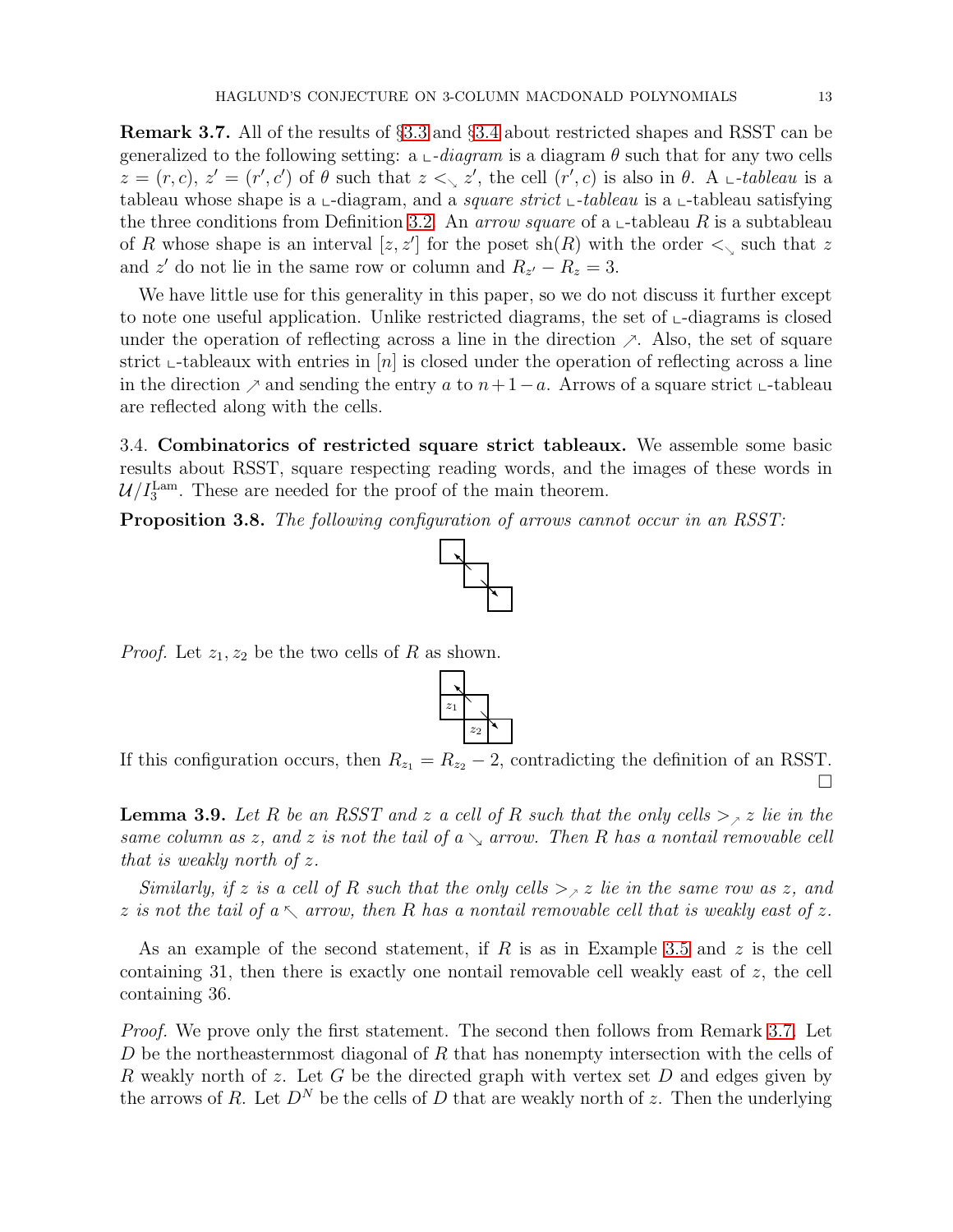undirected graph of G is contained in a path and there is no edge from  $D<sup>N</sup>$  to vertices not in  $D^N$ . Hence  $D^N$  contains a vertex that is not an arrow tail and hence is a nontail removable cell of  $R$ .

<span id="page-13-1"></span>**Lemma 3.10.** Let R be an RSST and z a cell of R such that the only cells  $\geq_{\gamma}$  z lie in the same column as z, and z is not the tail of  $a \searrow a$  arrow. Then there is a square respecting reading word w of R such that the letters appearing to the right of  $R_z$  in w are  $\langle R_z \rangle$ .

Similarly, if z is a cell of R such that the only cells  $\gt$ <sub>z</sub> z lie in the same row as z, and z is not the tail of a  $\sim$  arrow, then there is a square respecting reading word  $\vee$  of R such that the letters appearing to the right of  $R_z$  in  $v$  are  $>R_z$ .

*Proof.* This follows by induction on |R| using Lemma [3.9.](#page-12-2)

The next result gives a natural way to associate an element of  $\mathcal{U}/I_3^{\text{Lam}}$  to any RSST.

<span id="page-13-0"></span>**Theorem 3.11.** Any two square respecting reading words of an RSST R are equal in  $\mathcal{U}/I_3^{\mathrm{Lam}}.$ 

*Proof.* Let  $\mathcal{R}_R$  denote the graph with vertex set the square respecting reading words of R and an edge for each far commutation relation. We prove that  $\mathcal{R}_R$  is connected by induction on |R|. Let  $z_1, \ldots, z_t$  denote the nontail removable cells of R ( $t \geq 1$  by Lemma [3.9\)](#page-12-2). By induction, each  $\mathscr{R}_{R-z_i}$  is connected. Hence the induced subgraph of  $\mathscr{R}_R$  with vertex set consisting of those words that end in  $R_{z_i}$ , call it  $\mathscr{R}_{R-z_i}R_{z_i}$ , is connected. Let H be the graph (with t vertices) obtained from  $\mathcal{R}_R$  by contracting the subgraphs  $\mathcal{R}_{R-z_i}R_{z_i}$ . We must show that  $H$  is connected.

It follows from the definition of an RSST that if  $z, z'$  are  $\nearrow$ -maximal cells of R, then  $|R_z - R_{z'}| \leq 3$  if and only if there is an arrow between z and z'. Hence the  $R_{z_i}$  pairwise commute. Since  $\mathscr{R}_R$  contains a word ending in  $R_{z_i}R_{z_j}$  for every  $i \neq j$ , H is a complete graph.  $\square$ 

Lemma [3.10](#page-13-1) and Theorem [3.11](#page-13-0) have the following useful consequence.

<span id="page-13-2"></span>Corollary 3.12. If R is an RSST and z is a  $\sim$ -maximal cell of R, then  $\mathsf{vR}_z = 0$  in  $\mathcal{U}/I_3^{\text{Lam}}$ for every square respecting reading word v of R.

*Proof.* By Theorem [3.11,](#page-13-0) it suffices to exhibit a single square respecting reading word  $\bf{v}$  of R such that  $\mathsf{vR}_z \equiv 0$ . By Proposition [3.8](#page-12-3) one of the two statements of Lemma [3.10](#page-13-1) applies, thus R has a square respecting reading word ending in  $R_z$  followed by letters all  $>R_z$  or all  $\langle R_z.$  Hence Corollary [2.3](#page-6-2) with repeated letter  $R_z$  yields  $\mathsf{v}R_z \equiv 0$ .

Say that an RSST  $R$  is nonzero if any (equivalently, every) square respecting reading word of R is nonzero in  $\mathcal{U}/I_3^{\mathrm{Lam}}$  (see Proposition-Definition [2.2\)](#page-6-0). Although we will not need the next proposition in the proof of the main theorem, it is useful because it constrains the form of nonzero RSST.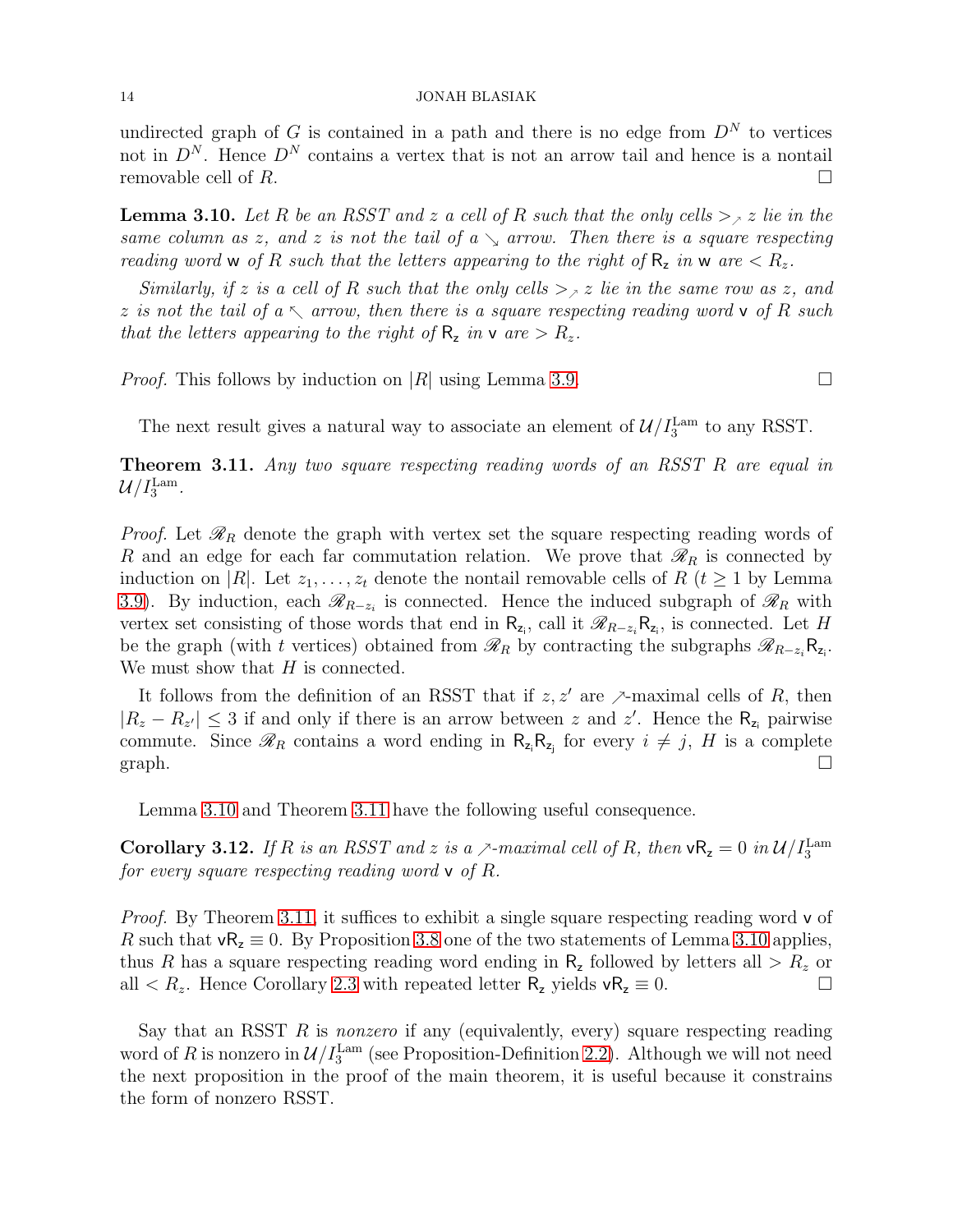<span id="page-14-3"></span>**Proposition 3.13.** If an RSST R contains an arrow square of the form

<span id="page-14-2"></span>
$$
\begin{array}{|c|c|}\n\hline\na & a+1 \\
\hline\na+1 & a+3\n\end{array}\n\quad \text{or} \quad\n\begin{array}{|c|c|}\n\hline\na & a+2 \\
\hline\na+2 & a+3\n\end{array}\n\tag{9}
$$

then every square respecting reading word of R is 0 in  $\mathcal{U}/I_3^{\text{Lam}}$ .

Proof. By Remark [3.7,](#page-12-1) we may assume without loss of generality that R contains an arrow square S of the form on the left of  $(9)$ , with cells labeled as follows

$$
S = \frac{s_1 s_3}{s_2 s_4} \subseteq R.
$$

It suffices to exhibit one square respecting reading word of R that is 0 in  $\mathcal{U}/I_3^{\text{Lam}}$ .

By induction on  $|R|$ , we may assume  $s_3$  is the only nontail removable cell of R and S is the only arrow square of R of either of the forms in  $(9)$ . Since  $s_3$  cannot be the head of a  $\searrow$  arrow of R, it follows from Lemma [3.9](#page-12-2) that if R has a cell north of  $s_1$  and in the same column as  $s_1$ , then there is a nontail removable cell to the north of  $s_1$ ; we are assuming there is no such cell, so any cell  $\geq_{\nearrow} s_1$  can only be in the same row as  $s_1$ . By Proposition [3.8,](#page-12-3)  $s_1$  is not the tail of a  $\sim$  arrow. Hence by Lemma [3.10](#page-13-1) (with  $z = s_1$ ), there is a square respecting reading word  $\mathsf{vR}_{\mathsf{s}_1}\mathsf{w}$  of R such that the letters of  $\mathsf{w}$  are  $>R_{s_1}=a$ ; also we must have  $R_{s_3} = a + 1$  and  $R_{s_4}$  contained in w.

Now observe that  $s_2$  is a  $\nearrow$ -maximal cell of  $R'$ , where  $R'$  is the canonical sub-RSST of R with reading word v. There is no  $\sim$  arrow of R with tail  $s_2$  because this would force an arrow square in  $R$  of the form on the right of  $(9)$ , which we are assuming does not exist. This implies by Lemma [3.10](#page-13-1) that we can assume  $v$  ends in  $R_{s_2}v'$  where  $v'$  has letters  $> R_{s_2} = a + 1$ . Hence  $R_{s_2} v' R_{s_1} w \equiv 0$  by Corollary [2.3](#page-6-2) with repeated letter  $a + 1$ , implying that the square respecting reading word  $\mathsf{vR}_{\mathsf{s}_1}\mathsf{w}$  of R is 0 in  $\mathcal{U}/I_3^{\mathrm{Lam}}$ . — Процессиональные просто производительные и продата в собстании в собстании и производительные и производит<br>В собстании производительные производительные производительные производительные производительные производитель

#### <span id="page-14-1"></span>4. Positive monomial expansion of noncommutative Schur functions

After some preliminary definitions, we recall the main theorem and use it to give an explicit positive combinatorial formula for new variant  $q$ -Littlewood-Richardson coefficients indexed by a 3-tuple of skew shapes. In §[4.3,](#page-18-0) we prove a stronger, more technical version of the main theorem.

<span id="page-14-0"></span>4.1. Noncommutative flagged Schur functions. Here we introduce the noncommutative Schur functions  $\mathfrak{J}_{\lambda}(\mathbf{u})$  from [\[9,](#page-29-13) [15\]](#page-29-1) and their flagged generalizations. These generalizations will be put in a broader context in a future paper.

The noncommutative elementary symmetric functions are given by

$$
e_d(S) = \sum_{\substack{i_1 > i_2 > \dots > i_d \\ i_1, \dots, i_d \in S}} u_{i_1} u_{i_2} \cdots u_{i_d},
$$

for any subset S of Z and positive integer d; set  $e_0(S) = 1$  and  $e_d(S) = 0$  for  $d < 0$ . By [\[15\]](#page-29-1),  $e_i(S)e_j(S) = e_j(S)e_i(S)$  in  $\mathcal{U}/I_k^{\text{Lam}}$  for all i and j.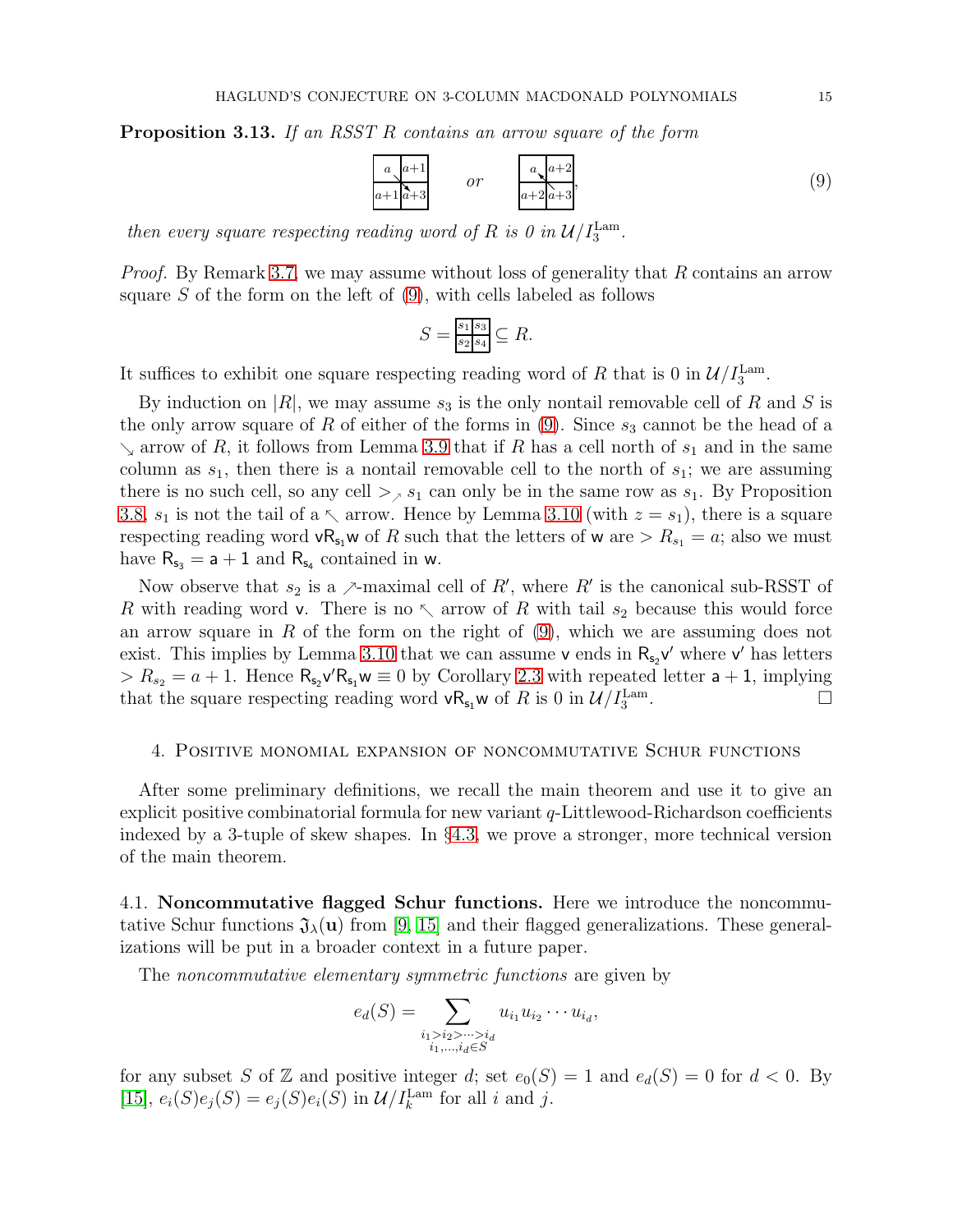Given a weak composition  $\alpha = (\alpha_1, \ldots, \alpha_l)$  and sets  $S_1, S_2, \ldots, S_l \subseteq \mathbb{Z}$ , define the noncommutative column-flagged Schur function by

$$
J_{\alpha}(S_1, S_2, \dots, S_l) := \sum_{\pi \in S_l} \text{sgn}(\pi) \, e_{\alpha_1 + \pi(1) - 1}(S_1) e_{\alpha_2 + \pi(2) - 2}(S_2) \cdots e_{\alpha_l + \pi(l) - l}(S_l). \tag{10}
$$

We also use the following shorthands

<span id="page-15-2"></span>
$$
J_{\alpha}^{\mathbf{n}}=J_{\alpha}(n_1,\ldots,n_l)=J_{\alpha}([n_1],\ldots,[n_l]),
$$

where  $\mathbf{n} = (n_1, \ldots, n_l)$ . These are related to the noncommutative Schur functions  $\mathfrak{J}_{\lambda}(u_1, \ldots, u_n)$ of [\[9\]](#page-29-13) by  $\mathfrak{J}_{\lambda}(u_1,\ldots,u_n) = J_{\lambda'}^{n} n \cdots n$ . When the  $u_i$  commute,  $\mathfrak{J}_{\lambda}(u_1,\ldots,u_n)$  becomes the ordinary Schur function  $s_{\lambda}$  in n variables, and  $J_{\lambda}^{n}$  becomes the column-flagged Schur function  $S_{\lambda}^*(1, n)$  studied in [\[22\]](#page-29-15), where 1 denotes the all-ones vector of length l.

For words  $w^1, \ldots, w^{l-1} \in \mathcal{U}$ , we will also make use of the *augmented noncommutative* column-flagged Schur functions, given by

$$
J_{\alpha}(S_1: \mathsf{w}^1 : S_2: \mathsf{w}^2 : \cdots : \mathsf{w}^{l-1} : S_l)
$$
  
 := 
$$
\sum_{\pi \in S_l} \operatorname{sgn}(\pi) e_{\alpha_1 + \pi(1) - 1}(S_1) \mathsf{w}^1 e_{\alpha_2 + \pi(2) - 2}(S_2) \mathsf{w}^2 \cdots \mathsf{w}^{l-1} e_{\alpha_l + \pi(l) - l}(S_l).
$$

If w<sup>i</sup> is empty for all  $i \in [l], i \neq j$ , and  $S_i = [n_i]$ , we also use the shorthand

$$
J_{\alpha}^{\mathbf{n}}(\mathbf{y}^{\mathbf{w}})=J_{\alpha}(S_1; \mathbf{w}^1 : S_2; \mathbf{w}^2 : \cdots : \mathbf{w}^{l-1} : S_l).
$$

The (augmented) noncommutative column-flagged Schur functions will be considered here as elements of  $\mathcal{U}/I_k^{\text{Lam}}$ , unless stated otherwise. Note that because the noncommutative elementary symmetric functions commute in  $\mathcal{U}/I_k^{\text{Lam}}$ ,

$$
J_{\alpha}^{\mathbf{n}} \equiv -J_{\alpha_1,\dots,\alpha_{j-1},\alpha_{j+1}-1,\alpha_j+1,\dots,\alpha_l}^{\mathbf{n}} \quad \text{whenever } n_j = n_{j+1}.\tag{11}
$$

In particular,

$$
J_{\alpha}^{\mathbf{n}} \equiv 0 \quad \text{whenever } \alpha_j = \alpha_{j+1} - 1 \text{ and } n_j = n_{j+1}.
$$

More generally, [\(11\)](#page-15-0) and ( $\diamond$ ) hold for the augmented case provided  $w^j$  is empty and the assumption  $n_i = n_{i+1}$  is replaced by  $S_i = S_{i+1}$ .

We will make frequent use of the following fact (interpret  $[0] = \{\}\$ :

$$
e_d([m]) = me_{d-1}([m-1]) + e_d([m-1])
$$
 if  $m > 0$  and d is any integer. (12)

Note that

<span id="page-15-3"></span><span id="page-15-1"></span><span id="page-15-0"></span>
$$
e_d([0]) = \begin{cases} 1 & \text{if } d = 0, \\ 0 & \text{otherwise.} \end{cases}
$$

We will often apply this to  $J_{\alpha}^{\mathbf{n}}$  and its variants by expanding  $e_{\alpha_j+\pi(j)-j}(S_j)$  in [\(10\)](#page-15-2) using  $(12)$  (so that  $(12)$  is applied once to each of the *l*! terms in the sum in  $(10)$ ). We refer to this as a *j*-expansion of  $J_{\alpha}^{n}$  $a^{\mathbf{a}}$  or simply a *j*-expansion.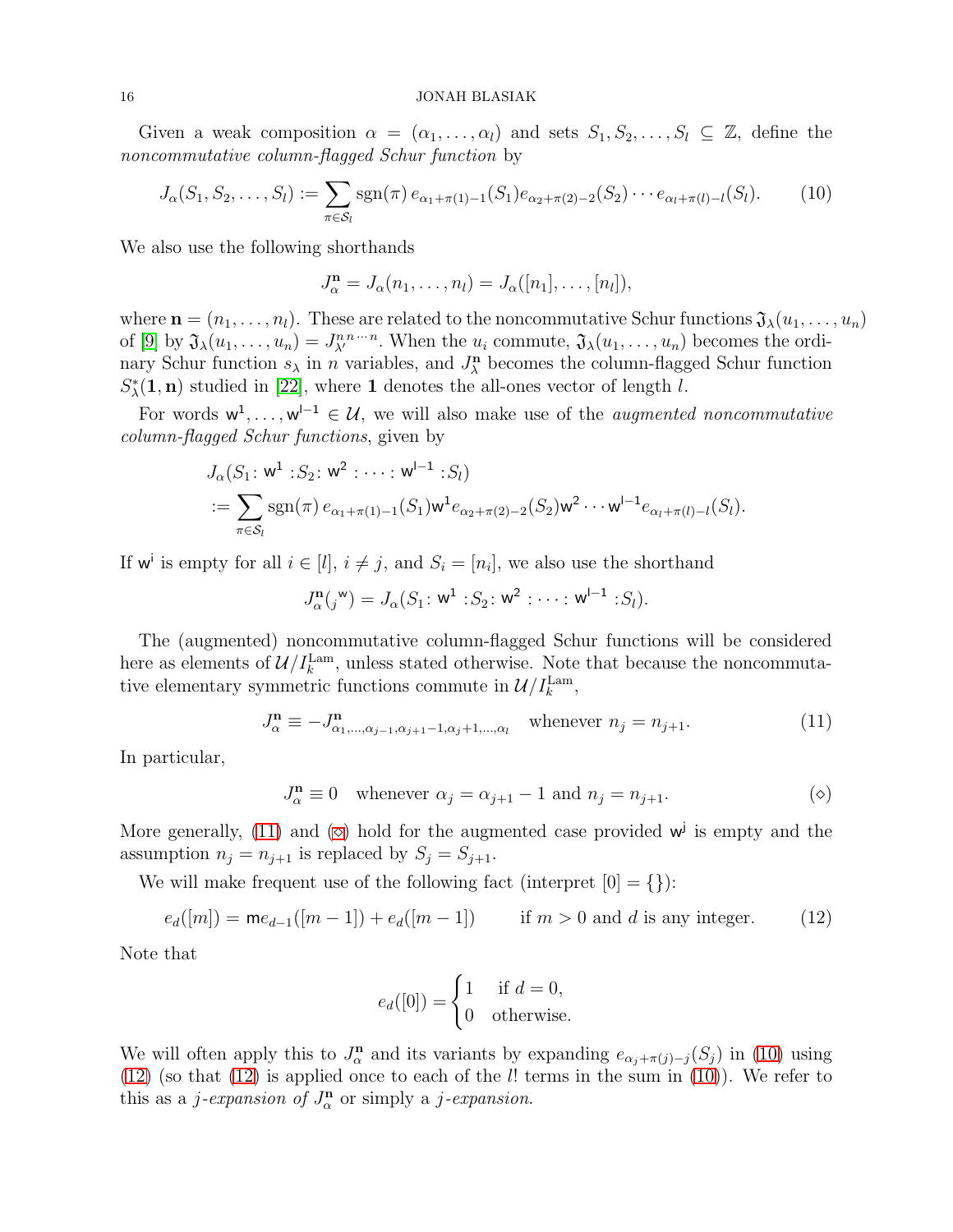<span id="page-16-0"></span>4.2. The main theorem. Let  $RSST_{\lambda}$  denote the set of restricted square strict tableaux of shape  $\lambda$ . For a diagram  $\theta$  contained in columns  $1, \ldots, l$  and nonnegative integers  $n_1, \ldots, n_l$ , let  $\text{Tab}_{\theta}^{n_1 n_2 \cdots n_l}$  denote the set of tableaux of shape  $\theta$  such that the entries in column c lie in  $[n_c]$ . Define  $\mathfrak{J}_{\lambda}(\mathbf{u}) = J_{\lambda'}(\mathbb{Z}, \ldots, \mathbb{Z})$ . Recall from Definition [3.4](#page-11-1) that sqread(T) is a specially chosen reading word of T. We have the following generalization of Theorem [1.1](#page-1-0) from the introduction to the noncommutative column-flagged Schur functions:

<span id="page-16-1"></span>**Theorem 4.1.** If  $\lambda$  is a partition with  $l = \lambda_1$  columns and  $0 \leq n_1 \leq n_2 \leq \cdots \leq n_l$ , then in the algebra  $\mathcal{U}/I_3^{\mathrm{Lam}}$ ,

$$
J_{\lambda'}^{n_1 n_2 \cdots n_l} = \sum_{T \in \text{RSST}_{\lambda}, \ T \in \text{Tab}_{\lambda}^{n_1 n_2 \cdots n_l}} \text{sqread}(T).
$$

In the next subsection we will prove a stronger, more technical version of this theorem. Recall that Theorem [1.1](#page-1-0) states that

$$
\mathfrak{J}_{\lambda}(\mathbf{u}) = \sum_{T \in \text{RSST}_{\lambda}} \text{spread}(T) \quad \text{in } \mathcal{U}/I_3^{\text{Lam}}.
$$

This follows from Theorem [4.1](#page-16-1) since  $J_{\lambda'}(\mathbb{Z},\ldots,\mathbb{Z})$  can be written as a sum of words in  $\mathcal{U},$ grouped according to the multiset of letters appearing in each word, and each group can be computed using Theorem [4.1.](#page-16-1)

We now use this to deduce an explicit combinatorial formula for the coefficients of the Schur expansion of new variant combinatorial LLT polynomials indexed by a 3-tuple of skew shapes. This is a straightforward application of the Fomin-Greene machinery [\[9\]](#page-29-13) (see also [\[15,](#page-29-1) [6\]](#page-28-4)).

Define the A-linear map

$$
\Delta: \mathcal{U} \to \mathbf{A}[x_1, x_2, \dots] \text{ by } \mathbf{v} \mapsto Q_{\mathrm{Des}(\mathbf{v})}(\mathbf{x}).
$$

Let  $\langle \cdot, \cdot \rangle$  be the symmetric bilinear form on U in which the monomials form an orthonormal basis. Note that any element of  $\mathcal{U}/I_k^{\text{Lam}}$  has a well-defined pairing with any element of  $(I_k^{\text{Lam}})^{\perp}$ . We need the following variant of Theorem 1.2 of [\[9\]](#page-29-13) and results in Section 6 of [\[15\]](#page-29-1); see [\[6\]](#page-28-4) for a detailed proof.

<span id="page-16-2"></span>**Theorem 4.2.** For any  $f \in (I_k^{\text{Lam}})^{\perp}$ ,

$$
\Delta(f) = \Big\langle \sum_{\mathbf{v} \in \mathcal{U}} Q_{\mathrm{Des}(\mathbf{v})}(\mathbf{x}) \mathbf{v}, f \Big\rangle = \sum_{\lambda} s_{\lambda}(\mathbf{x}) \langle \mathfrak{J}_{\lambda}(\mathbf{u}), f \rangle.
$$

Recall that the *new variant q-Littlewood-Richardson coefficients*  $\mathfrak{c}_{\boldsymbol{\beta}}^{\lambda}(q)$  are the coefficients in the Schur expansion of the new variant combinatorial LLT polynomials, i.e.

$$
\mathcal{G}_{\beta}(\mathbf{x};q) = \sum_{\lambda} \mathfrak{c}_{\beta}^{\lambda}(q) s_{\lambda}(\mathbf{x}).
$$

The new variant  $q$ -Littlewood-Richardson coefficients are known to be polynomials in  $q$ with nonnegative integer coefficients [\[11\]](#page-29-6), but positive combinatorial formulae for these coefficients have only been given in the cases that  $k \leq 2$  and the diameter of  $\beta$  is  $\leq 3$  (see [\(1\)](#page-1-1)). Below is the first positive combinatorial interpretation in the  $k = 3$  case.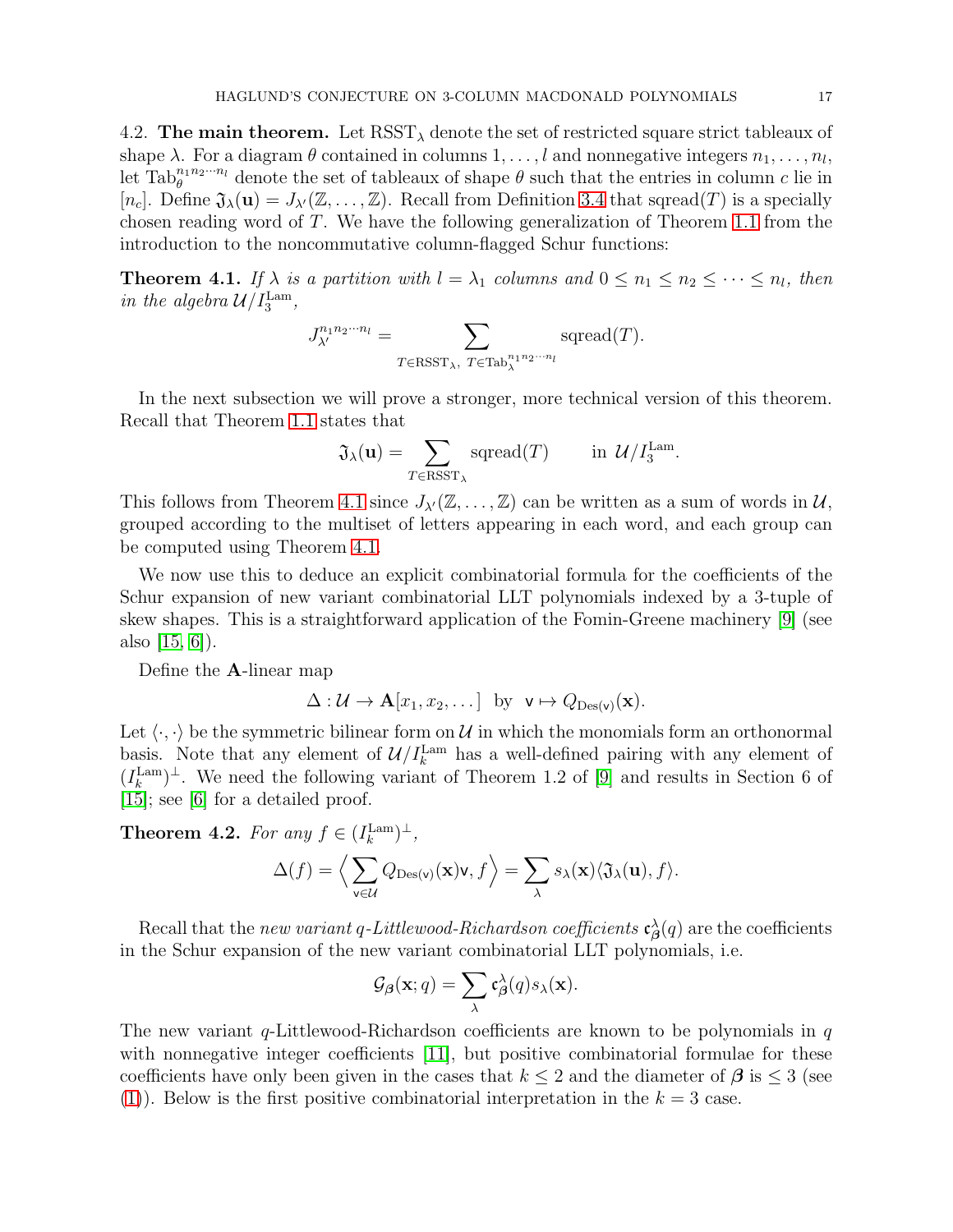In order to give an expression for the  $\mathfrak{c}_{\beta}^{\lambda}(q)$  that does not depend on arbitrary choices of square respecting reading words, we adapt the statistics  $Des'_3$  and  $inv'_3$  to RSST:

$$
Des'_3(T) = \{ (T_z, T_{z'}) \mid z, z' \in \text{sh}(T), T_z - T_{z'} = 3, \nand (z <_\nearrow z' \text{ or there is a } \nwarrow \text{ arrow from } z \text{ to } z' \text{ in } T) \},
$$
  
\n
$$
inv'_3(T) = |\{(z, z') \mid z, z' \in \text{sh}(T), 0 < T_z - T_{z'} < 3, \text{ and } z <_\nearrow z' \}|,
$$

where  $T$  is any RSST and the first expression is a multiset. We refer to these as the 3-descent multiset and the 3-inversion number of  $T$ . One checks easily that

$$
\mathrm{Des}'_3(T) = \mathrm{Des}'_3(v) \text{ and } \mathrm{inv}'_k(T) = \mathrm{inv}'_k(v) \tag{13}
$$

<span id="page-17-1"></span>,

for any square respecting reading word  $\bf{v}$  of T. Recall that an RSST T is nonzero if any (equivalently, every) square respecting reading word of T is nonzero in  $\mathcal{U}/I_3^{\text{Lam}}$ .

Recall from Definition [2.4](#page-7-2) that  $W'_{k}(\boldsymbol{\beta}) = \{ \mathsf{v} \in \mathcal{U} \mid \boldsymbol{\delta} \circ_{\mathsf{0}} \mathsf{v} = \boldsymbol{\gamma} \}$ , where  $\boldsymbol{\beta} = \boldsymbol{\gamma}/\boldsymbol{\delta}$  and  $\circ_{\mathsf{0}}$ is an action of  $U$  on k-tuples of partitions.

<span id="page-17-0"></span>Corollary 4.3. Let  $\beta$  be a 3-tuple of skew shapes with contents, and let c, D' be the corresponding content vector and multiset from Proposition [2.6](#page-7-1) (ii). Then the new variant q-Littlewood-Richardson coefficients are given by

$$
\mathfrak{c}_{\beta}^{\lambda}(q) = \sum_{\substack{\mathbf{v} \in \mathcal{W}'_3(\beta) \\ \mathbf{v} \in \{\text{spread}(T) | T \in \text{RSST}_{\lambda}\}}q^{\text{inv}'_3(\mathbf{v})} = \sum_{\substack{T \in \text{RSST}_{\lambda}, \ T \text{ nonzero} \\ \text{Des}'_3(T) = D', \ c = \text{sorted entries of } T}}q^{\text{inv}'_3(T)}.
$$

The advantage of the second expression is that it makes it clear that the answer depends only on a set of RSST and not on choices for their square respecting reading words. In the special case that  $c$  contains no repeated letter, this second expression is equal to

$$
\sum_{S \in \text{SYT}_\lambda, \text{Des''}_3(c,S) = D'} q^{\text{inv''}_3(c,S)}
$$

where  $\text{Des''}_3$  and  $\text{inv''}_3$  are defined so that  $\text{Des''}_3(c, T^{\text{st}}) = \text{Des'_3}(T)$  and  $\text{inv''}_3(c, T^{\text{st}}) = \text{inv'_3}(T)$ whenever c is equal to the sorted entries of T; here,  $T^{\text{st}}$  denotes the SYT obtained from T by replacing its smallest entry with 1, its next smallest entry with 2, etc. This reformulation is essentially Haglund's conjecture [\[12,](#page-29-0) Conjecture 3]. (Haglund's conjecture is for those new variant combinatorial LLT polynomials which appear in the expression for transformed Macdonald polynomials as a positive sum of LLT polynomials [\[13\]](#page-29-2). In particular, all such LLT polynomials correspond to a tuple of skew shapes that have a content vector with no repeated letter.)

Proof of Corollary [4.3.](#page-17-0) If  $v = v_1 \cdots v_t \in U$  and  $w = v_1 \cdots v_{i-1}v_{i+1}v_iv_{i+2} \cdots v_t$  with  $0 <$  $\nu_{i+1} - \nu_i < 3$ , then  $\nu \equiv q^{-1}\omega$  by [\(7\)](#page-4-4) and  $q^{-inv_3'(\nu)}\nu - q^{-inv_3'(\omega)}\nu \equiv 0$ . It follows from this and Proposition [2.6](#page-7-1) (i) that

$$
\sum_{\mathsf{v}\in W'_3(\boldsymbol{\beta})}q^{\mathrm{inv}'_3(\mathsf{v})}\mathsf{v}\in (I_3^{\mathrm{Lam}})^{\perp}.
$$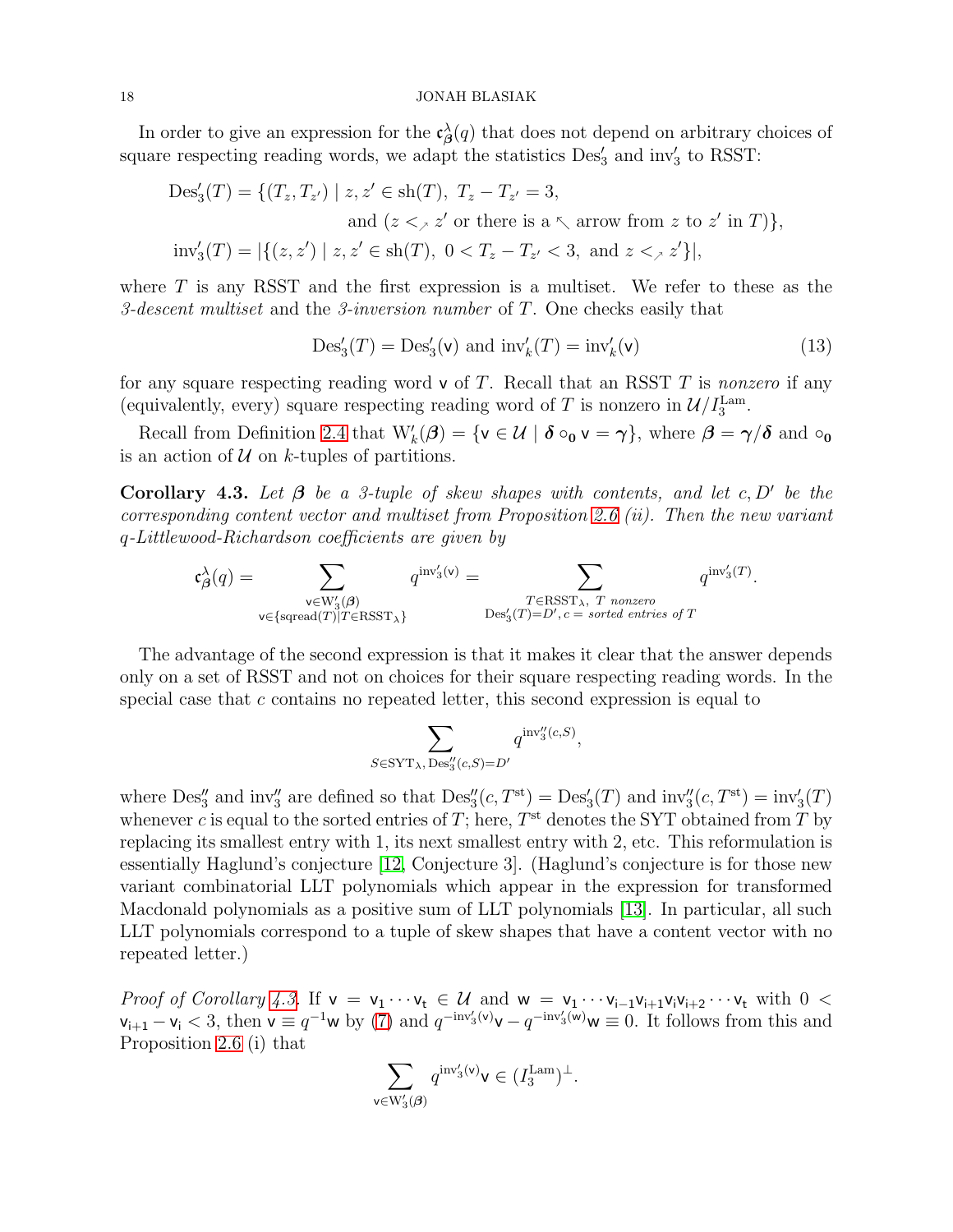By definition of  $\Delta$  and Proposition [2.8,](#page-9-2)

$$
\Delta\bigg(\sum_{\mathbf{v}\in W'_3(\boldsymbol{\beta})}q^{\mathrm{inv}'_3(\mathbf{v})}\mathbf{v}\bigg)=\sum_{\mathbf{v}\in W'_3(\boldsymbol{\beta})}q^{\mathrm{inv}'_3(\mathbf{v})}Q_{\mathrm{Des}(\mathbf{v})}(\mathbf{x})=\mathcal{G}_{\boldsymbol{\beta}}(\mathbf{x};q).
$$

By Theorem [4.2,](#page-16-2) the coefficient of  $s_{\lambda}(\mathbf{x})$  in  $\mathcal{G}_{\beta}(\mathbf{x}; q)$  is

$$
\mathfrak{c}_{\pmb\beta}^{\lambda}(q)=\left\langle\mathfrak{J}_{\lambda}(\mathbf{u}), \sum_{\mathbf{v}\in W'_3(\pmb\beta)}q^{\mathrm{inv}'_3(\mathbf{v})}\mathbf{v}\right\rangle=\sum_{\substack{\mathbf{v}\in W'_3(\pmb\beta)\\ \mathbf{v}\in\{\mathrm{sqread}(T)|T\in\mathrm{RSST}_{\lambda}\}}}q^{\mathrm{inv}'_3(\mathbf{v})},
$$

where the second equality is Theorem [1.1.](#page-1-0) The second expression for  $\mathfrak{c}_{\beta}^{\lambda}(q)$  follows from this one by Proposition [2.6](#page-7-1) (ii) and [\(13\)](#page-17-1).  $\Box$ 

Example 4.4. Let  $\beta = (2/1, 33/11, 33/21)$ , v = 48714235, and  $c = 12344578$  be as in Example [2.5.](#page-7-0) Let  $D' = \text{Des}'_3(v) = \{(4, 1), (7, 4), (8, 5)\}.$  The coefficient  $\mathfrak{c}_{\beta}^{(4,3,1)}$  $\beta^{(4,5,1)}(q)$  is computed by finding all the nonzero RSST  $T$  of shape  $(4, 3, 1)$  with 3-descent multiset  $D'$ . These are shown below, along with their square respecting reading words and 3-inversion numbers.

|                          | 5 | 9                          |    |
|--------------------------|---|----------------------------|----|
| $\operatorname{sqrt}(T)$ |   | 42173845 43172845 83412745 |    |
| $inv'_{3}(T)$            |   |                            | 'n |

Hence

$$
\mathfrak{c}_{\beta}^{(4,3,1)}(q) = q^4 + 2q^5.
$$

<span id="page-18-0"></span>4.3. Proof of Theorem [4.1.](#page-16-1) After three preliminary results, we state and prove a more technical version of Theorem [4.1,](#page-16-1) which involves computing  $J_{\lambda}^{n}$  $\sum_{\lambda}^{n}$  inductively by pealing off diagonals from the shape  $\lambda'$ . Recall that  $\equiv$  denotes equality in  $\mathcal{U}/I_k^{\text{Lam}}$ .

The following lemma is key to the proof of Theorem [4.1.](#page-16-1)

<span id="page-18-1"></span>**Lemma 4.5.** If  $m < x$ , then in  $\mathcal{U}/I_k^{\text{Lam}}$ ,

$$
J_{(a,a)}([m] \colon \mathsf{x} : [m]) = \mathsf{x} J_{(a,a)}([m], [m]).
$$

More generally, if  $m < x$  and  $\alpha$  is a weak composition satisfying  $\alpha_i = \alpha_{i+1}$  and  $\mathbf{n} =$  $(n_1, \ldots, n_l)$  with  $n_j = n_{j+1}$ , then in  $\mathcal{U}/I_k^{\text{Lam}}$ ,

$$
J_{\alpha}^{\mathbf{n}}(j^{\times}) = J_{\alpha}^{\mathbf{n}}(j-1^{\times}).
$$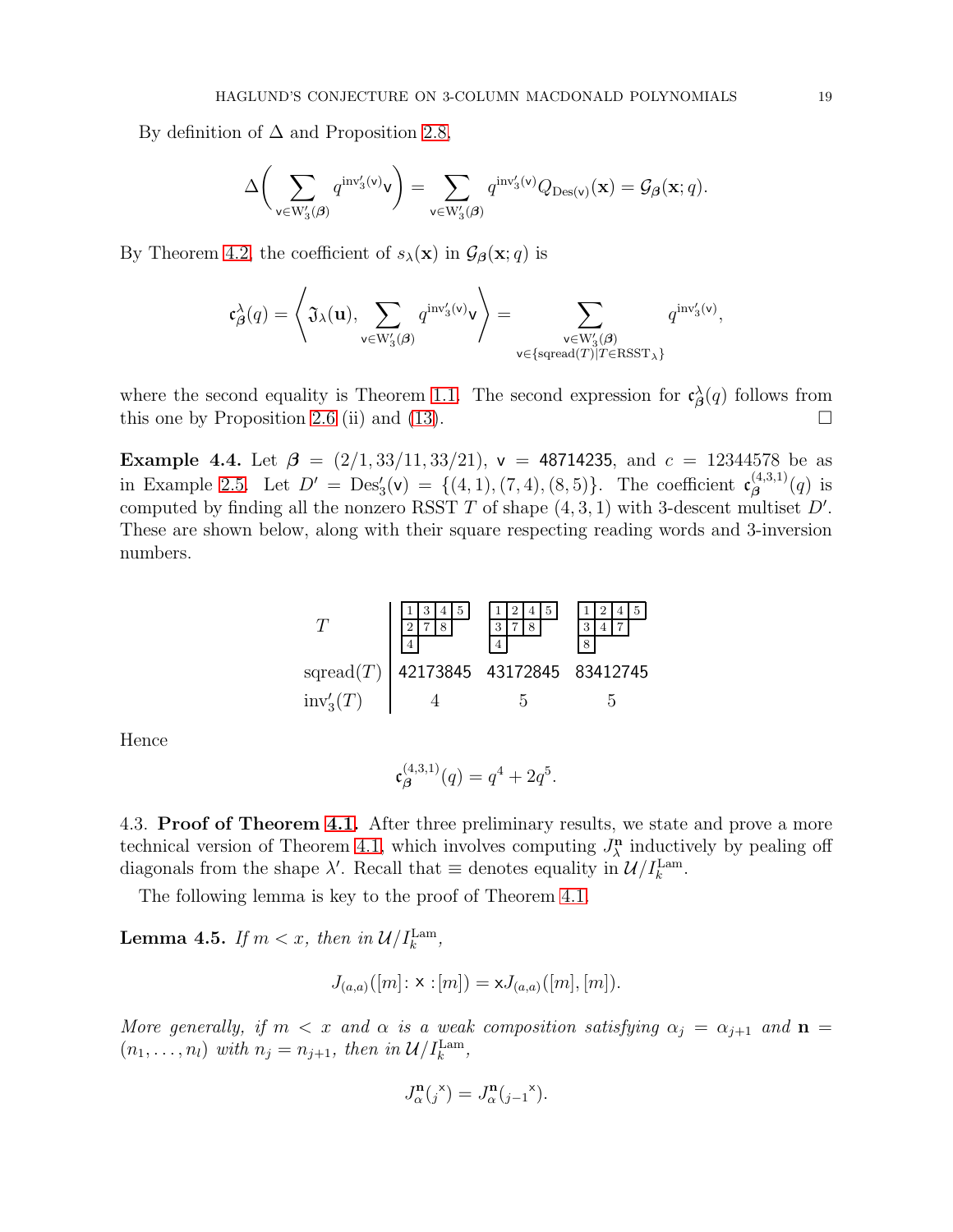Proof. Since the proofs of both statements are essentially the same, we prove only the first to avoid extra notation. We compute

$$
0 \equiv J_{(a,a+1)}(\{x\} \cup [m], \{x\} \cup [m])
$$
  
\n
$$
= xJ_{(a-1,a+1)}([m], \{x\} \cup [m]) + J_{(a,a+1)}([m], \{x\} \cup [m])
$$
  
\n
$$
= xJ_{(a-1,a)}([m]: x : [m]) + xJ_{(a-1,a+1)}([m], [m]) + J_{(a,a)}([m]: x : [m]) + J_{(a,a+1)}([m], [m])
$$
  
\n
$$
\equiv xJ_{(a-1,a+1)}([m], [m]) + J_{(a,a)}([m]: x : [m])
$$
  
\n
$$
\equiv -xJ_{(a,a)}([m], [m]) + J_{(a,a)}([m]: x : [m]).
$$

The first congruence is by  $(\diamond)$ . The equalities are a 1-expansion and a 2-expansion (see §[4.1](#page-14-0) for notation). The second congruence is by Corollary [2.3](#page-6-2) with repeated letter x and  $(\diamond)$ . The last congruence is by [\(11\)](#page-15-0).

The next lemma is a slight improvement on Lemma [4.5](#page-18-1) needed to handle the case of repeated letters.

<span id="page-19-2"></span>**Lemma 4.6.** Let  $k$  be a positive integer. Suppose

(a)  $\alpha$  is a weak composition with l parts and  $\alpha_j = \alpha_{j+1}$ , (b)  $\mathbf{n} = (n_1, ..., n_l)$  satisfies  $0 \le n_1 \le n_2 \le \cdots \le n_l$ , and  $n_{j-1} < n_{j+1} - 3$ , and  $n_{j+1} = n_j + 1,$ (c) x is a letter such that  $x > n_{j+1}$  and  $x \neq n_{j+1} + k$ , (d)  $\mathsf{v} \in \mathcal{U}$  is a word such that  $\mathsf{vn}_{j+1} \equiv 0$ .

Then in the algebra  $\mathcal{U}/I_k^{\text{Lam}}$ ,

$$
\mathsf{v}J_{\alpha}^{\mathbf{n}}(j^{\times}) = \mathsf{v}J_{\alpha}^{\mathbf{n}}(j-1^{\times}).
$$
\n(14)

*Proof.* Set  $\alpha_0 = (\alpha_1, \ldots, \alpha_{i-1}, \alpha_i-1, \alpha_{i+1}, \ldots)$  and  $\mathbf{n}_+ = (n_1, \ldots, n_{i-1}, n_{i+1}, n_{i+1}, n_{i+2}, \ldots)$ . By Lemma [4.5,](#page-18-1)

<span id="page-19-1"></span><span id="page-19-0"></span>
$$
\mathsf{v} J_{\alpha}^{\mathbf{n}_+} (j^{\times}) \equiv \mathsf{v} J_{\alpha}^{\mathbf{n}_+} (j_{-1}^{\times}).
$$

Apply a  $j$ -expansion to both sides to obtain

$$
\mathbf{v}J_{\alpha_{-}}(n_{1},\ldots,n_{j-1}\colon\mathbf{n}_{j+1}:n_{j}\colon\mathbf{x}:n_{j+1},\ldots)+\mathbf{v}J_{\alpha_{j}}^{(\mathbf{x})} \tag{15}
$$

$$
\equiv v J_{\alpha_{-}}(n_1, \dots, n_{j-1} : \mathsf{xn}_{j+1} : n_j, n_{j+1}, \dots) + v J_{\alpha}^{\mathbf{n}}(j-1^{*}). \tag{16}
$$

It suffices to show that the first term of [\(15\)](#page-19-0) and the first term of [\(16\)](#page-19-1) are  $\equiv 0$ . We only show the latter, as the former is similar and easier. There holds

$$
\mathbf{v} J_{\alpha_{-}}(n_1, \ldots, n_{j-1}: \mathbf{x} \mathbf{n}_{j+1} : n_j, n_{j+1}, \ldots) \equiv q^a \mathbf{v} J_{\alpha_{-}}(n_1, \ldots, n_{j-1}: \mathbf{n}_{j+1} \mathbf{x} : n_j, n_{j+1}, \ldots)
$$
  
\n
$$
\equiv q^a \mathbf{v} \mathbf{n}_{j+1} J_{\alpha_{-}}^{\mathbf{n}}(j-1^{\times}) \equiv 0,
$$

where  $a \in \{0, 1\}$ . The first congruence is by (c) and the relations [\(7\)](#page-4-4) and the far commutation relations [\(6\)](#page-4-2), the second congruence is by (b) and the far commutation relations, and the last congruence is by (d).  $\Box$ 

<span id="page-19-3"></span>**Corollary 4.7.** Maintain the notation of Lemma [4.6](#page-19-2) and assume  $(a)$ - $(d)$  of the lemma hold. Assume in addition

(e) 
$$
w \in \mathcal{U}
$$
 such that  $w = xw^R$  and the letters of  $w^R$  are  $> n_{j+1} + k$ .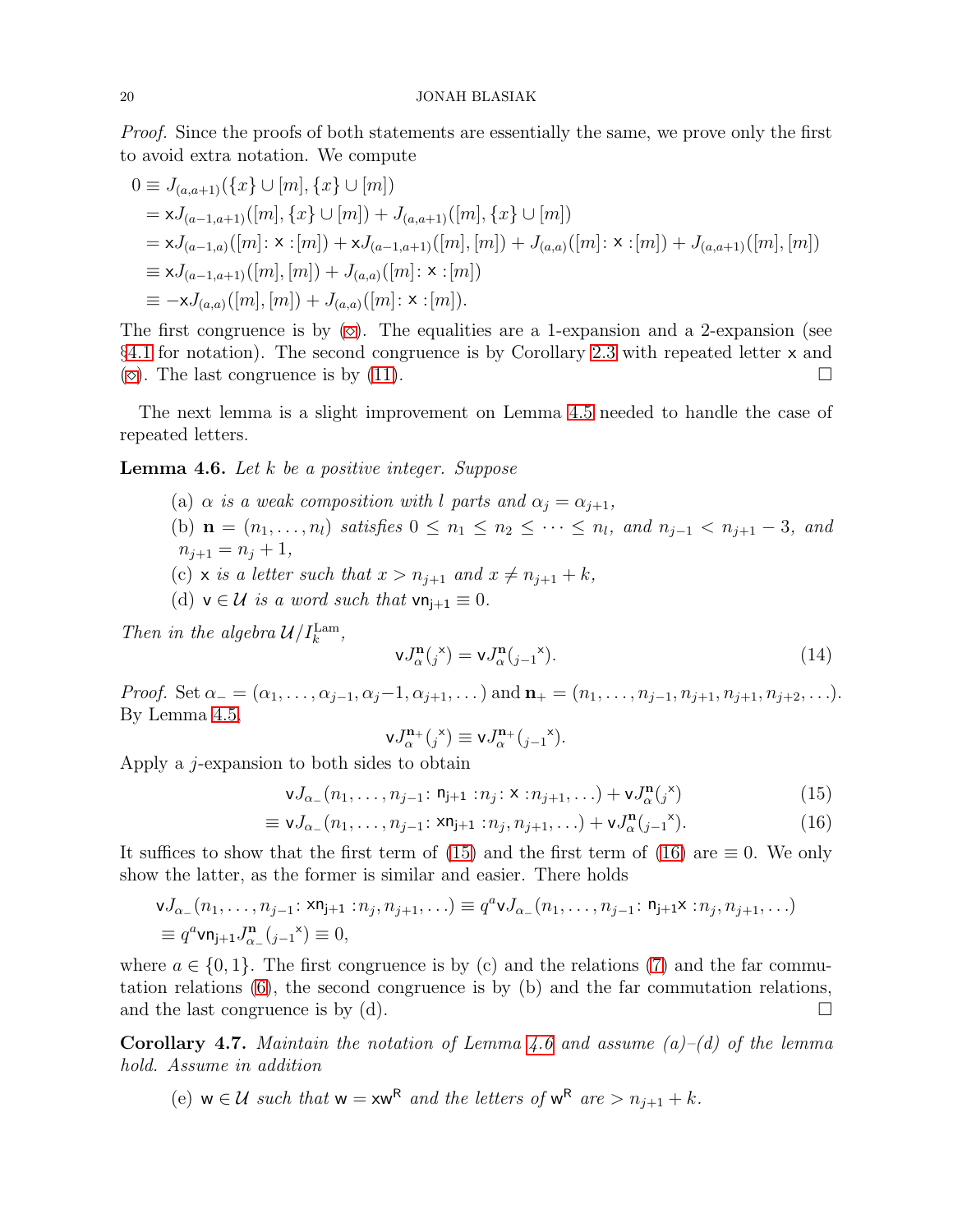Then in the algebra  $\mathcal{U}/I_k^{\text{Lam}}$ ,

$$
\mathsf{v} J_{\alpha}(n_1,\ldots,n_j\colon \mathsf{w}:n_{j+1},\ldots)=\mathsf{v} J_{\alpha}(n_1,\ldots,n_{j-1}\colon \mathsf{x}:n_j\colon \mathsf{w}^\mathsf{R}:n_{j+1},\ldots).
$$

*Proof.* We compute in  $\mathcal{U}/I_k^{\text{Lam}}$ ,

$$
\mathsf{v}J_{\alpha}(n_{1},...,n_{j}: \mathsf{w}:n_{j+1},...)
$$
\n
$$
= \mathsf{v}J_{\alpha}(n_{1},...,n_{j-1},n_{j}: \mathsf{x}:n_{j+1}: \mathsf{w}^{\mathsf{R}}:...)
$$
\n
$$
= \mathsf{v}J_{\alpha}(n_{1},...,n_{j-1}: \mathsf{x}:n_{j},n_{j+1}: \mathsf{w}^{\mathsf{R}}:...)
$$
\n
$$
= \mathsf{v}J_{\alpha}(n_{1},...,n_{j-1}: \mathsf{x}:n_{j}: \mathsf{w}^{\mathsf{R}}:n_{j+1},...).
$$

The first and third equalities are by the far commutation relations and the second equality is by Lemma [4.6](#page-19-2) (the proof of the lemma still works with the word  $w^R$  present).  $\Box$ 

For a weak composition or partition  $\alpha = (\alpha_1, \ldots, \alpha_l)$ , define  $\alpha_{l+1} = 0$ .

<span id="page-20-0"></span>**Theorem 4.8.** Let  $\lambda' \setminus \alpha'$  be a restricted shape and let l be the number of parts of  $\lambda$ . Set  $j = \min(\{i \mid \alpha_i > 0, \alpha_i \ge \alpha_{i+1}\} \cup \{l+1\})$  and  $j' = \max(\{i \mid \alpha_i < \lambda_i\} \cup \{0\})$  (see Figure [1](#page-24-0)) and the discussion following Remark [4.9\)](#page-21-0). Suppose

(i)  $\alpha$  is of the form

$$
(0, \ldots, 0, 1, 2, \ldots, a, a, a+1, a+2, \ldots, \alpha_{j'}, \lambda_{j'+1}, \lambda_{j'+2}, \ldots), \quad or (0, \ldots, 0, 1, 2, \ldots, \alpha_{j'}, \lambda_{j'+1}, \lambda_{j'+2}, \ldots),
$$

where  $\alpha_{j'} \geq \alpha_{j'+1} - 1 = \lambda_{j'+1} - 1$ , the initial run of 0's may be empty, and on the top line (resp. bottom line) j is  $\lt j'$  and is the position of the first a (resp. j is j' or  $j' + 1$ ).

- (ii) R is an RSST of shape  $\lambda' \setminus \alpha'$  with entries  $r_1 = R_{\alpha_1+1,1}, \ldots, r_{j'} = R_{\alpha_{j'}+1,j'}$  along its northern border,
- (iii) vw is a square respecting reading word of  $R$  such that w is a subsequence of  $\mathsf{r}_{j+1} \cdots \mathsf{r}_{j'}$  which contains  $\mathsf{r}_{j+1}$  if  $r_{j+1} > r_j + 1$ ,
- (iv)  $\mathbf{n} = (n_1, \ldots, n_l)$  is a tuple which satisfies  $0 \leq n_1 \leq n_2 \leq \cdots \leq n_l$ , and
- (v)  $n_c = r_c 1$  for  $c \in [j']$  with the exception that  $n_j$  may be  $\langle r_j 1 \rangle$  if w is empty or  $w_1 \neq r_i + 1$ .

Then in the algebra  $\mathcal{U}/I_3^{\text{Lam}}$ ,

<span id="page-20-1"></span>
$$
\mathsf{v}J_{\alpha}^{\mathbf{n}}(j^{\mathbf{w}}) = \sum_{\substack{T \in \text{RSST}_{\lambda'}}, \ T_{\lambda' \setminus \alpha'} = R \\ T_{\alpha'} \in \text{Tab}_{\alpha'}^{\mathbf{n}}}} \text{sepred}(T). \tag{17}
$$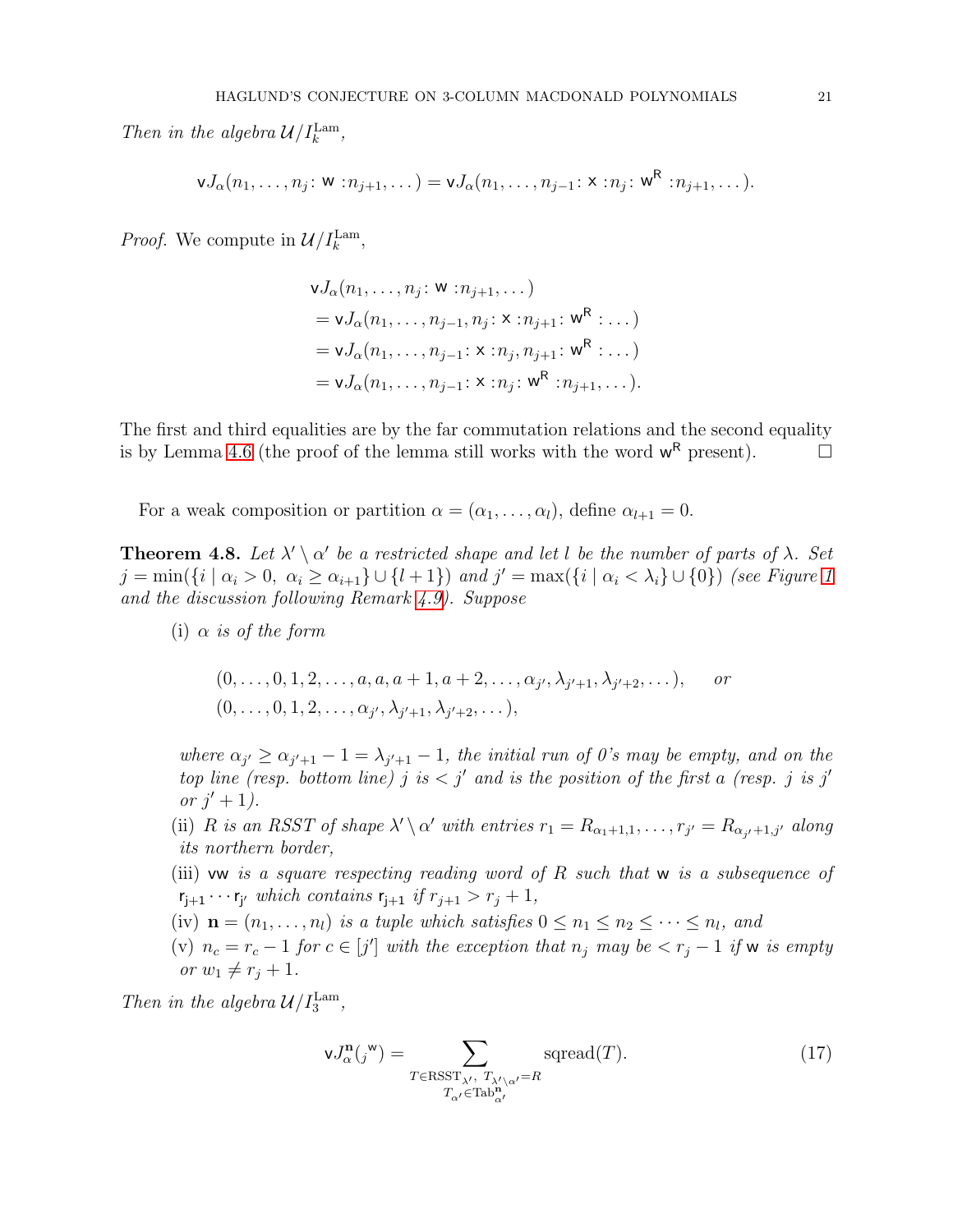To parse this statement, it is instructive to first understand the case when  $j \geq j'$  (which implies w is empty) and  $\alpha_2 > 0$ . In this case the theorem becomes

Suppose  $\lambda' \setminus \alpha'$  is a restricted shape with  $\alpha_1 = \alpha_2 - 1 = \cdots = \alpha_j - j + 1$  and  $\alpha_j \geq \alpha_{j+1} \geq \cdots \geq \alpha_l > \alpha_{l+1} = 0$ . Let R be an RSST of shape  $\lambda' \setminus \alpha'$  with entries  $r_1, \ldots, r_{j'}$  along its northern border. Suppose  $\mathbf{n} = (n_1, \ldots, n_l)$  satisfies  $0 \leq n_1 \leq n_2 \leq \cdots \leq n_l$ ,  $n_c = r_c - 1$  for  $c \in [j-1]$ , and  $n_j < r_j$ . Then in  $\mathcal{U}/I_3^{\text{Lam}}$ ,

$$
\text{spread}(R)J^{n}_{\alpha} = \sum_{\substack{T \in \text{RSST}_{\lambda'}, \ T_{\lambda' \backslash \alpha'} = R \\ T_{\alpha'} \in \text{Tab}^n_{\alpha'}}} \text{spread}(T).
$$

## <span id="page-21-0"></span>Remark 4.9.

- (a) Theorem [4.1](#page-16-1) is the special case of Theorem [4.8](#page-20-0) when  $\alpha = \lambda$  (the  $\lambda$  and  $\lambda'$  of Theorem [4.1](#page-16-1) must be interchanged to match the notation here).
- (b) A reading word vw as in (iii) always exists—for instance take  $vw = \text{spread}(R)$ with w the subsequence of  $r_{j+1} \cdots r_{j'}$  consisting of those entries which are not the tail of a  $\sim$  arrow of R.
- (c) For any vw satisfying the the assumptions of the theorem, w does not contain the tail of a  $\sim$  arrow of R.
- (d) It follows from the theorem that  $vJ_{\alpha}^{n}$  $\mathbf{a}_{\alpha}(j^{\mathbf{w}}) = 0$  if R cannot be completed to an RSST of shape  $\lambda'$ , however we purposely do not make this assumption so that it does not have to be verified at the inductive step.

The assumptions on j, j', and  $\alpha$  look complicated, but their purpose is simply to peal off the entries of a tableau of shape  $\lambda'$  one diagonal at a time, starting with the southwesternmost diagonal, and reading each diagonal in the  $\sim$  direction (see Figure [1\)](#page-24-0). The proof goes by induction, pealing off one letter at a time from  $J_{\alpha}^{\mathbf{n}}$  $\mathbf{a}^{\mathbf{n}}$ , in the order just specified, and incorporating them into  $R$ . The index j indicates the column of the next letter to be removed.

The reader is encouraged to follow along the proof below with Example [4.10.](#page-24-1)

*Proof of Theorem [4.8.](#page-20-0)* Write J for  $J_{\alpha}^{\mathbf{n}}$  $\mathbb{E}_{\alpha}^{\mathbf{n}}(j^{\mathbf{w}})$ . The proof is by induction on  $|\alpha|$  and the  $n_i$ . If  $|\alpha| = 0, J_{\alpha}^{n}$  $\frac{\mathbf{a}}{\alpha}$  is (a noncommutative version of) the determinant of an upper unitriangular matrix, hence  $J = w$ . The theorem then states that  $vw \equiv \text{spread}(R)$ , which holds by Theorem [3.11.](#page-13-0)

Next consider the case  $n_1 = 0$  and  $\alpha_1 > 0$ . This implies that  $J^{\mathbf{n}}_{\alpha}$  $\frac{\mathbf{a}}{\alpha}$  is (a noncommutative version of) the determinant of a matrix whose first row is all 0's, hence  $J = 0$ . The right side of [\(17\)](#page-20-1) is also 0 because Tab<sub>a</sub><sup>n</sup> is empty for  $n_1 = 0$  and  $\alpha_1 > 0$ .

If  $n_i = n_{i+1}$  for any  $i \neq j$  such that  $\alpha_i = \alpha_{i+1} - 1$ , then  $J = 0$  by ( $\diamond$ ). To see that the right side of  $(17)$  is also 0 in this case, observe that if T is an RSST from this sum, then

$$
n_i + 1 = r_i < T_{\alpha_{i+1}, i+1} \le n_{i+1} = n_i,
$$

hence the sum is empty.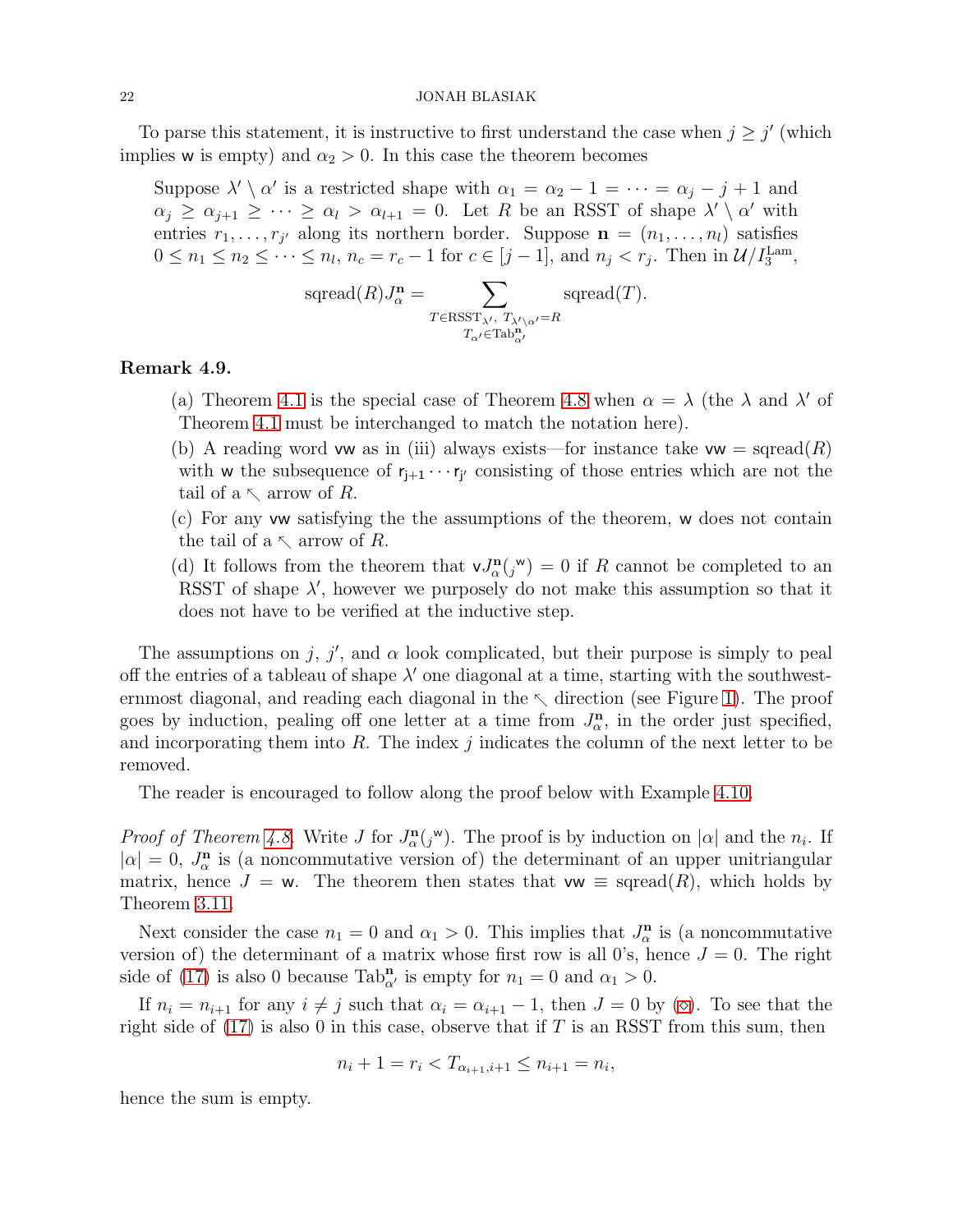By what has been said so far, we may assume  $|\alpha| > 0$ ,  $\alpha_i > 0$ , and  $0 \leq n_{i-1} < n_i$ if  $j > 1$  and  $0 < n_j$  if  $j = 1$ . We proceed to the main body of the proof. There are two cases depending on whether (w is empty or  $w_1 > r_j + 1$ ) or  $w_1 = r_j + 1$ . Set  **and**  $\alpha = (\alpha_1, ..., \alpha_{j-1}, \alpha_j - 1, \alpha_{j+1}, ...)$ **.** 

# Case w is empty or  $w_1 > r_j + 1$ .

There are three subcases depending on whether  $j = 1$ ,  $(j > 1$  and  $\alpha_j = 1$ , or  $(j > 1$ and  $\alpha_j > 1$ ). We argue only the last, as the first two are similar and easier. A j-expansion yields

$$
\mathbf{v}J = \mathbf{v}J_{\alpha_{-}}(n_1, \dots, n_{j-1}; \mathbf{n}_j : n_j - 1; \mathbf{w} : n_{j+1}, \dots) + \mathbf{v}J_{\alpha_{-}}^{n_{-}}(j^{\mathbf{w}})
$$
(18)

$$
\equiv \mathbf{v} J_{\alpha_{-}}(n_1,\ldots,n_{j-1};\,\mathbf{n}_j\mathbf{w}:n_j-1,n_{j+1},\ldots)+\mathbf{v} J_{\alpha_{-}}^{\mathbf{n}_{-}}(j^{\mathbf{w}})
$$
(19)

<span id="page-22-2"></span><span id="page-22-1"></span><span id="page-22-0"></span>
$$
\equiv \sum_{T \in \text{RSST}_{\lambda'}, T_{\lambda' \setminus \alpha'_-} = R \sqcup \boxed{\mathsf{n}_j}_{\alpha_j, j}} \text{sqread}(T) + \sum_{T \in \text{RSST}_{\lambda'}, T_{\lambda' \setminus \alpha'} = R} \text{sqread}(T), \tag{20}
$$
\n
$$
\sum_{T_{\alpha'_-} \in \text{Tab}_{\alpha'_-}^{\mathbf{n}_-}}
$$

The first congruence is by the far commutation relations since the letters of **w** are 
$$
> n_j + 2
$$
.  
The second term of (19) is congruent (mod  $I_3^{\text{Lam}}$ ) to the second sum of (20) by induction.  
The conditions of the theorem are satisfied here: (i)–(iii) are clear, (iv) holds since  $n_{j-1} <$ 

 $n_j$ , and (v) holds as w is empty or  $w_1 \neq r_j + 1$  so it is okay that  $(n_{-})_j < r_j - 1$ .

We next claim that either the first term of  $(19)$  satisfies conditions  $(i)-(v)$  of the theorem (with  $\alpha_-$  in place of  $\alpha$ , **n**<sub>-</sub> in place of **n**,  $R \sqcup \overline{[n_j]}_{\alpha_j,j}$  in place of R,  $n_j$ w in place of w,  $j-1$ in place of j), or (ii) fails and the first term of  $(19)$  is 0. This will show that the first term of [\(19\)](#page-22-0) is congruent to the first sum of [\(20\)](#page-22-1) (by induction in the former case, and because both quantities are  $\equiv 0$  in the latter case). We now assume that (ii) holds, i.e.  $R \sqcup_{i} \overline{p_i}_{\alpha_j,j}$ is an RSST, and we verify the remaining conditions. Conditions (i) and (v) are clear, and (iv) follows from  $n_{j-1} < n_j$ . Next we check (iii), which requires showing that  $n_jw$  is the end of a square respecting reading word of  $R \sqcup \overline{\mathfrak{m}}_{\alpha_j,j}$  satisfying an extra condition. There are two ways this can fail: either (I)  $R\sqcup_{j=1}^{\lfloor n\rfloor}$  has a  $\setminus_i$  arrow from  $n_j$  to  $r_{j+1}$  and  $w_1 \neq r_{j+1}$ , or (II)  $R \sqcup \overline{\mathfrak{n}}_{\alpha_j,j}$  has a  $\leq$  arrow from  $r_{j+1}$  to  $n_j$  and  $r_{j+1} = w_1$ ; (I) implies  $r_{j+1} > r_j + 1$  so by assumption (iii) of the theorem  $w_1 = r_{j+1}$ , thus (I) cannot occur; (II) implies  $w_1 = r_j + 1$ , contradicting our assumption  $w_1 > r_i + 1$ , thus (II) cannot occur.

It remains to show that if (ii) does not hold, i.e.  $R\sqcup_{i}$  is not an RSST, then the first term of [\(19\)](#page-22-0) is  $\equiv 0$ . There are two ways  $R \sqcup \boxed{\mathbb{n}_{\alpha_j,j}}$  can fail to be an RSST: (A)  $n_j \leq r_{j-1,j}$ , or (B)  $n_j = r_{j+1} - 2$  (and  $j < j'$ ).

In the case (A) holds, we have  $n_j \leq r_{j-1} = n_{j-1} + 1$ ; in fact, since  $n_{j-1} < n_j$ , there holds  $n_{j-1} + 1 = r_{j-1} = n_j$ . By [\(18\)](#page-22-2) and [\(19\)](#page-22-0), it suffices to show  $vJ \equiv 0$  since  $vJ_\alpha^{n-1}(j^w) \equiv 0$ by ( $\diamond$ ) as  $(n_{-})_{j-1} = (n_{-})_j$  and  $\alpha_{j-1} = \alpha_j - 1$ . Let  $\hat{R}$  be the canonical sub-RSST of R with reading word v. Corollary [3.12](#page-13-2) with RSST  $\hat{R}$  and z the cell containing  $r_{i-1}$  implies  $vr_{i-1} \equiv 0$ , hence

<span id="page-22-3"></span>
$$
0 \equiv \mathsf{vr}_{j-1} J^{\mathbf{n}}_{\alpha - \epsilon_{j-1}}(j^{\mathbf{w}}) \equiv \mathsf{v} J_{\alpha - \epsilon_{j-1}}(n_1, \dots, n_{j-2}; \, \mathsf{r}_{j-1} : n_{j-1}, n_j : \mathbf{w} : \dots), \tag{21}
$$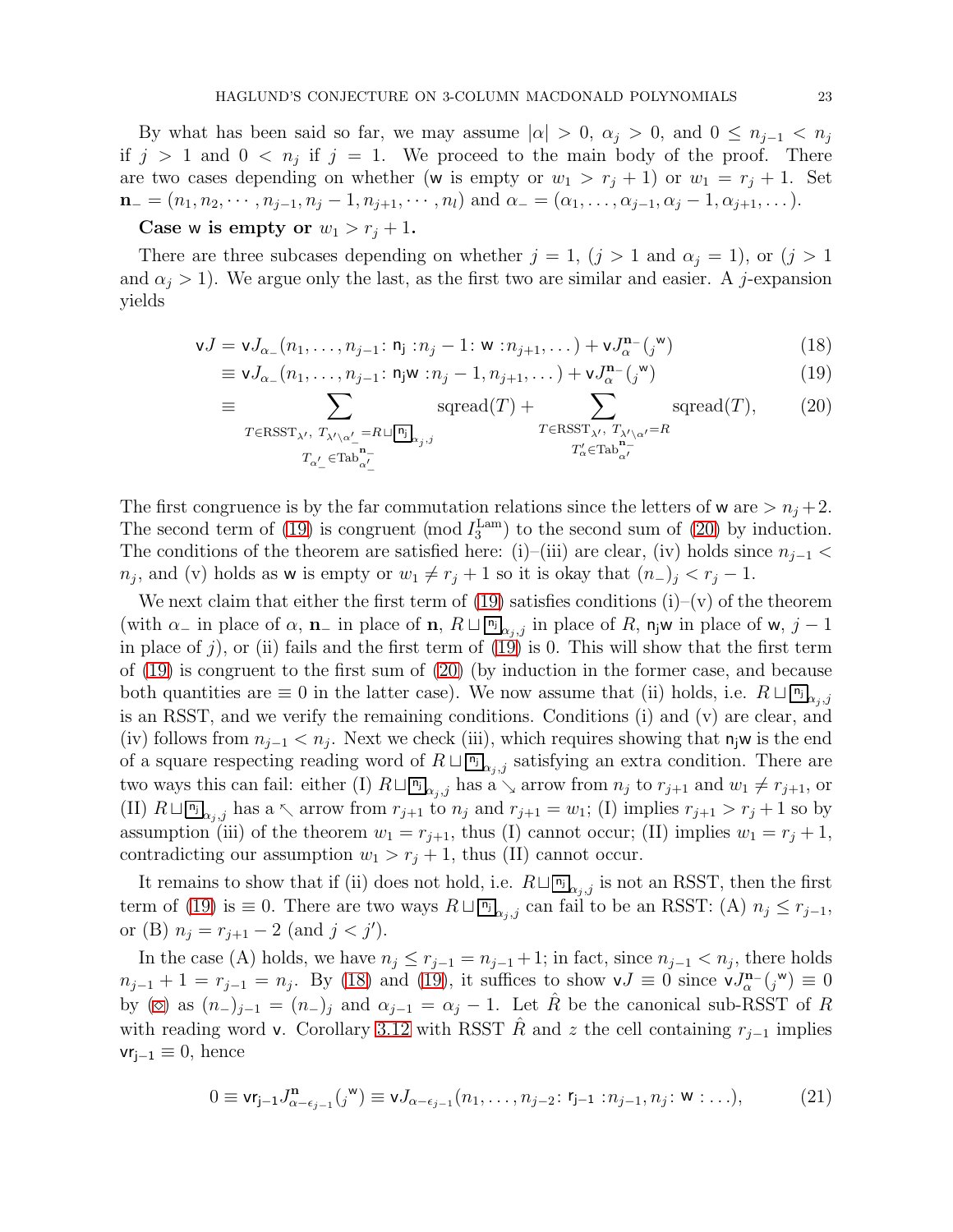where the last congruence is by the far commutation relations since  $n_{j-2} = r_{j-2} - 1 \leq$  $r_{i-1}$  – 4; here and throughout the proof,  $\epsilon_i$  denotes the vector with a 1 in the *i*-th position and 0's elsewhere.

Next, we compute

 $0 \equiv \mathsf{v} J_{\alpha}(n_1,\ldots,n_{j-2},n_j,n_j \colon \mathsf{w}:\cdots)=\mathsf{v} J_{\alpha-\epsilon_{j-1}}(n_1,\ldots,n_{j-2} \colon \mathsf{r}_{j-1}:n_{j-1},n_j \colon \mathsf{w}:\ldots)+\mathsf{v} J \equiv \mathsf{v} J.$ The first congruence uses ( $\diamond$ ), the equality is a  $j-1$ -expansion, and the last congruence is by [\(21\)](#page-22-3).

In the case that (B) holds, we must have  $n_j + 1 = r_j = r_{j+1} - 1$ . This, together with  $r_{j+2} \ge r_{j+1} + 3$ , implies

<span id="page-23-0"></span>
$$
\mathbf{r}_{j+1} \cdots \mathbf{r}_{j'} \text{ does not contain } r_j + 3 \text{ or } r_j - 3,
$$
\n
$$
(22)
$$

which will be important later. Apply a  $j+1$ -expansion twice to the first term of [\(19\)](#page-22-0) and for convenience set  $m = n_j$  (note that  $n_{j+1} = r_{j+1} - 1 = n_j + 1$ ):

$$
\mathbf{v}J_{\alpha_{-}}(n_{1},\ldots,n_{j-1}\colon\mathbf{n}_{j}\mathbf{w}:n_{j}-1,n_{j+1},\ldots)
$$
\n
$$
= \mathbf{v}J_{\beta}(n_{1},\ldots,n_{j-1}\colon\mathbf{n}_{j}\mathbf{w}:n_{j}-1\colon\mathbf{n}_{j+1}(n_{j+1}-1):n_{j+1}-2,\ldots)
$$
\n
$$
+ \mathbf{v}J_{\gamma}(n_{1},\ldots,n_{j-1}\colon\mathbf{n}_{j}\mathbf{w}:n_{j}-1\colon\mathbf{n}_{j+1}:n_{j+1}-2,\ldots)
$$
\n
$$
+ \mathbf{v}J_{\gamma}(n_{1},\ldots,n_{j-1}\colon\mathbf{n}_{j}\mathbf{w}:n_{j}-1\colon\mathbf{n}_{j+1}-1:n_{j+1}-2,\ldots)
$$
\n
$$
+ \mathbf{v}J_{\alpha_{-}}(n_{1},\ldots,n_{j-1}\colon\mathbf{n}_{j}\mathbf{w}:n_{j}-1,n_{j+1}-2,\ldots)
$$
\n
$$
= \mathbf{v}J_{\beta}(n_{1},\ldots,n_{j-1}\colon\mathbf{m}\mathbf{w}:m-1\colon\mathbf{r}_{j}\mathbf{m}:m-1,\ldots)
$$
\n
$$
+ \mathbf{v}J_{\gamma}(n_{1},\ldots,n_{j-1}\colon\mathbf{m}\mathbf{w}:m-1\colon\mathbf{r}_{j}\colon m-1,\ldots)
$$
\n
$$
+ \mathbf{v}J_{\gamma}(n_{1},\ldots,n_{j-1}\colon\mathbf{m}\mathbf{w}:m-1\colon\mathbf{m}:m-1,\ldots)
$$
\n
$$
+ \mathbf{v}J_{\alpha_{-}}(n_{1},\ldots,n_{j-1}\colon\mathbf{m}\mathbf{w}:m-1,m-1,\ldots),
$$

where  $\beta = \alpha_- - 2\epsilon_{j+1}$  and  $\gamma = \alpha_- - \epsilon_{j+1}$ . The first and third terms are  $\equiv 0$  by Corollary [2.3](#page-6-2) with repeated letter m. The fourth term is  $\equiv 0$  by  $(\diamond)$ . The second term is equal to  $vJ_{\gamma}(n_1,\ldots,n_{j-1}:\text{mwr}_j:m-1,m-1,\ldots)$  by Lemma [4.5.](#page-18-1) Since  $n_{j-1}=r_{j-1}-1\leq r_j-4$ and [\(22\)](#page-23-0) holds, this is equal in  $\mathcal{U}/I_3^{\text{Lam}}$  to an expression beginning with  $\mathsf{vr}_j$  times some power of q.

We claim that  ${\sf vr}_j \equiv 0$ , as follows: by Theorem [3.11,](#page-13-0)  ${\sf v} \equiv {\sf v}'{\sf w}'$ , where  ${\sf v}'{\sf w}'$  is a square respecting reading word of R such that  $w'w$  is a permutation of  $r_{j+1} \cdots r_{j'}$ . Let R' be the canonical sub-RSST of  $R$  with reading word  $\mathsf{v}'$  i.e. the RSST obtained from  $R$  by deleting its northeasternmost diagonal. Now apply Corollary [3.12](#page-13-2) with RSST R′ and z the cell containing  $\mathbf{r}_j$  to obtain  $\mathbf{v}'\mathbf{r}_j \equiv 0$ , hence

$$
\mathsf{vr}_j \equiv \mathsf{v}' \mathsf{w}' \mathsf{r}_j \equiv q^a \mathsf{v}' \mathsf{r}_j \mathsf{w}' \equiv 0,
$$

where second congruence is by  $(22)$  (a is some integer). This completes the proof that the first term of [\(19\)](#page-22-0) is  $\equiv 0$  when (B) holds. This, in turn, completes the proof that the first term of [\(19\)](#page-22-0) is congruent to the first sum of [\(20\)](#page-22-1).

Now [\(20\)](#page-22-1) is equal to the right side of [\(17\)](#page-20-1) because [\(20\)](#page-22-1) is simply the result of partitioning the set  $\overline{Y'} \in \text{RSST}_{\lambda'} \mid T_{\lambda' \setminus \alpha'} = R$ ,  $T_{\alpha'} \in \text{Tab}_{\alpha'}^{\mathbf{n}}$  into two, depending on whether or not  $T_{\alpha_j,j}$  is equal to or less than  $n_j$ . This completes the case w is empty or  $w_1 > r_j + 1$ .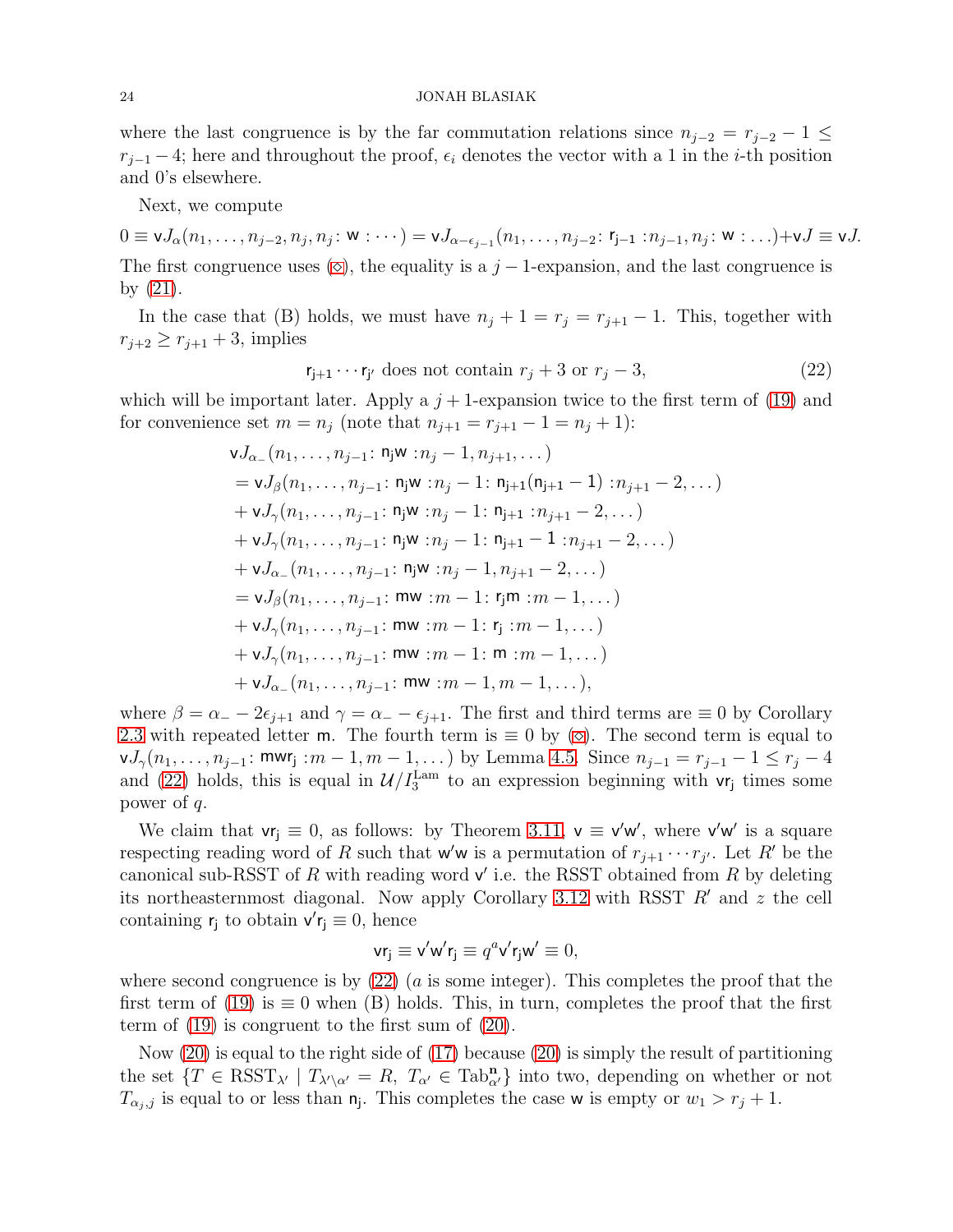<span id="page-24-0"></span>

Figure 1: The setup of the proof of Theorem [4.8](#page-20-0) for  $\lambda = (9, 8, 8, 7, 7, 7, 7, 7, 7, 4, 4, 4, 3, 1), \alpha =$  $(1, 2, 3, 3, 4, 5, 6, 7, 7, 4, 4, 4, 3, 1)$ . A possibility for the arrows of R is shown. A possibility for w is  $r_4r_5r_7$ .

**Case**  $w_1 = r_i + 1$ .

We have  $w_1 = r_{j+1}$  and  $n_j = r_j - 1 = w_1 - 2 = n_{j+1} - 1$ . Note that [\(22\)](#page-23-0) holds here as well. We now verify the hypotheses  $(a)$ – $(e)$  of Corollary [4.7.](#page-19-3) Conditions  $(a)$  and  $(b)$  are clear from what has just been said and from  $n_{j-1} < r_{j-1} \le r_j - 3 = n_{j+1} - 3$ . Conditions (c) and (e) follow from [\(22\)](#page-23-0). Condition (d) holds because the same argument given two paragraphs above also applies here to give  $\mathsf{vn}_{j+1} = \mathsf{vr}_j \equiv 0$ .

Set  $t = |w|$ . Corollary [4.7](#page-19-3) yields

<span id="page-24-2"></span>
$$
\mathsf{v}J_{\alpha}^{\mathbf{n}}(j^{\mathbf{w}}) \equiv \mathsf{v}J_{\alpha}(n_1,\ldots,n_{j-1}\colon \mathsf{w}_1 : n_j \colon \mathsf{w}_2 \cdots \mathsf{w}_\mathsf{t} : n_{j+1},\ldots)
$$
  
\n
$$
\equiv \mathsf{v} \mathsf{w}_1 J_{\alpha}^{\mathbf{n}}(j^{\mathsf{w}_2 \cdots \mathsf{w}_\mathsf{t}}).
$$
\n(23)

The last congruence is by the far commutation relations if  $j > 1$  since  $n_{j-1} < r_{j-1} \leq$  $r_j - 3 = w_1 - 4$  (if  $j = 1$  there is nothing to prove).

Finally, observe that the case (w is empty or  $w_1 > r_i + 1$ ) applies to [\(23\)](#page-24-2) (with vw<sub>1</sub> in place of  $\mathsf{v}, \mathsf{w}_2 \cdots \mathsf{w}_t$  in place of  $\mathsf{w}$ ). Since the right side of [\(17\)](#page-20-1) depends only on R and not directly on v and w, [\(23\)](#page-24-2) is congruent to this right side, and this gives the desired statement in the present case  $w_1 = r_j + 1$ .

<span id="page-24-1"></span>**Example 4.10.** Figure [2](#page-25-0) illustrates the inductive computation of  $J_{(3,3)}^{66}$  from the proof of Theorem [4.8.](#page-20-0)

Write  $A, B, \ldots, G$  for  $10, 11, \ldots, 16$ . Let  $\lambda = (4, 4, 4, 4)$ . Let  $R = \frac{3}{5}$ 5 6 7 8 F ; then sqread $(R) =$ 

78563F. We illustrate several steps of the inductive computation of 78563F $J_{(1,2,3,4)}^{25EG}$  from the proof of Theorem [4.8.](#page-20-0) After each step in which we add an entry to  $R$ , we record the new values of R, j, and j'. We first apply the proof of the theorem to 78563F $J_{(1,2,3,4)}^{25EG}$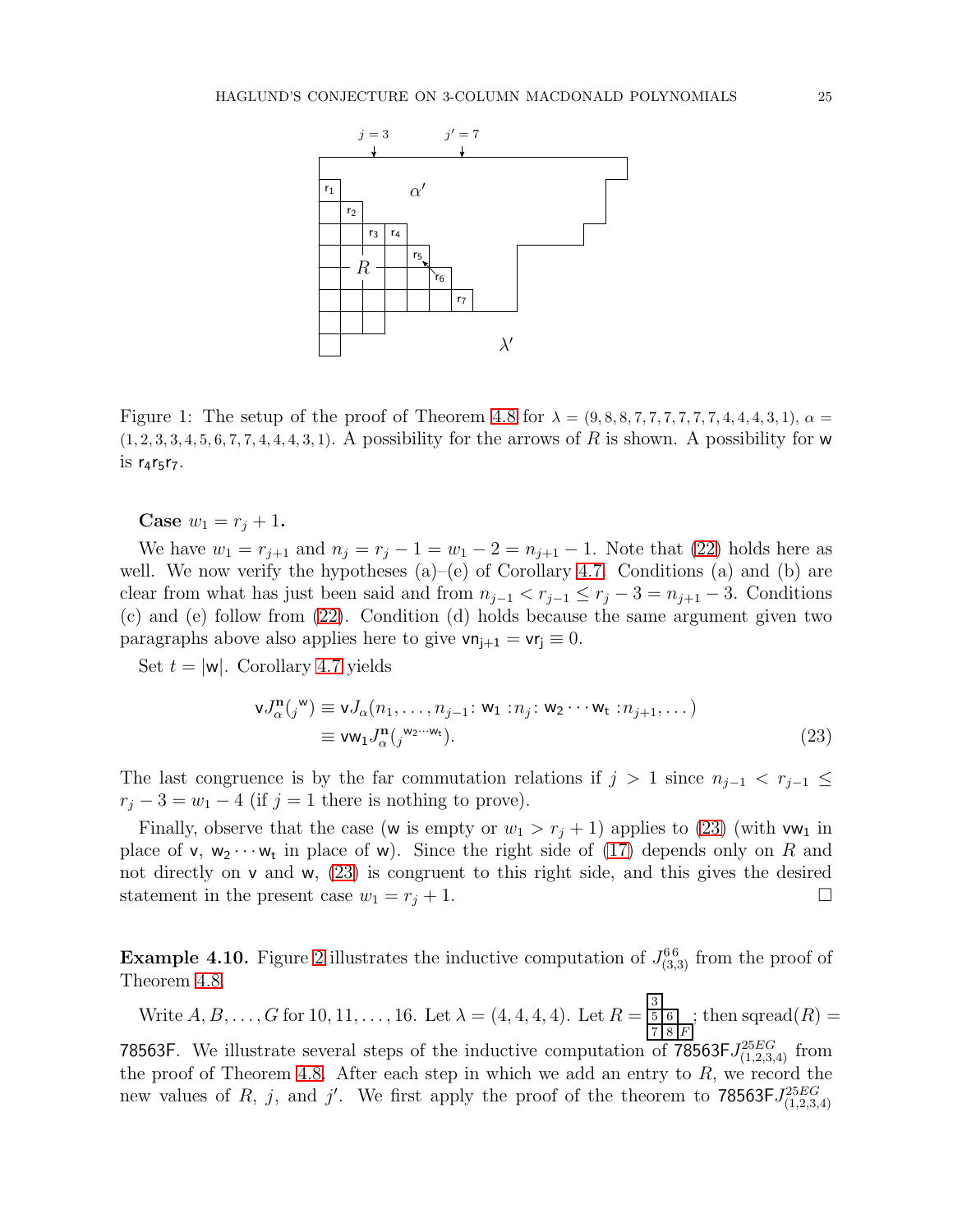<span id="page-25-0"></span>

Figure 2: The inductive computation of  $J_{(3,3)}^{66}$  from the proof of Theorem [4.8,](#page-20-0) depicted with the following conventions: instead of writing  $vJ_{\alpha}^{n}$  $\mathbb{R}^{\mathbf{n}}_{\alpha}(j^{\mathbf{w}})$ , we write  $R J_{\alpha}^{\mathbf{n}}$  where R is an RSST with square respecting reading word vw; the entries of  $R$  corresponding to w are in bold. A left (resp. right) branch of the tree corresponds to the first (resp. second) term of [\(18\)](#page-22-2). All branches that eventually lead to 0 have been pruned. The words below the leaves indicate the final square respecting reading words produced by this computation.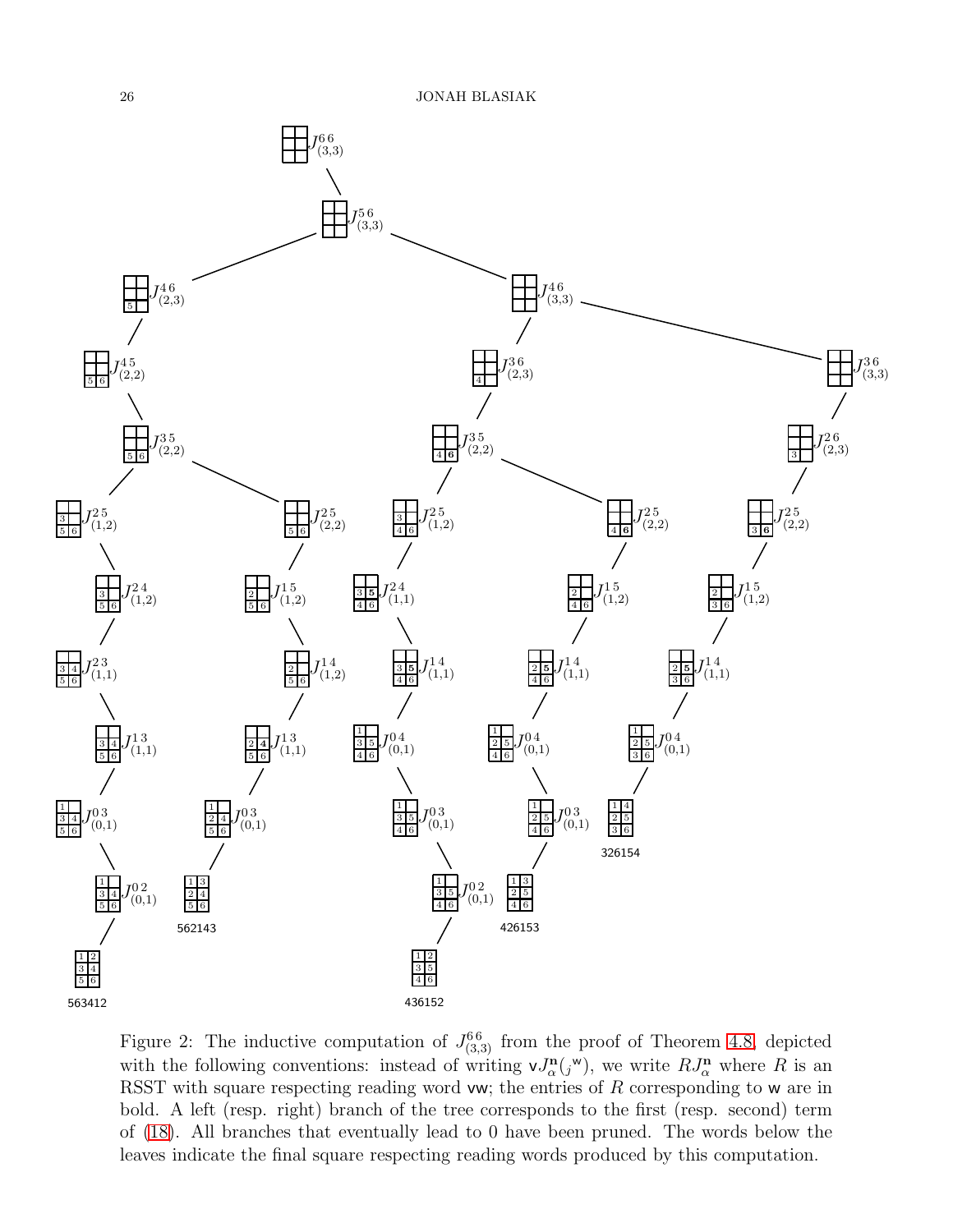$(v = 78563F, w = \emptyset, R$  as above,  $j = 4, j' = 3$  and expand as in [\(18\)](#page-22-2):

<span id="page-26-0"></span>78563F
$$
J_{(1,2,3,4)}([2], [5], [E], [G])
$$
  
= 78563F $\Big(J_{(1,2,3,3)}([2], [5], [E]: G:[F]) + J_{(1,2,3,4)}([2], [5], [E], [F])\Big)$  (24)

Next, apply the theorem to the first term of [\(24\)](#page-26-0) ( $v = 78563$ F,  $w = G$ ,  $R = \frac{3}{5}$ 5 6 7 8 F G  $, j = 3,$  $j' = 4$ ). This is handled by the case  $w_1 = r_j + 1$ , hence the computation proceeds by applying [\(23\)](#page-24-2) and then a 3-expansion:

78563F
$$
J_{(1,2,3,3)}([2], [5], [E]: G:[F])
$$
  
\n $\equiv$  78563FG $J_{(1,2,3,3)}([2], [5], [E], [F])$   
\n $\equiv$  78563FG $\Big(J_{(1,2,2,3)}([2], [5]: E:[D], [F]) + J_{(1,2,3,3)}([2], [5], [D], [F]) \Big).$ 

The first term is  $\equiv 0$  by the proof of Theorem [4.8](#page-20-0) for the case that (B) holds. We expand the second term as in [\(18\)](#page-22-2)  $(j = 3)$ :

78563FGJ<sub>(1,2,3,3)</sub>([2], [5], [D], [F])  
= 78563FG
$$
\Big(J_{(1,2,2,3)}([2],[5]:\mathsf{D}:[C],[F])+J_{(1,2,3,3)}([2],[5],[C],[F])\Big).
$$

Next, we proceed with the inductive computation of the first term above  $(R = \frac{3}{5})$ 5 6 D  $7 \, | \, 8 \, |F| \, G$ ,  $j = 2, j' = 4$ 

78563FGJ<sub>(1,2,2,3)</sub>([2], [5]: D : [C], [F])  
= 78563FG
$$
\Big(J_{(1,1,2,3)}([2]: 5 : [4]: D : [C], [F]) + J_{(1,2,2,3)}([2], [4] : D : [C], [F])\Big)
$$
.

By Proposition [3.13](#page-14-3) and Theorem [4.8,](#page-20-0) this first term is 0. We continue the computation with the second term:

78563FGJ<sub>(1,2,2,3)</sub>([2], [4]: D : [C], [F])  
= 78563FG
$$
\Big(J_{(1,1,2,3)}([2]: 4:[3]: D : [C], [F]) + J_{(1,2,2,3)}([2], [3]: D : [C], [F])\Big)
$$
  
= 78563FG $\Big(J_{(1,1,2,3)}([2]: 4D : [3], [C], [F]) + J_{(1,2,2,3)}([2], [3]: D : [C], [F])\Big)$ .

The input data to the theorem for this first term is  $v = 78563FG$ ,  $w = 4D$ ,  $R =$ 3 4 5 6 D  $7 \, | \, 8 \, |F| \, G$ ,  $j = 1, j' = 4, \alpha = (1, 1, 2, 3), \mathbf{n} = (2, 3, C, F).$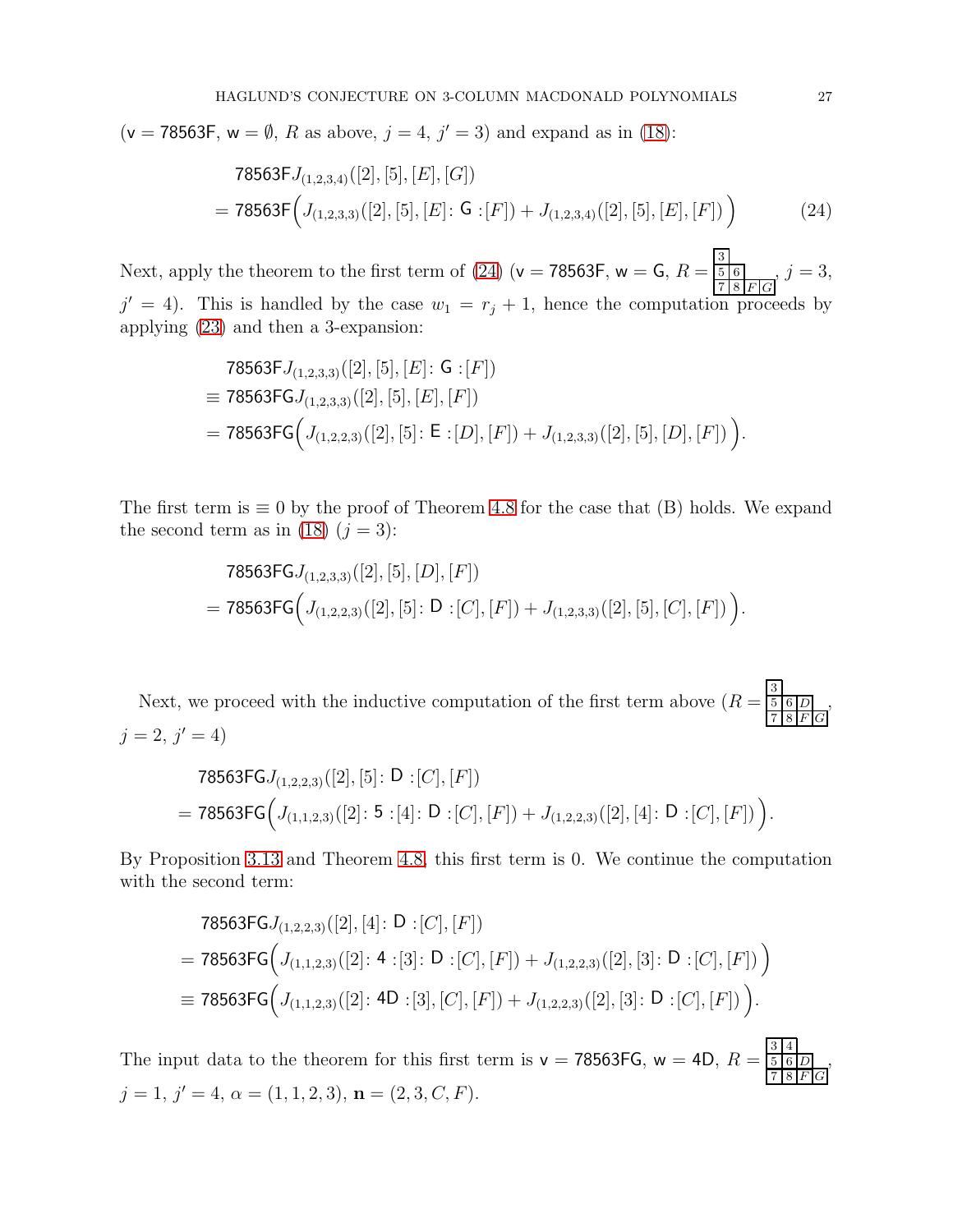#### 5. Strengthenings of the main theorem

<span id="page-27-0"></span>Theorem [4.8](#page-20-0) does not hold in  $\mathcal{U}/I_k^{\text{Lam}}$  for  $k > 3$ , nor does it seem likely that  $J_{\lambda}^{\textbf{n}}$  $\lambda^{\mathbf{n}}$  can be computed positively in  $\mathcal{U}/I_k^{\text{Lam}}$  for  $k > 3$  using a sequence of j-expansions and manipulations like that of Lemma [4.5.](#page-18-1) The papers [\[5,](#page-28-3) [6\]](#page-28-4) discuss the difficulties that must be overcome to apply the Fomin-Greene approach to this more general setting. Here we discuss two extensions of the main theorem to quotients of  $\mathcal{U}$  that are similar to  $\mathcal{U}/I_3^{\text{Lam}}$ but have weaker relations. These relations were inspired by the work of Assaf [\[3,](#page-28-0) [2\]](#page-28-5).

5.1. An easy strengthening. Define  $\mathcal{U}/I_{\leq k}^{\text{Lam}}$  to be the quotient of U by the following relations:

$$
\mathsf{v} = 0 \quad \text{if } \mathsf{v} \in \mathcal{U} \text{ such that } \mathsf{v} = 0 \text{ in } \mathcal{U}/I_k^{\text{Lam}},
$$
\n
$$
u_i u_j = u_j u_i \quad \text{for } |i - j| > k,
$$
\n
$$
(u_a u_c - u_c u_a) u_b = u_b (u_a u_c - u_c u_a) \quad \text{for } a < b < c \text{ and } c - a \le k.
$$

All the results in Sections [3](#page-9-1) and [4](#page-14-1) hold this variant  $\mathcal{U}/I_{\leq 3}^{\text{Lam}}$  of Lam's algebra  $\mathcal{U}/I_3^{\text{Lam}}$ . All the proofs in Sections [3](#page-9-1) and [4](#page-14-1) work for this variant with no essential change, except that we require [\[6\]](#page-28-4) to prove that the elementary symmetric functions commute in  $\mathcal{U}/I_{\leq 3}^{\text{Lam}}$ . Since  $\mathcal{U}/I_3^{\text{Lam}}$  is a quotient of  $\mathcal{U}/I_{\leq 3}^{\text{Lam}}$ , this is a slight strengthening of the main theorem.

5.2. A conjectured strengthening. Most of our work on this project was towards prov-ing Theorem [4.8](#page-20-0) in the algebra  $\mathcal{U}/I_{\leq 3}^{KR, st}$ , where  $\mathcal{U}/I_{\leq k}^{KR, st}$  is the quotient of  $\mathcal{U}$  by the following relations

<span id="page-27-6"></span><span id="page-27-5"></span><span id="page-27-4"></span><span id="page-27-3"></span><span id="page-27-2"></span>
$$
\mathsf{v} = 0 \qquad \qquad \text{if } \mathsf{v} \in \mathcal{U} \text{ has a repeated letter,} \qquad (25)
$$

$$
u_a u_c u_b = u_c u_a u_b \qquad \text{for } a < b < c \text{ and } c - a > k,\tag{26}
$$

$$
u_b u_a u_c = u_b u_c u_a \qquad \qquad \text{for } a < b < c \text{ and } c - a > k,\tag{27}
$$

$$
(u_a u_c - u_c u_a) u_b = u_b (u_a u_c - u_c u_a) \qquad \text{for } a < b < c \text{ and } c - a \leq k. \tag{28}
$$

The quotient of U by [\(26\)](#page-27-2)–[\(28\)](#page-27-3) has the plactic algebra and  $\mathcal{U}/I_k^{\text{Lam}}$  as quotients. Also, the noncommutative elementary symmetric functions commute in this quotient of  $\mathcal{U}$  by  $(26)-(28)$  $(26)-(28)$  $(26)-(28)$  and hence in  $\mathcal{U}/I_{\leq k}^{KR, st}$  (see [\[6\]](#page-28-4)). Note that for any  $a < b < c$ , the relation in [\(28\)](#page-27-3) is implied by either of the following pairs of relations

$$
u_a u_c u_b = u_c u_a u_b \quad \text{and} \quad u_c u_a u_b = u_a u_c u_b \quad \text{(Knuth relations)} \tag{29}
$$

$$
u_a u_c u_b = u_b u_a u_c \quad \text{and} \quad u_c u_a u_b = u_b u_c u_a \quad \text{(rotation relations)}.
$$
 (30)

A bijectivization of  $\mathcal{U}/I_{\leq k}^{KR, st}$  is a quotient of  $\mathcal{U}/I_{\leq k}^{KR, st}$  obtained by adding, independently for every  $a < b < c$  such that  $c - a \leq k$ , either [\(29\)](#page-27-4) or [\(30\)](#page-27-5) to its list of relations.

<span id="page-27-1"></span>**Remark 5.1.** Let  $\mathcal{U}/I_k^{\text{Assaf, st}}$  be the bijectivization of  $\mathcal{U}/I_{\leq k}^{\text{KR, st}}$  which uses only [\(30\)](#page-27-5). It is related to the graphs  $\mathcal{G}_{c,D}^{(k)}$  defined in [\[3,](#page-28-0) §4.2] as follows (see [\[5,](#page-28-3) §5.3] and [\[6\]](#page-28-4) for further discussion): the bijection  $\{(w, c) \in \text{WRib}_k(c, D) \mid w \text{ a permutation}\}\rightarrow W'_{k}(c, D')$ of Proposition [2.6](#page-7-1) (iii) is a bijection between the vertex set of  $\mathcal{G}_{c,D}^{(k)}$  and  $W'_{k}(c, D') \subseteq \mathcal{U}$ ; if each word of  $W'_{k}(c, D')$  contains no repeated letter, then this bijection takes connected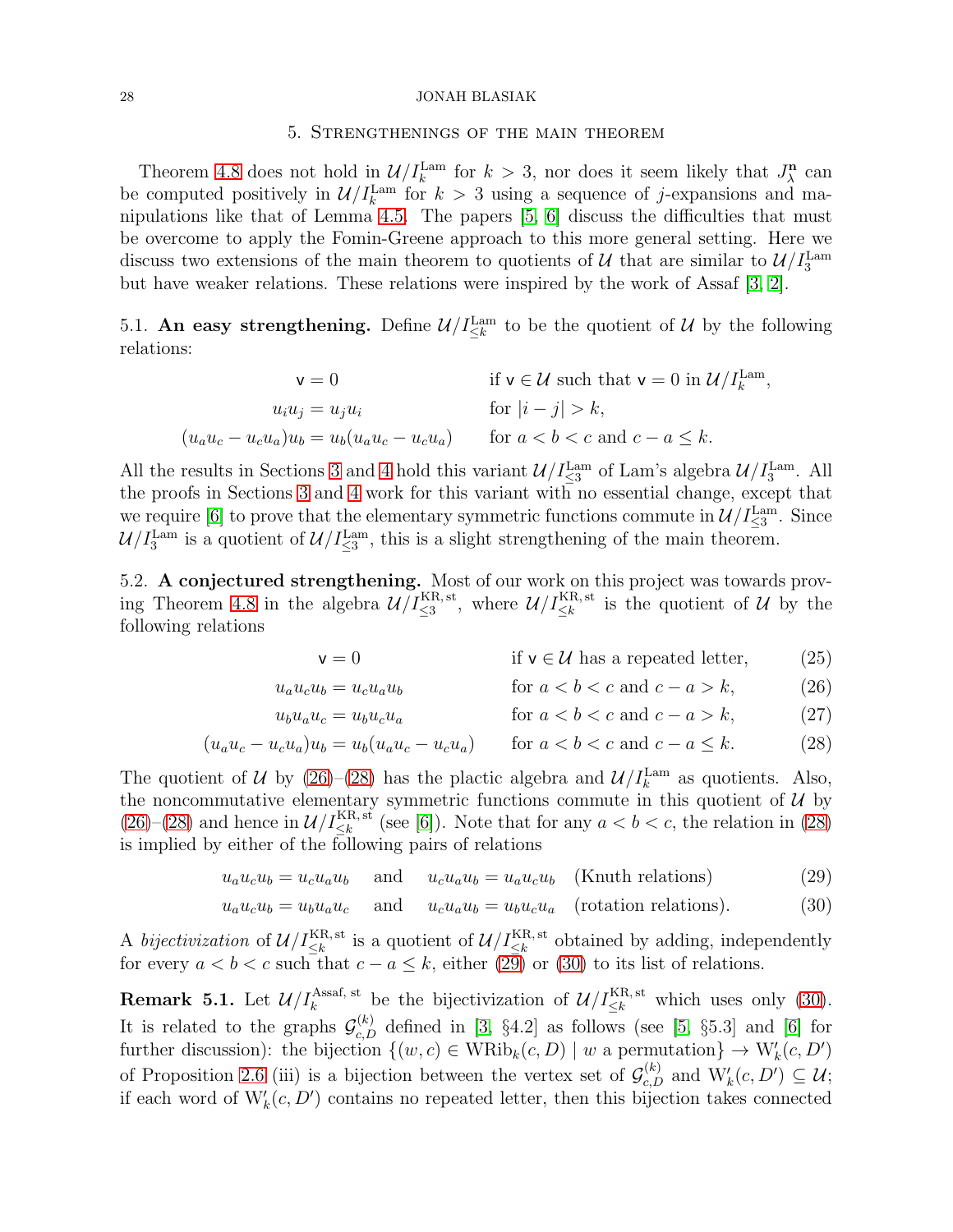components of  $\mathcal{G}_{c,D}^{(k)}$  to nonzero equivalence classes of  $\mathcal{U}/I_k^{\text{Assaf, st}}$ ; moreover, all the nonzero equivalence classes of  $\mathcal{U}/I_k^{\text{Assaf, st}}$  are obtained in this way. Here, a nonzero equivalence class of an algebra  $\mathcal{U}/I$  is a maximal set C of words of U such that  $v = w \neq 0$  in  $\mathcal{U}/I$  for all  $v, w \in C$ .

We conjecture that Theorem [4.8](#page-20-0) holds exactly as stated with  $\mathcal{U}/I^{\text{KR,st}}_{\leq 3}$  in place of  $\mathcal{U}/I^{\text{Lam}}_3$ . We believe that the same inductive structure of the proof works in this setting, except some of the steps are much more difficult to justify. In fact, we know how to prove the slightly weaker statement—that Theorem [4.8](#page-20-0) holds in any bijectivization of  $\mathcal{U}/I_{\leq 3}^{KR, st}$ —assuming the following

<span id="page-28-7"></span>Conjecture 5.2. Suppose  $m \leq n_1 \leq \cdots \leq n_t$ ,  $n_i < y_i$  for  $i \in [t]$ ,  $m < x$ ,  $y_1 - x \geq 3$ , and  $y_{i+1} - y_i \ge 3$  for  $i \in [t-1]$ . Set  $\alpha = (a, a, a+1, a+2, \ldots, a+t)$ . Then in  $\mathcal{U}/I_{\leq 3}^{\text{KR, st}}$ ,  $J_{\alpha}([m]: \mathsf{xy_1} \cdots \mathsf{y_t} : [m], [n_1], \ldots, [n_t]) = \mathsf{x} J_{\alpha}([m]: \mathsf{y_1} \cdots \mathsf{y_t} : [m], [n_1], \ldots, [n_t]).$ 

This is a replacement of Corollary [4.7](#page-19-3) and is needed because, without the far commuta-tion relations, this corollary can no longer be deduced from Lemma [4.5.](#page-18-1) When  $t = 0$  this becomes Lemma [4.5](#page-18-1) for  $\mathcal{U}/I_{\leq 3}^{\text{KR, st}}$ , and the given proof of this lemma carries over with no essential change. We can also prove the  $t = 1$  case, which takes about a page of delicate algebraic manipulations. Conjecture [5.2](#page-28-7) does not seem to be easy to prove even in the quotient of the plactic algebra by the additional relation [\(25\)](#page-27-6).

Another ingredient required to extend the proof of Theorem [4.8](#page-20-0) to this setting is the following variant of Theorem [3.11.](#page-13-0) The proof is substantial and requires identifying a nonobvious binomial relation in  $\mathcal{U}/I^{\text{KR},\text{st}}_{\leq 3}$ .

**Theorem 5.3.** Any two square respecting reading words of an RSST are equal in  $\mathcal{U}/I_{\leq 3}^{\text{KR, st}}$ .

## **ACKNOWLEDGMENTS**

I am extremely grateful to Sergey Fomin for his valuable insights and guidance on this project and to John Stembridge for his generous advice and many helpful discussions. I thank Thomas Lam and Sami Assaf for several valuable discussions and Xun Zhu and Caleb Springer for help typing and typesetting figures.

#### **REFERENCES**

- <span id="page-28-5"></span><span id="page-28-2"></span>[1] Sami H. Assaf. A generalized major index statistic. Sém. Lothar. Combin., 60:Art. B60c, 14, 2008/09.
- <span id="page-28-0"></span>[2] Sami H. Assaf. Dual equivalence and Schur positivity. <http://www-bcf.usc.edu/~shassaf/degs.pdf>, March 2014.
- [3] Sami H. Assaf. Dual equivalence graphs and a combinatorial proof of LLT and Macdonald positivity. <http://www-bcf.usc.edu/~shassaf/positivity.pdf>, August 2014.
- <span id="page-28-6"></span>[4] Sara C. Billey, William Jockusch, and Richard P. Stanley. Some combinatorial properties of Schubert polynomials. J. Algebraic Combin., 2(4):345–374, 1993.
- <span id="page-28-4"></span><span id="page-28-3"></span>[5] Jonah Blasiak. What makes a  $D_0$  graph Schur positive?  $ArXiv$  e-prints, November 2014.
- <span id="page-28-1"></span>[6] Jonah Blasiak and Sergey Fomin. In preparation.
- [7] Christophe Carré and Bernard Leclerc. Splitting the square of a Schur function into its symmetric and antisymmetric parts. J. Algebraic Combin., 4(3):201–231, 1995.